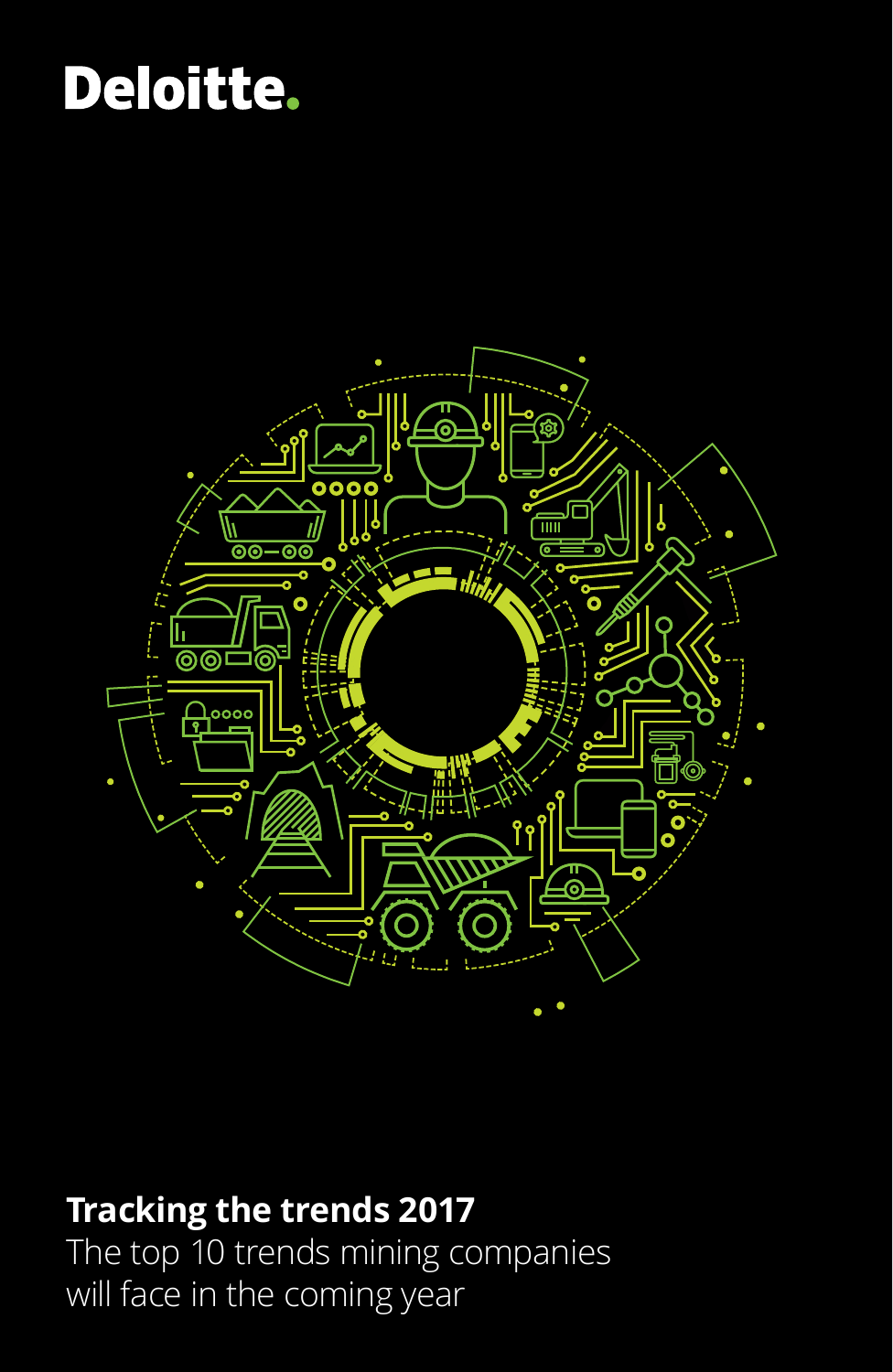### **Contents**

| Where to play, how to win                         | 02 |
|---------------------------------------------------|----|
| 1. Understanding the drivers of shareholder value | 03 |
| 2. Unlocking productivity improvement             | 08 |
| 3. Operating in an ecosystem                      | 13 |
| 4. The digital revolution                         | 17 |
| 5. Mapping the threat landscape                   | 23 |
| 6. Creating a shared vision for the sector        | 26 |
| 7. Re-earning the social license to operate       | 30 |
| 8. Supporting strategic priorities                | 35 |
| 9. Creating healthy and inclusive workforces      | 39 |
| 10. Adopting an integrated approach to reporting  | 44 |
| <b>New strategic foundations</b>                  | 47 |

 $\frac{1}{\epsilon}$ 

 $\bullet$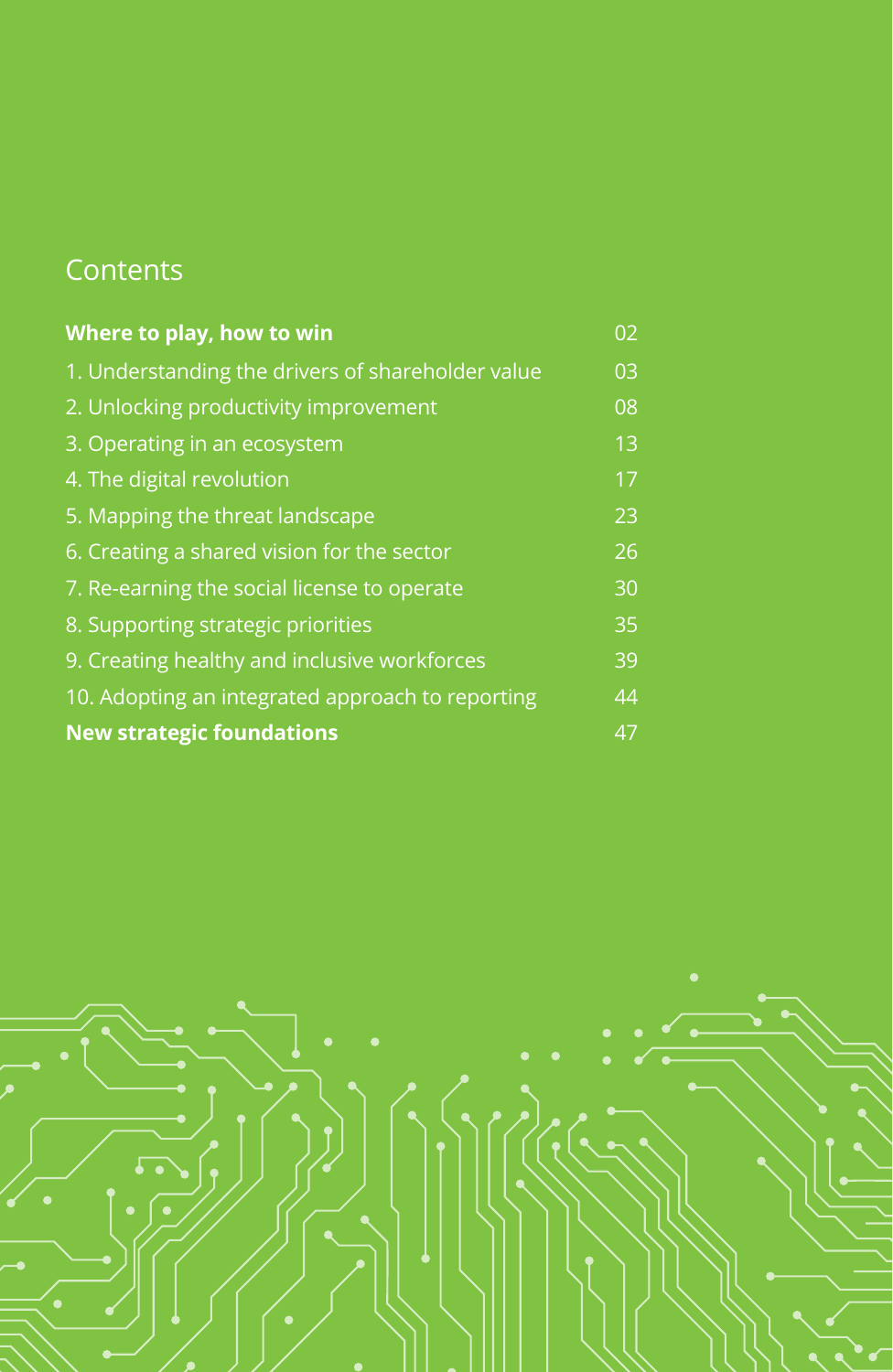"The world looks at mining as one industry, but it's really a collection of industries with different supply and demand dynamics. This requires companies to be very clear about how they plan to win in their chosen market. What is our commodity focus? Are we a dividend or a growth stock? Should we design mass scale or modular mines? What culture, skills, processes and technologies will support our strategic goals?"

#### **Philip Hopwood**

Global Leader – Mining Deloitte Touche Tohmatsu Limited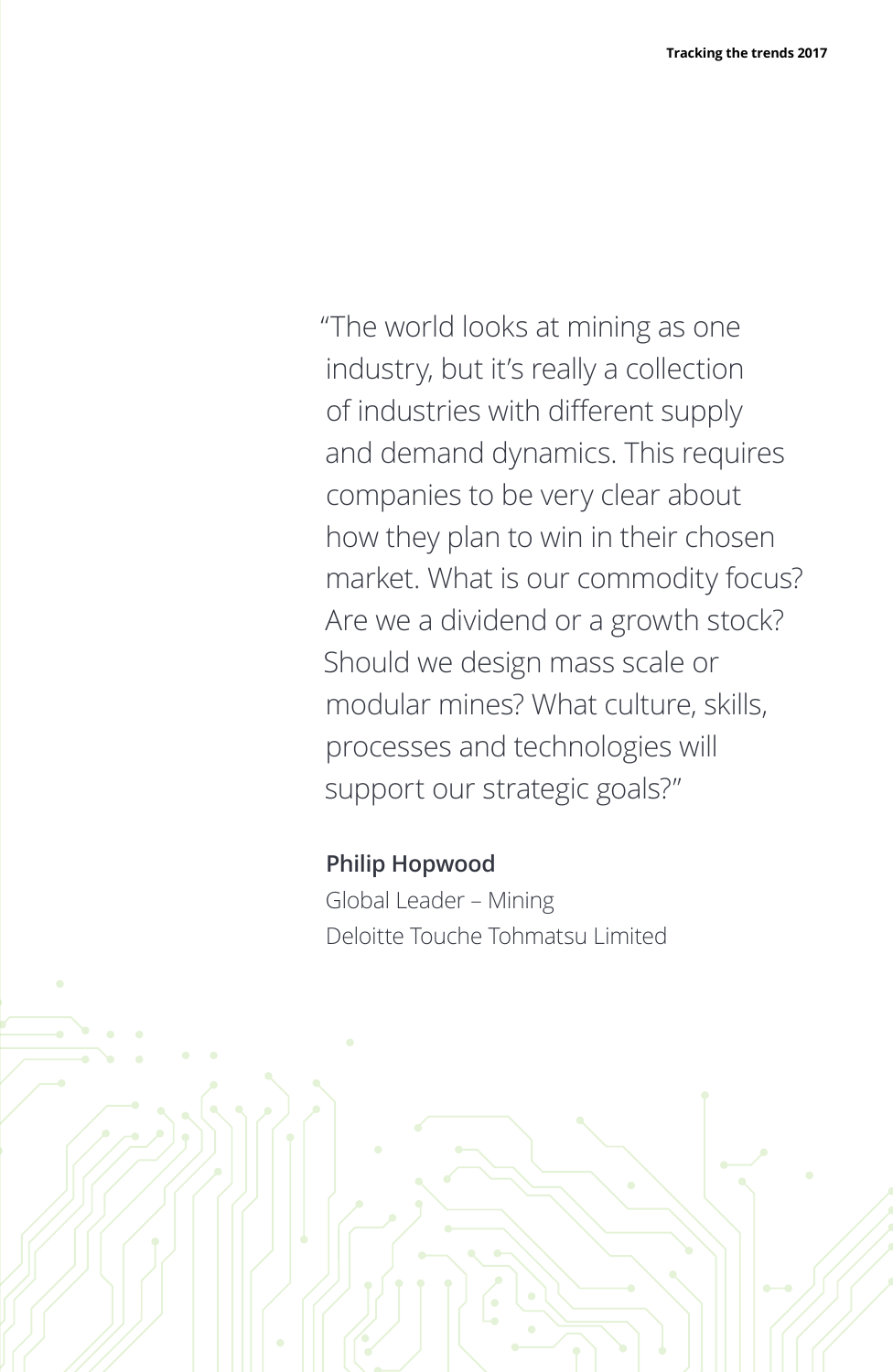# Where to play, how to win

"Will the next two years be wasted time, where companies fail to learn from the mistakes of the past? Or will these be the years where miners seize the opportunity to transform themselves and create a sustainable industry?"

#### **Glenn Ives**

Americas Mining Leader Deloitte Canada

Philosopher Friedrich Nietzche—admittedly not the cheeriest of men—was once quoted as saying "There are no facts, only interpretations." The observation is surprisingly salient for today's mining executives, whose perceptions of the market are strongly influenced by their particular operational realities.

Companies that mine iron ore or thermal coal, for instance, have an entirely different outlook than those heavily weighted in precious metals. Diversified miners face different challenges than companies with a niche commodity focus. Major producers are planning for a very different future than the one that appears on the horizon of most junior explorers.

These divergent views of the industry's prospects emphasize a widening gulf in the sector. It seems no longer possible, if it ever was, to discuss the mining industry as a cohesive whole. This largely explains why so many companies are adopting such different strategic responses. Yet, although their approaches to the future will differ, all miners should be asking one common question: going forward, where should we play and how can we win?

The next two years will bring corporate responses to this question into sharp relief. For those willing to engage in substantive change, opportunities to rethink strategy, unlock productivity, improve sustainability and interact with key stakeholders in new ways abound. However, to successfully execute on a 'how to win' strategy, miners will need to make cultural shifts. This will require strong leadership, greater collaboration, and the adoption of a long-term view and leading practices from other industries, along with a commitment to fostering wellness and diversity across the enterprise.

The 2017 edition of Tracking the trends explores each of these issues. Deloitte's global mining professionals share their experiences to help pinpoint strategies companies can take to succeed in today's ever-changing market environment. This year, we have also included a range of case studies to showcase how some companies are bringing new solutions to life. We look forward to your input and feedback.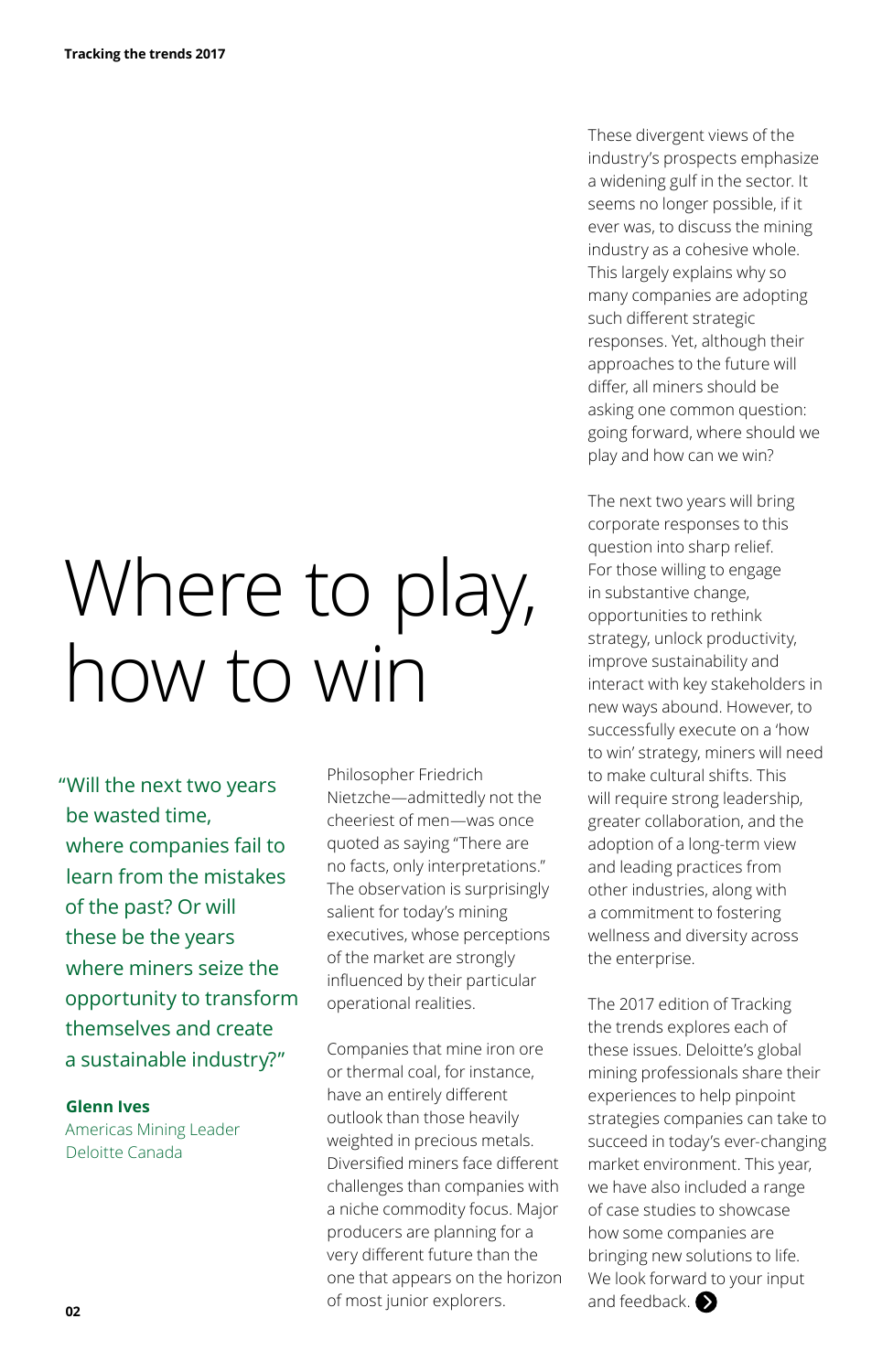

# Understanding the drivers of shareholder value

### Miners seek a balance between financial discipline and growth

Every public company understands that shareholder value is more than simply a source of competitive advantage. As a measure of value creation, it also affects a company's credit rating, ability to raise capital and market reputation. Yet, despite its importance, the mining industry has traditionally underperformed in this space.

Total shareholder returns (TSR) in the mining sector have been in steady decline since 2011, with global mining stocks significantly underperforming broader equity indices. Most of the global diversified miners have registered double-digit declines in TSR growth over the past five years (see figure 1).<sup>1</sup>

This is in stark contrast to the mining investment boom era when global mining companies delivered exceptional TSR. While the primary driver behind the TSR outperformance was the revenue uplift in a strong commodity price environment, other factors were also at play including production increases, margin expansion and strong organic growth.

With commodity prices now recovering, mining TSR has once again begun to improve. However, as recent years have made clear, there is a danger inherent in relying on commodity prices to drive TSR. Instead, mining companies are looking for ways to control the creation of sustainable shareholder value.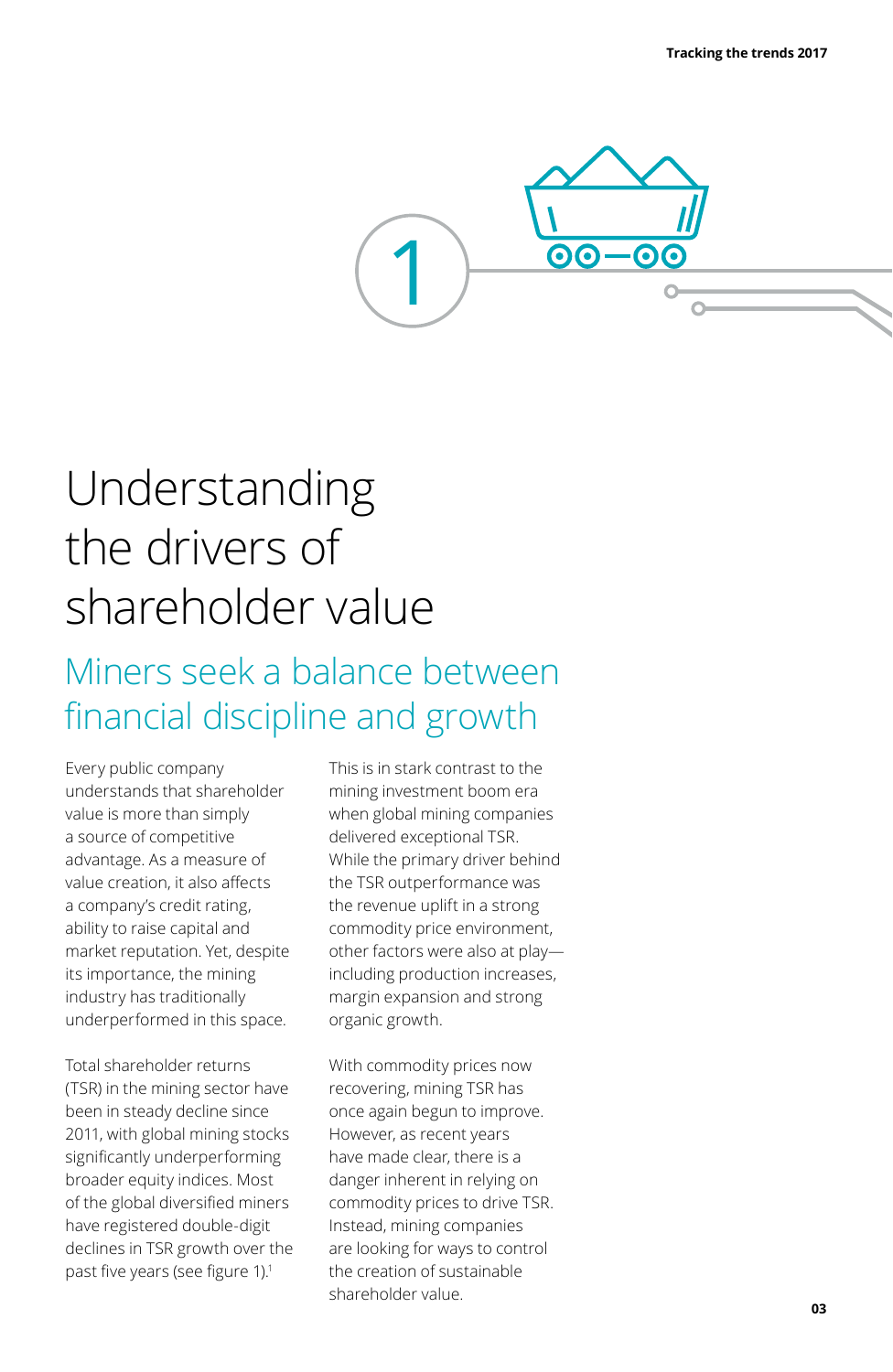#### **Figure 1: Mining equities under perform**

Mining equities underperform Total Shareholder Returns (TRS)



● MSCI World Metals & Mining Index ● FTSE 100 ● S&P 500 ● ASX 200

Source: Thomson Reuters Datastream

#### **Taking control over TSR**

There are numerous levers and metrics management can use to influence TSR such as costs, gearing, capex and portfolio composition. However, to generate greater value to shareholders by improving return on invested capital (ROIC) and return on equity, miners must exercise financial discipline.

For instance, to counter credit rating downgrades spurred by elevated corporate debt levels and weak earnings outlooks, companies have made efforts to reduce their debt by optimizing cash flows or pursuing asset sales. According to Morgan Stanley, industry leverage ratios are forecast to decline as a result (see figure 2).

#### **Redefining value**

In a bid to reinforce capital discipline while delivering superior returns, Rio Tinto has committed to pursuing only compelling growth opportunities—those projects that offer an internal rate of return (IRR) in excess of 15 percent. To make this a reality, the company has set out plans to allocate capital first to essential sustaining capex, second to ordinary dividends and third to an iterative cycle of compelling growth, debt management and shareholder returns.2



Sector aggregate ND/E



Morgan Stanley, 'Australia resources lodestone', 10 July 2016 edition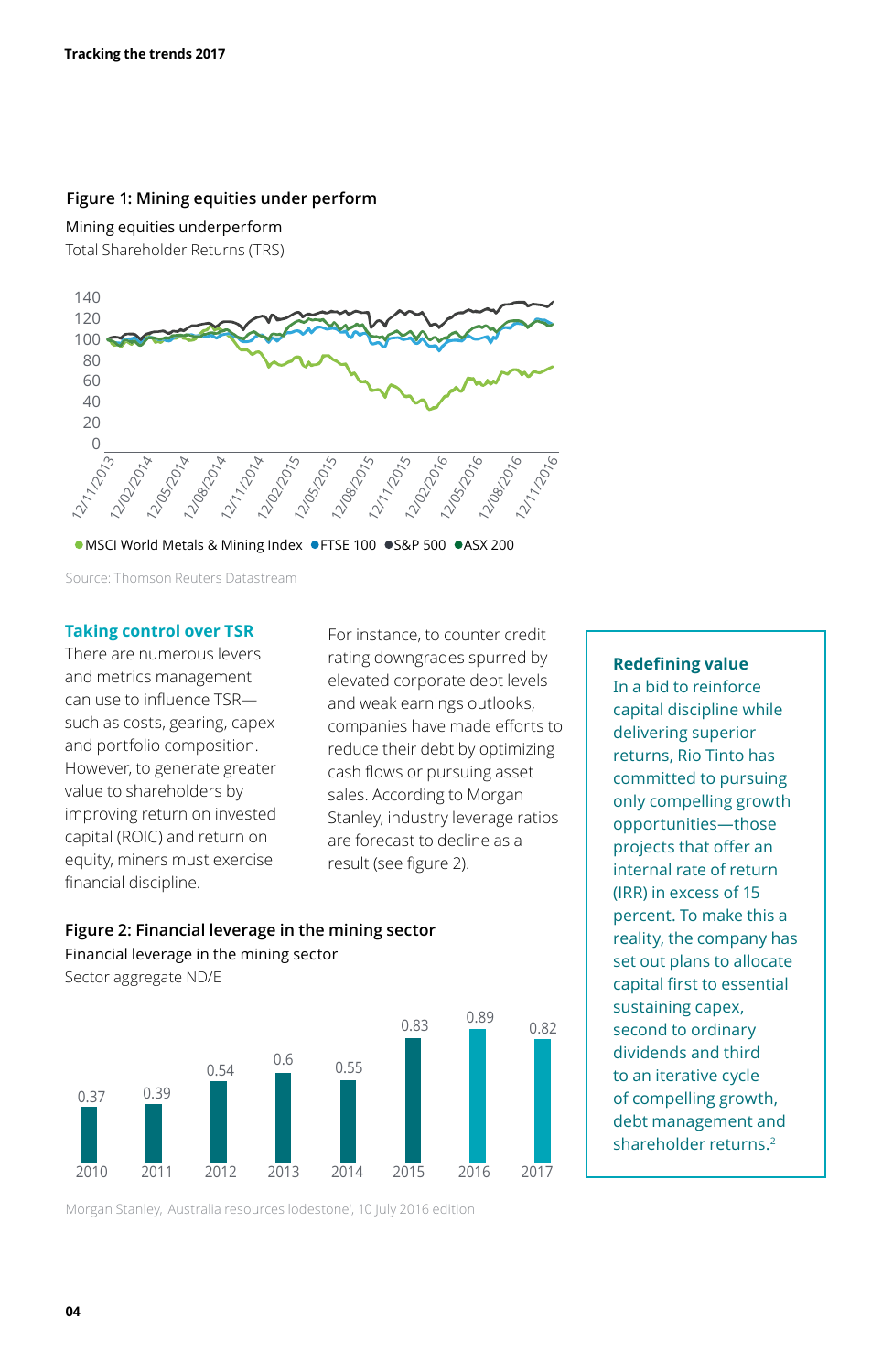"The focus on shareholder value in the mining industry is sharper than ever before, with return on invested capital a key metric. While companies are starting to focus on growth again, this is being carefully balanced with the need to maintain financial discipline. As a result, growth strategies are no longer about significant M&A deals and major new capital projects, but focused on portfolio optimization through a combination of brownfield expansions, strategic acquisitions and/or divestments and productivity improvements."

Additional efforts to repair balance sheets, improve productivity and preserve cash flows are also helping, as is the shift to more sustainable dividend payment models. In fact, 2016 heralded the end of progressive dividend commitments, which are likely unrealistic for a cyclical industry like mining.

As a result of these moves, the mining industry has become leaner and fitter. Assets are starting to generate more attractive margins, outlook statements are becoming more positive and appetite for investment is increasing as miners weigh their organic and inorganic growth options. With costs under control and less onerous debt burdens to manage, mining companies now have more headroom to think positively about future growth.

#### **A new approach to value**

Yet, despite these improvements, mining companies cannot afford to take their feet off the financial discipline pedal. Rather than reverting to the days of open checkbooks and major capital projects with uncertain time horizons, companies are now acutely aware of the need to maintain strict operating and capital restraint. For most, this means pursuing low capital intensity growth options, squeezing more value out of existing assets, making operations as efficient as possible and investing where perceived returns are highest, in accordance with scrupulous investment criteria.

#### **Nicki Ivory**

Mining Leader Deloitte Australia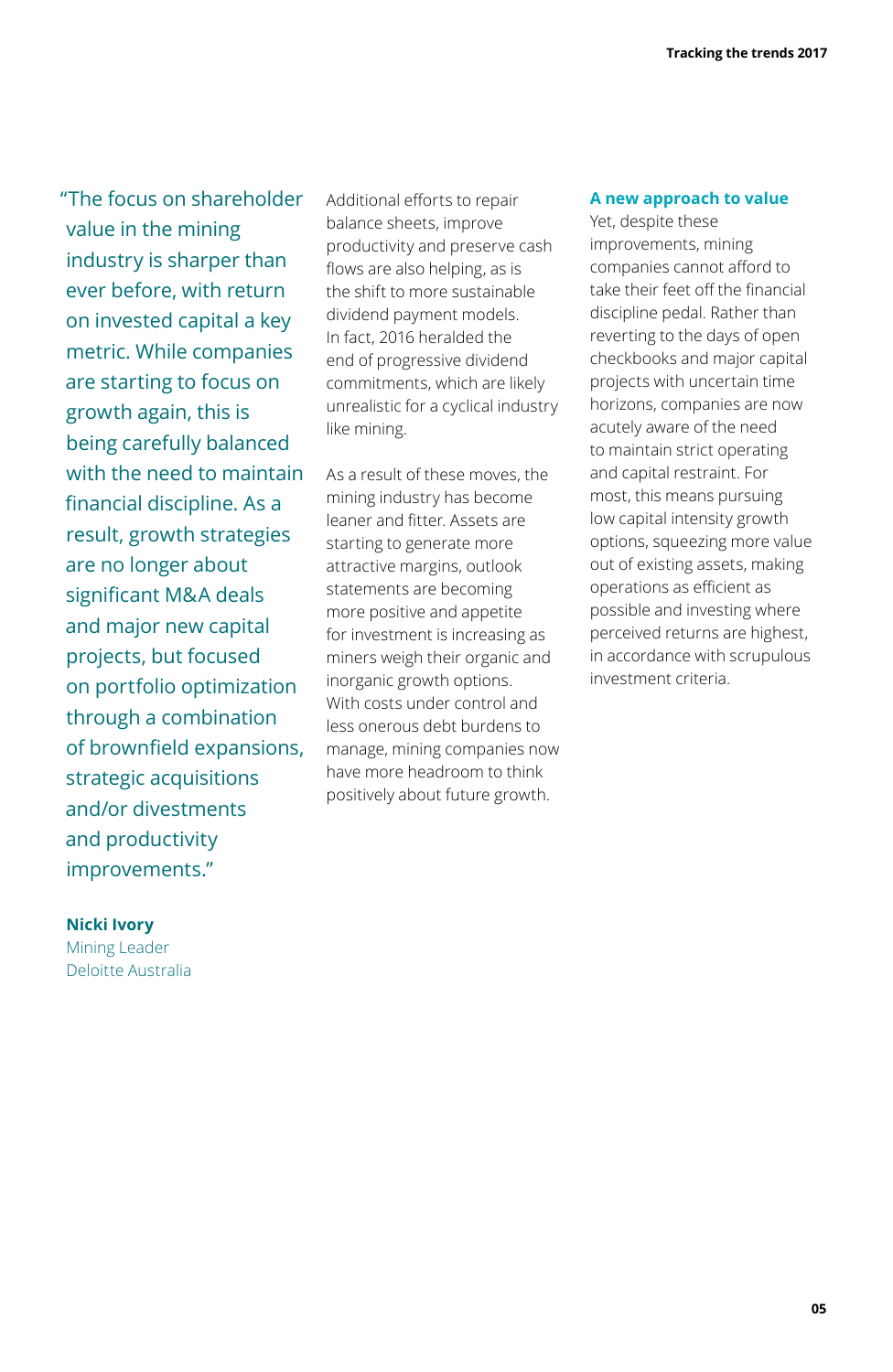The creation of sustainable shareholder value now hinges on finding a balance between the need for growth and the need to maintain financial discipline. As the industry approach to value creation shifts, the connection between shareholder value and underlying operational metrics must strengthen.

This brings capital allocation decisions into the spotlight. As companies structure capital projects, engage in share buybacks and pursue mergers and acquisitions (M&A), they will need to find ways to improve production intensity while reducing labor, energy and capital intensity. In making these trade-offs, miners will likely need to eschew the higher risk investments of the past and focus instead on low capital intensity brownfield growth, and on dividend programs that more closely align to underlying earnings.

They will also need to optimize their asset portfolios. This may mean disposing of noncore assets to create a more simplified portfolio, or acquiring assets to gain entry to a new market or strengthen an existing position. It will mean using advanced analytics to gain greater visibility into operations so that companies can raise the performance bar by improving internal productivity, reducing costs and enhancing operational excellence.

By balancing financial discipline and growth, taking a more forward-looking view on capital allocation and optimizing their asset portfolios, companies gain the ability to maximize shareholder value, generate superior growth and increase returns on invested capital.

#### **Redefining value**

As part of its strategic roadmap, BHP Billiton plans to free up latent capacity and pursue low capital intensity growth, with some investment to boost production, particularly in copper and petroleum. Notably, it plans to do this predominantly via organic growth channels. Rather than buying producing copper or petroleum assets, the company's focus will be on expanding exploration, squeezing more value from existing assets and driving further productivity gains across all its commodity businesses.<sup>3</sup>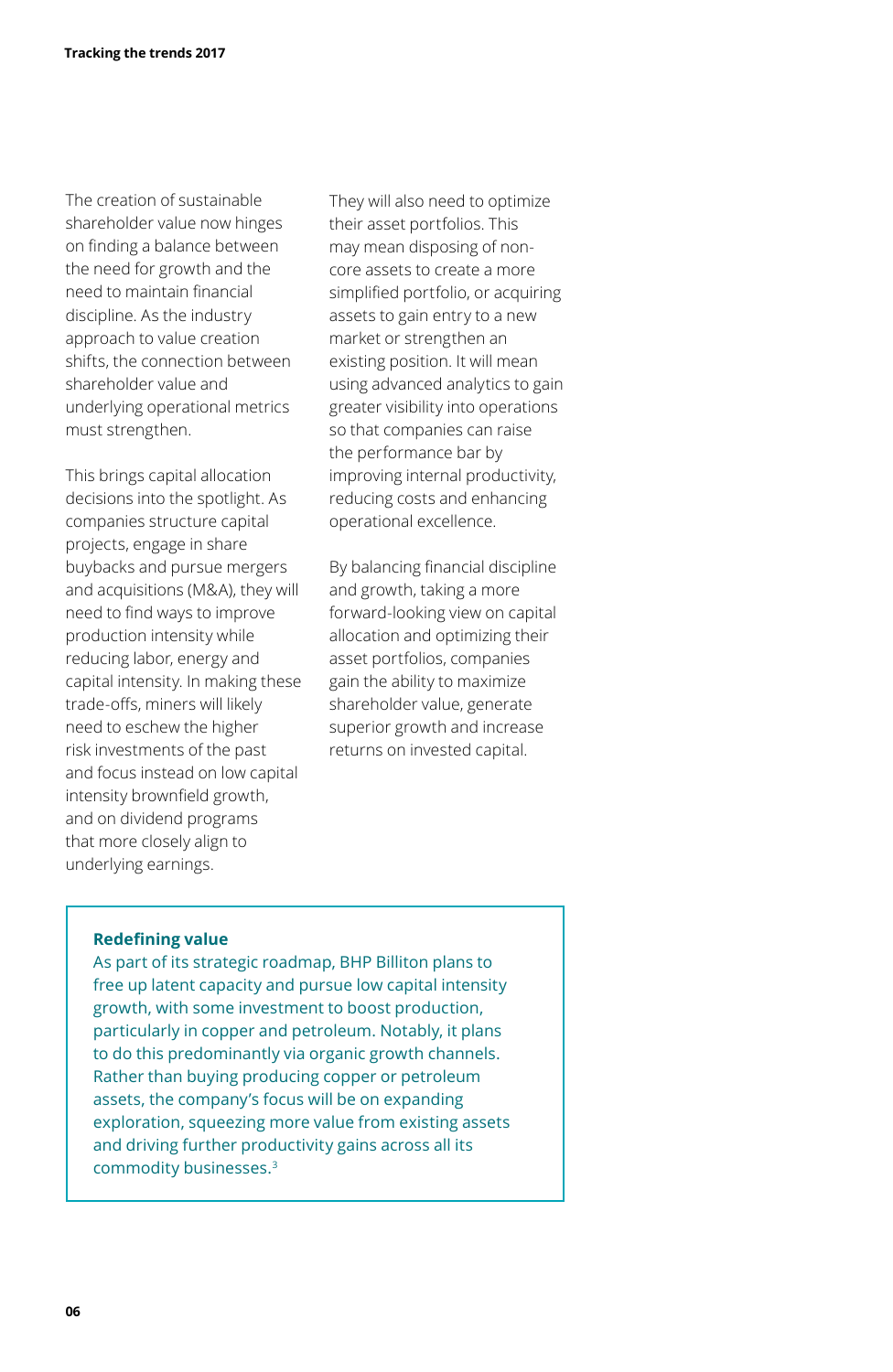### Leading strategies in focus

There are both short and long-term strategies mining companies can adopt as they continue to define a clear path towards the creation of shareholder value:

#### **Optimize portfolios**

Companies should continue to optimize portfolios by analyzing their asset mix on an ongoing basis, making strategic decisions to divest lower returning assets and/or acquiring smaller new strategic assets to position their portfolios for best-of-breed ROIC and future growth.

#### **Strengthen M&A processes**

Companies that choose to pursue inorganic growth through M&A must take steps to adopt more disciplined investment decision making processes and strengthen their transactional capabilities to avoid the missteps of the past.

#### **Sustain the focus on costs**

The austerity programs of recent years amply demonstrate the mining industry's commitment to cost containment and productivity enhancement. To reap sustainable advantage however, these efforts must remain ongoing. This certainly appears to be the commitment of mining companies, many of which have stated intentions to further exploit latent capacity. Strategies include improving capital project performance, strengthening third-party risk management to avoid revenue leakage, retroactively reviewing supplier invoices to recover past overpayments and petitioning governments to reclaim unpaid tax credits.

#### **Play the long game**

In a survey of over 1,000 global C-level executives and board members, 87 percent said they feel considerable pressure to demonstrate strong financial performance within two years or less. Yet this relentless focus on short-term performance has been shown to distort asset prices, undermine corporate investment, deter growth and even reduce shareholder returns over time. To counter this trend, there is a growing movement to encourage the investor and analyst community to embrace the benefits of long-term investing. Companies can play their part to generate long-term value by aligning incentives to long-term financial performance, adhering to long-term strategic plans and engaging with investors to discuss the company's longterm value creation goals rather than its short-term results.<sup>4</sup>

#### **Pursue innovative growth**

In addition to growing organically by investing in existing resource development, mining companies can refine their marketing approaches to gain commercial negotiating leverage and pricing power; explore commodity trading opportunities commensurate with their risk appetite; and commercialize existing assets (such as power and water treatment plants) to generate additional income. They should also look at new ways to increase production in a cost effective manner, such as collaborating with service companies and/or competitors, and using technology to unlock capacity.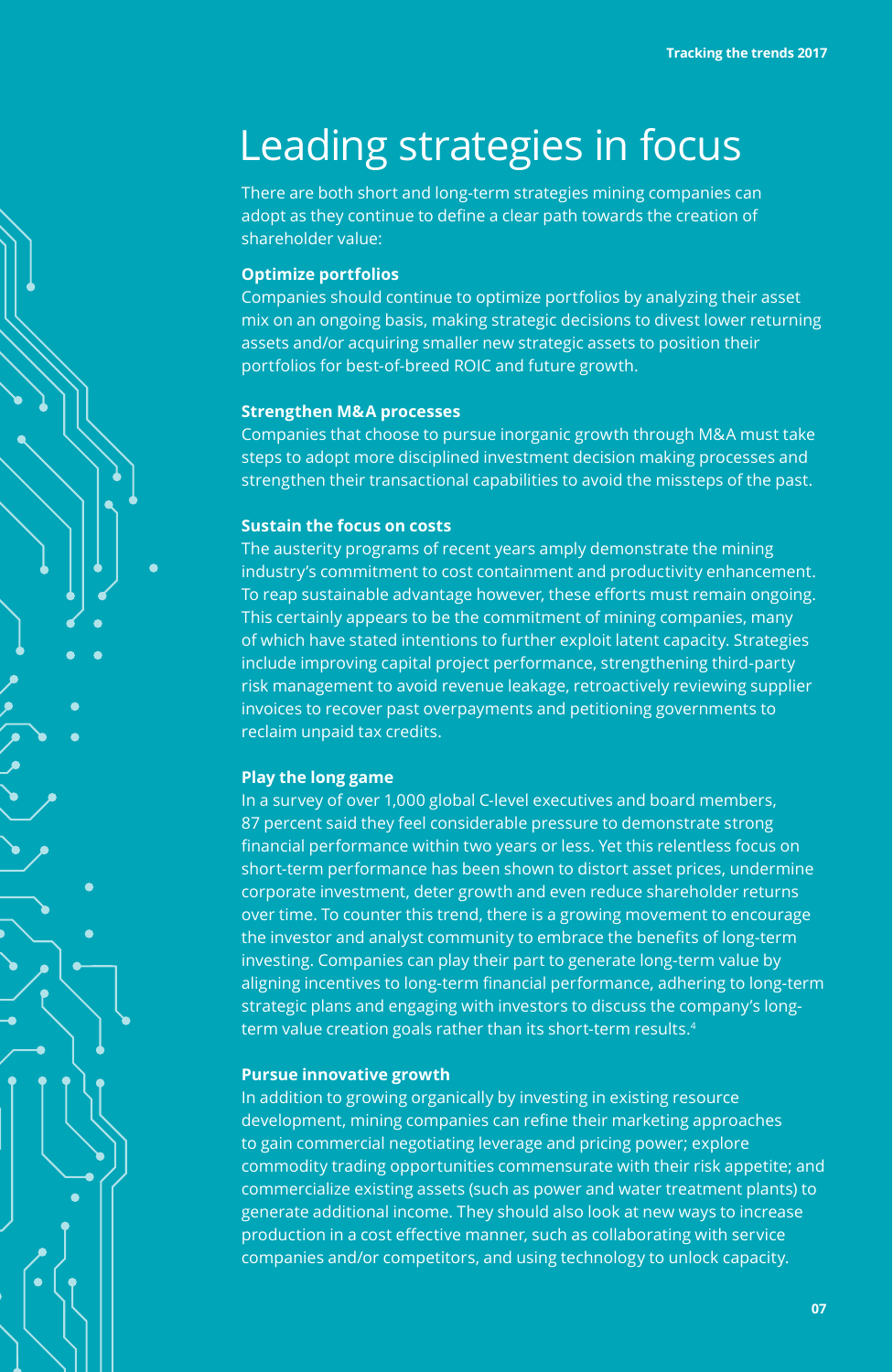

# Unlocking productivity improvement

### Focus shifts to becoming serial innovators

Here's the quandary with cost cutting measures: at some point, you're bound to hit the law of diminishing returns. After years of ruthlessly driving out costs, mining companies are reaching that point. Yet, efficiency gains remain paramount. Although commodity prices have begun climbing, most miners now understand the danger inherent in ramping up spending as the cycle turns. Instead, companies are seeking ways to both sustain and extend the productivity improvements they have begun to realize.

With the low hanging fruit gone, mining companies have turned to innovation.

The challenge now is how to ingrain innovation into the fabric of the organization.

#### **Working smarter**

To quell confusion around the concept, we define innovation as the creation of a new, viable business offering. Specifically, innovation (as separate from invention) is the creation of a new, (to our market or the world), viable (creating value for our customers, stakeholders and ourselves) business offering (ideally going beyond products to platforms, business models and customer/ stakeholder experiences).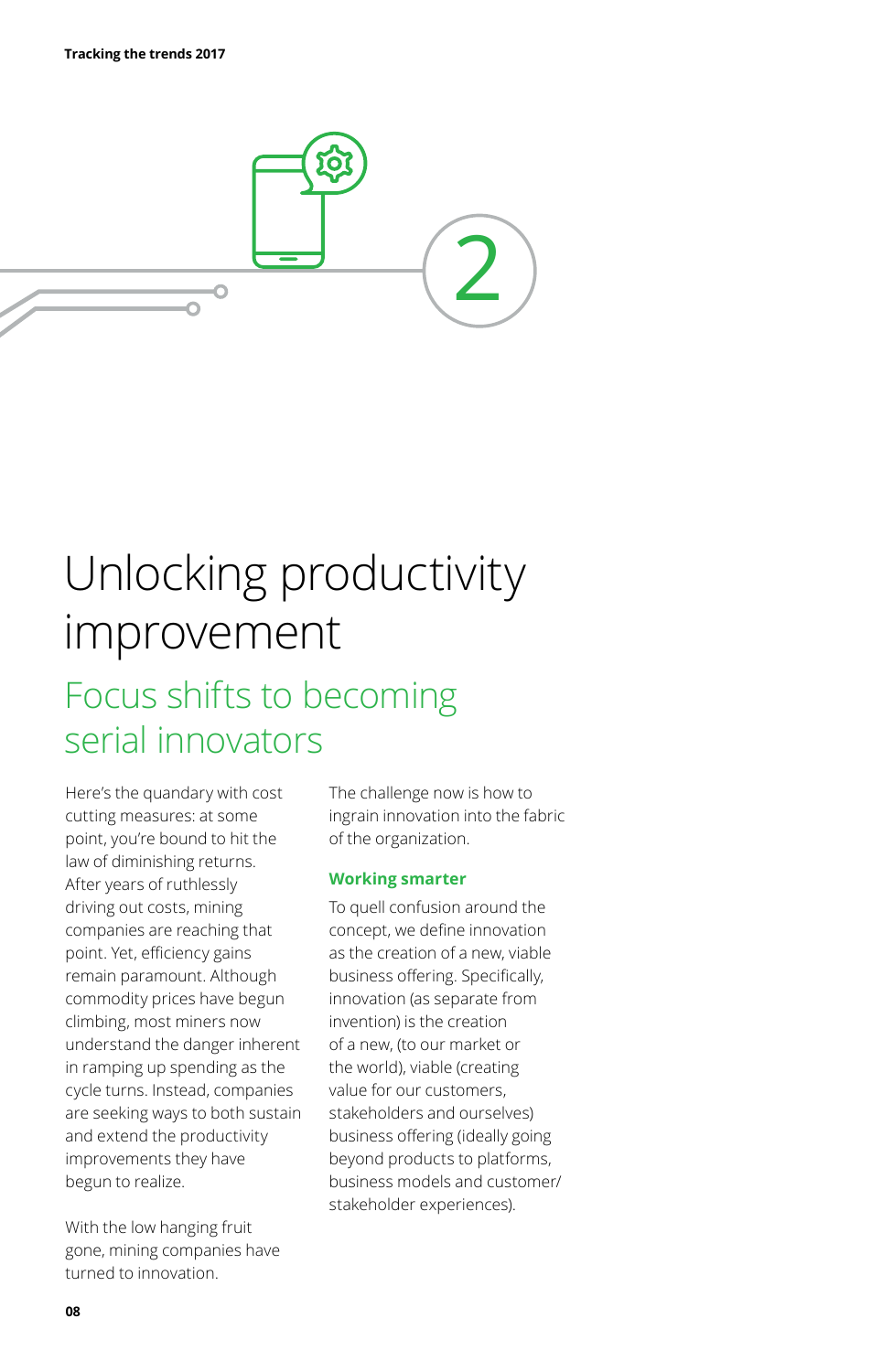The mining sector has been engaging in various forms of innovation for years. Driverless trucks and other forms of automation allow miners to set up remote operations, enhancing safety and efficiency. The use of sensors to monitor a wide range of factors—from tire pressure and road conditions to both equipment and labor performance—enables the collection of highly valuable data points. When parsed through advanced analytics, that data yields insight that can help companies reduce cost, streamline equipment maintenance and prevent safety incidents.

New technological capabilities also promise to drive the next wave of productivity gains. With drones, mining companies can conduct geophysical surveys in real time to aid in resource calculation, erosion detection, surface stability monitoring and beyond.

Real-time modeling of the ore body can lead to breakthroughs in how companies find and mine mineral deposits, even positioning them to detect waste before it's moved. As electrification and renewables become increasingly viable, reliance on diesel continues to decline. And geo-coding may ultimately allow companies to create 3D images of the mine—functionality already being deployed in the oil and gas sector.

#### **A culture of innovation**

To realize the full benefits of these evolving capabilities, however, companies must continue to drive the culture of innovation that spurred the first wave of improvements. One way to do this is by looking beyond the mining industry for ideas.

Serial innovators abound in sectors such as manufacturing, automotive and pharmaceuticals. Leveraging learnings from the manufacturing and automotive industries, for instance, miners are exploring the benefits of full automation, artificial intelligence, 3D printing, lean operations and outsourcing.

New innovations in these sectors may also hold promise for the mining industry. For example, by digitally tagging and monitoring inventory, miners can shift away from idle inventory stockpiling to classic just-in-time (JIT) supply chain models. Using drones, they can inspect hard-to-reach or dangerous locations and equipment—something the chemical industry already employs to inspect elevated pipelines, power lines, tanks and flare stacks.

#### **Innovation in action**

Alcoa is expanding its 3D metal printing capability, also known as additive manufacturing. This innovation could transform the mining sector by condensing, or even eliminating, complex supply chains and the associated costs of managing them. Through 3D metal printing, parts can be produced in their entirety with minimal materials, eliminating the need for complex component assembly. In addition, 3D-printed parts, which can be made to exact specifications, can be lighter and more geometrically complex than those manufactured in traditional ways. This facilitates even greater innovation, as it allows parts to be produced in the precise shapes needed to improve the performance of other system components.5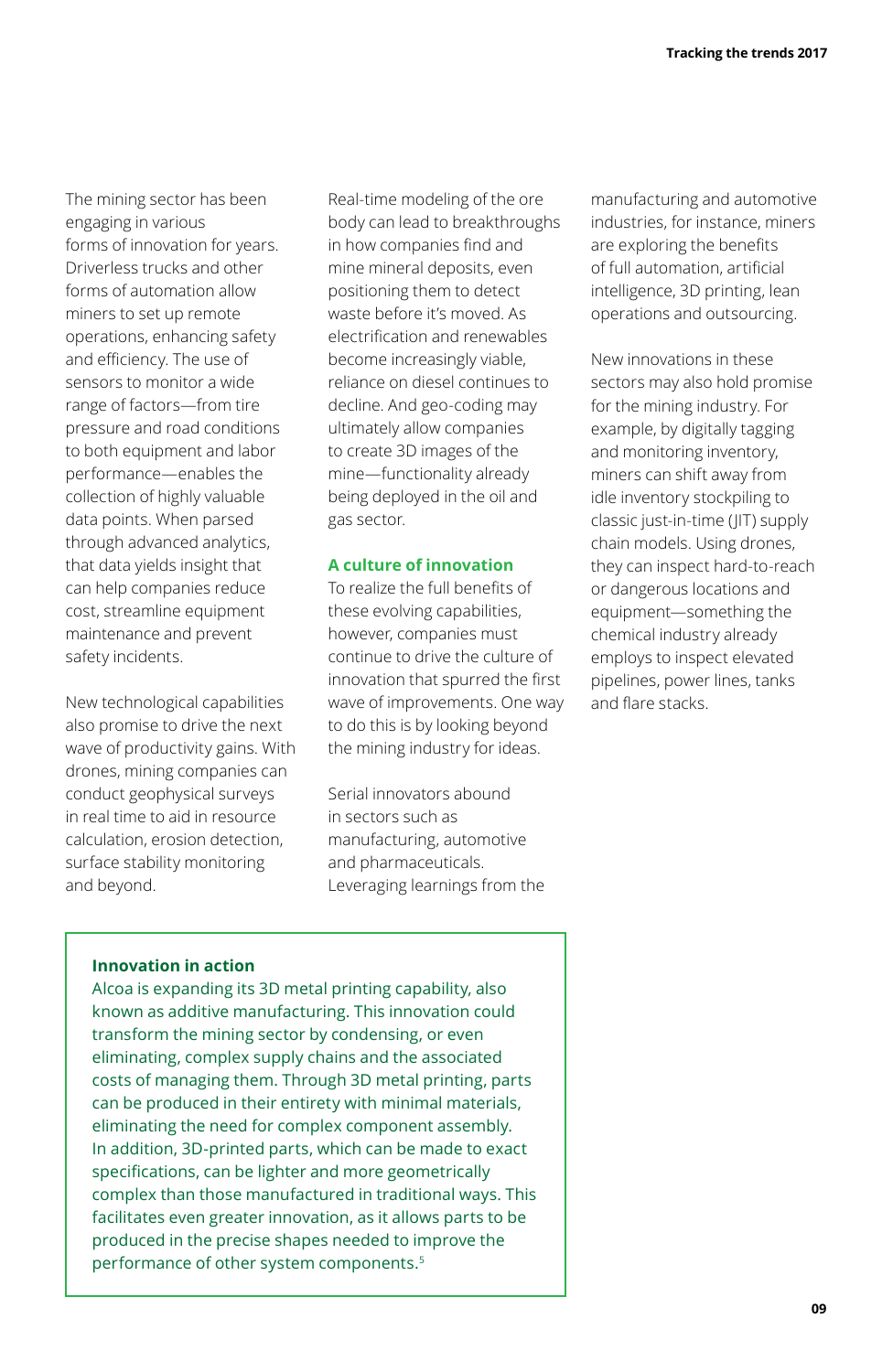#### **A structured approach**

There are countless innovative ideas to improve productivity. Despite this, many mining companies are coming to realize that true innovation cannot be achieved by implementing isolated technology solutions. Research by Deloitte's innovation practice shows that organizations considered successful serial innovators tend to approach innovation as an enterprise-wide differentiator, exhibiting capabilities across four building blocks: they employ a tailored approach to innovation; they structure the organization to house the innovation competency; they acquire and nurture the appropriate resources and skills; and they develop metrics and incentives to guide their performance (see figure 3).

Shifting an organization's culture takes time. Fortunately, mining companies are no strangers to long-term planning. Those that begin to lay the groundwork today will be best positioned to use innovation to further improve productivity in the years to come.<sup>6</sup>





innovating on your platforms.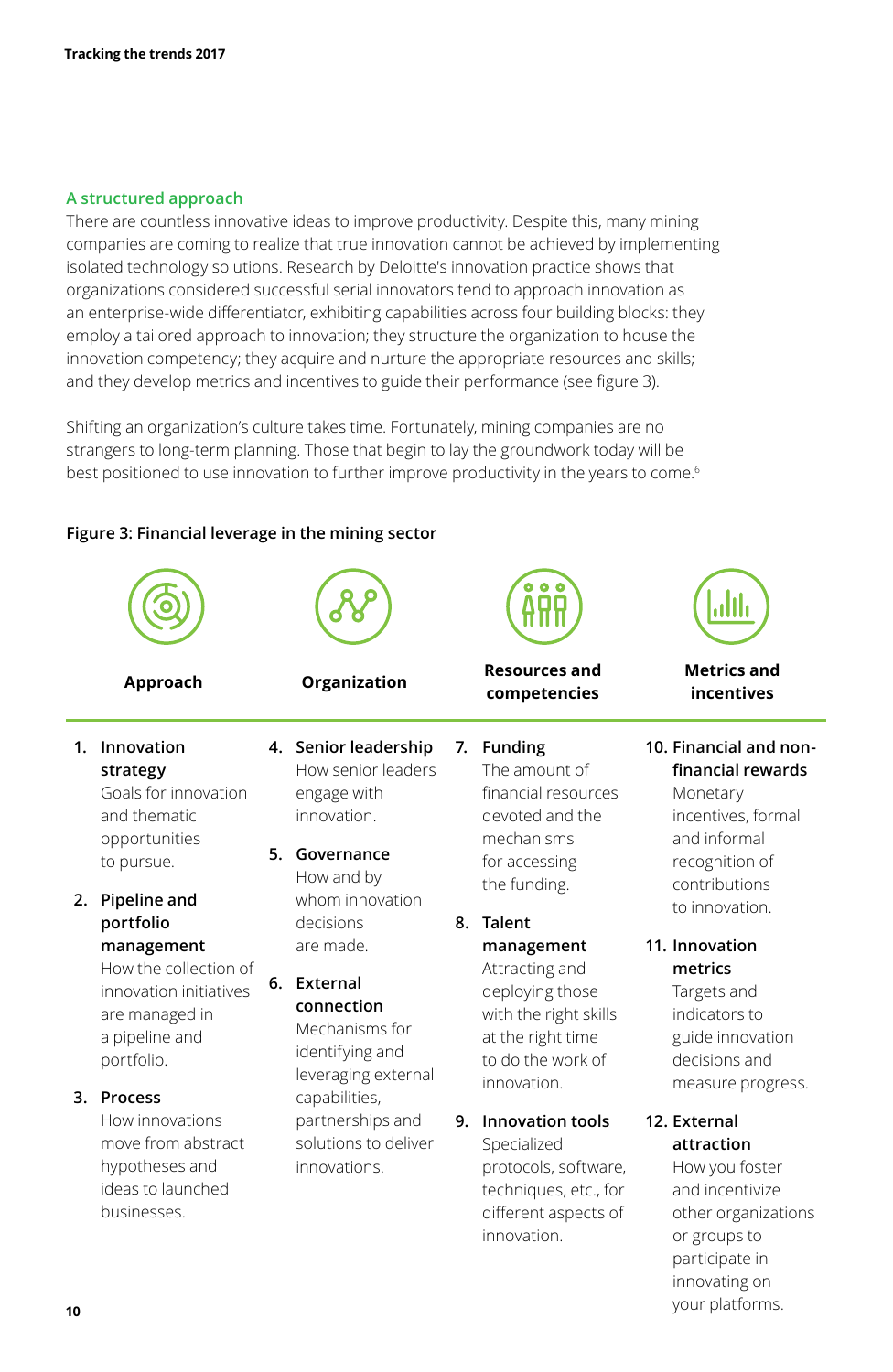#### **Innovation in action**

Schneider Electric examined both maintenance and historical data collected over the course of one year for a 110 MW steam model turbine which had required regular, ongoing maintenance for an escalating series of breakdowns. Analysis enabled Schneider to address the root cause (thermal expansion problems) before they led to symptoms (bearing vibration) that caused equipment shutdowns. The company estimates that predictive maintenance offers millions of dollars in potential savings along with far fewer days of equipment downtime.<sup>7</sup>

GE Power is implementing digital twinning for the parts it supplies to power plants, wind farms and electrical grids. Using sensors and controls, signal aggregation and high-performance computing, it is developing real-time digital simulation models of its real-life, physical parts operating within the plant. These cloud-based "digital power plant" models will enable plant operators to know the condition of parts, optimize power, determine the right time for machinery maintenance and simulate various conditions to understand how they impact the plant.<sup>8</sup>

"Although productivity improvement remains a critical priority for mining companies, there are now fewer easy wins. To get to the next layer of efficiency gains, miners will need to foster innovation by adopting the right systems, technologies and culture."

#### **Andrew Swart**

Global Consulting Mining Leader Deloitte Canada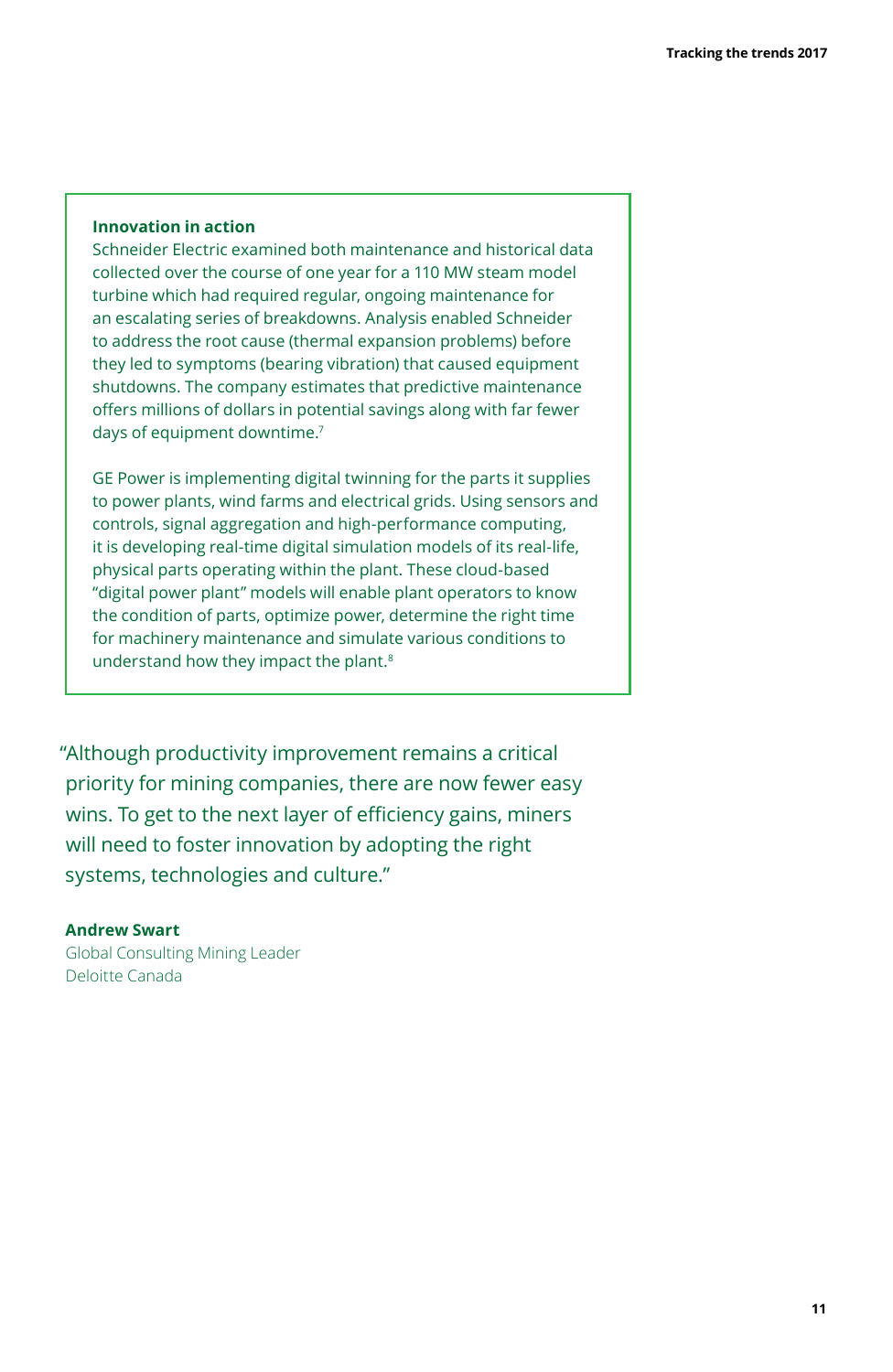# Leading strategies in focus

Organizations considered successful serial innovators tend to approach innovation as an enterprise-wide differentiator, exhibiting capabilities across four building blocks. These include:

#### **Employing a tailored approach to innovation**

To generate innovations, companies need to clarify their innovation goals and articulate the thematic opportunities they wish to pursue. They need to define how they plan to manage their collection of innovation initiatives in a pipeline or portfolio, and how they intend to move innovations from abstract hypotheses and ideas to launched businesses. In essence, this is about becoming agile in managing their innovation portfolios, which requires trying new things, adjusting quickly and not being afraid to fail. At present, this type of rapid trial and error is not happening in the mining industry to a great extent.

#### **Structuring the organization to house the innovation competency**

This step involves determining how senior leaders engage with innovation, defining governance structures (how and by whom should innovation decisions be made) and adopting mechanisms for identifying and leveraging external capabilities, partnerships and solutions to deliver innovations. Structures can include 'greenhouses' that retain knowledge and stimulate innovation; service centers that use distinct expertise to support the innovation efforts of different business units; and highly distributed systems where most employees have some innovation responsibility. The two constants are that the preferred structure(s) must foster collaboration across functions and divisional silos, and they must interact well with existing business units.

#### **Acquiring and nurturing the appropriate resources and skills**

Innovation requires the devotion of financial resources and mechanisms to access the funding, the ability to attract and deploy people with the right skills at the right time, and a range of innovation tools—such as specialized protocols, software and techniques for innovation. An insular approach that relies mainly on personnel from technology or R&D groups misses the broader opportunity of driving innovation across the enterprise.

#### **Developing metrics and incentives to guide performance**

Incentives can include both financial and non-financial rewards. Either way, targets and indicators should guide innovation decisions and enable the measurement of progress. Miners may also want to consider how to incent external organizations or groups to innovate on their platforms as this type of collaboration can spark new ideas.

**14**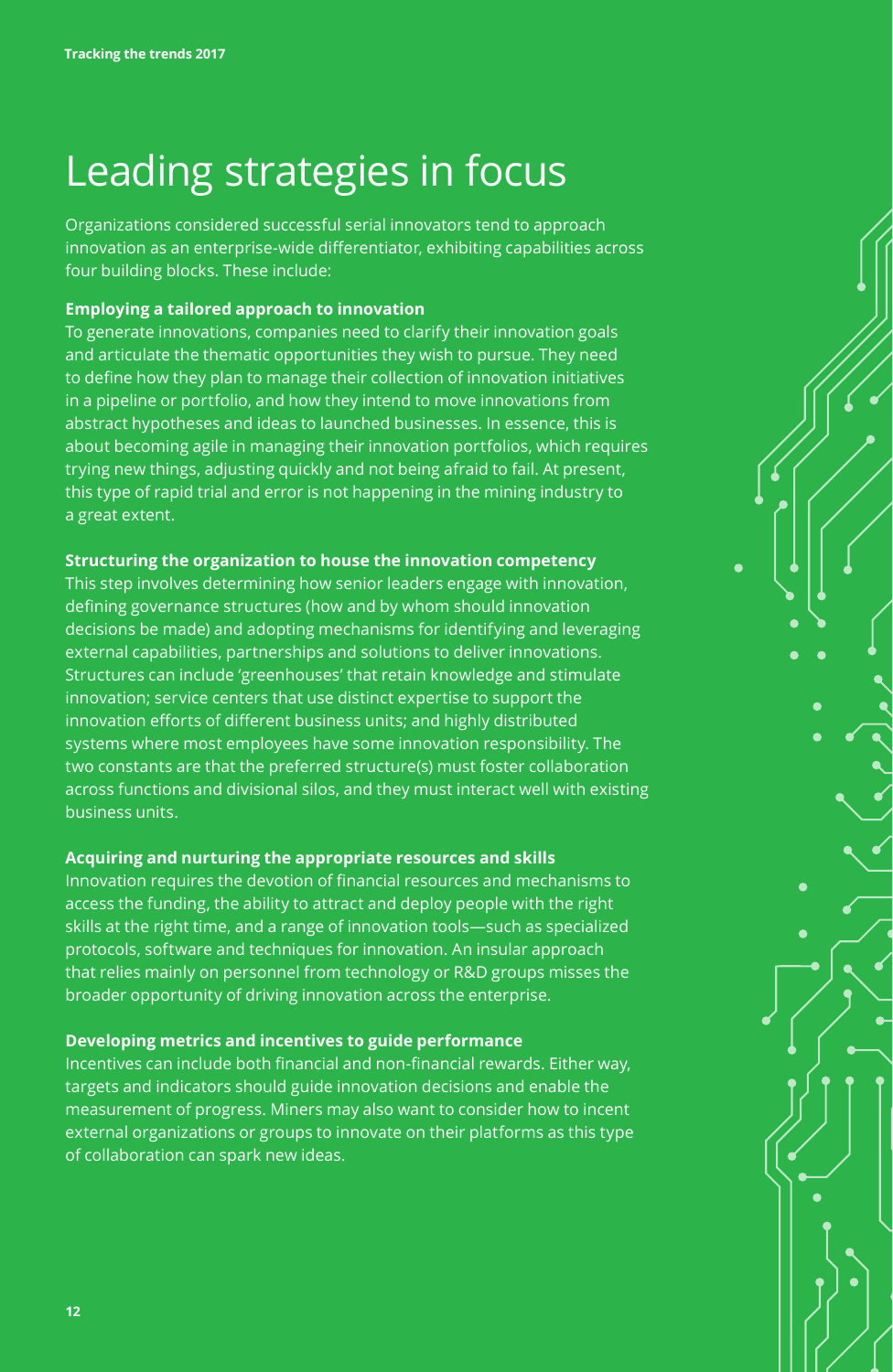

# Operating in an ecosystem

### Collaboration and unorthodox partnerships will drive the industry forward

It's no secret that the mining industry faces a host of issues. These run the gamut—from declining grades, a lack of financing and the slowdown in exploration to mounting stakeholder demands, a shifting regulatory environment and competition for scarce resources. If there were easy ways to address these issues, they would already be resolved. The fact that solutions remain elusive may be due, in part, to the way in which these challenges have been historically approached.

Simply stated, mining companies have traditionally tried to tackle these issues on their own. This has yielded gradual improvements. Unfortunately, incremental change cannot drive exponential results. To realize major breakthroughs, the sector needs to shift from a go-it-alone mentality to one that recognizes the imperative of operating within an ecosystem.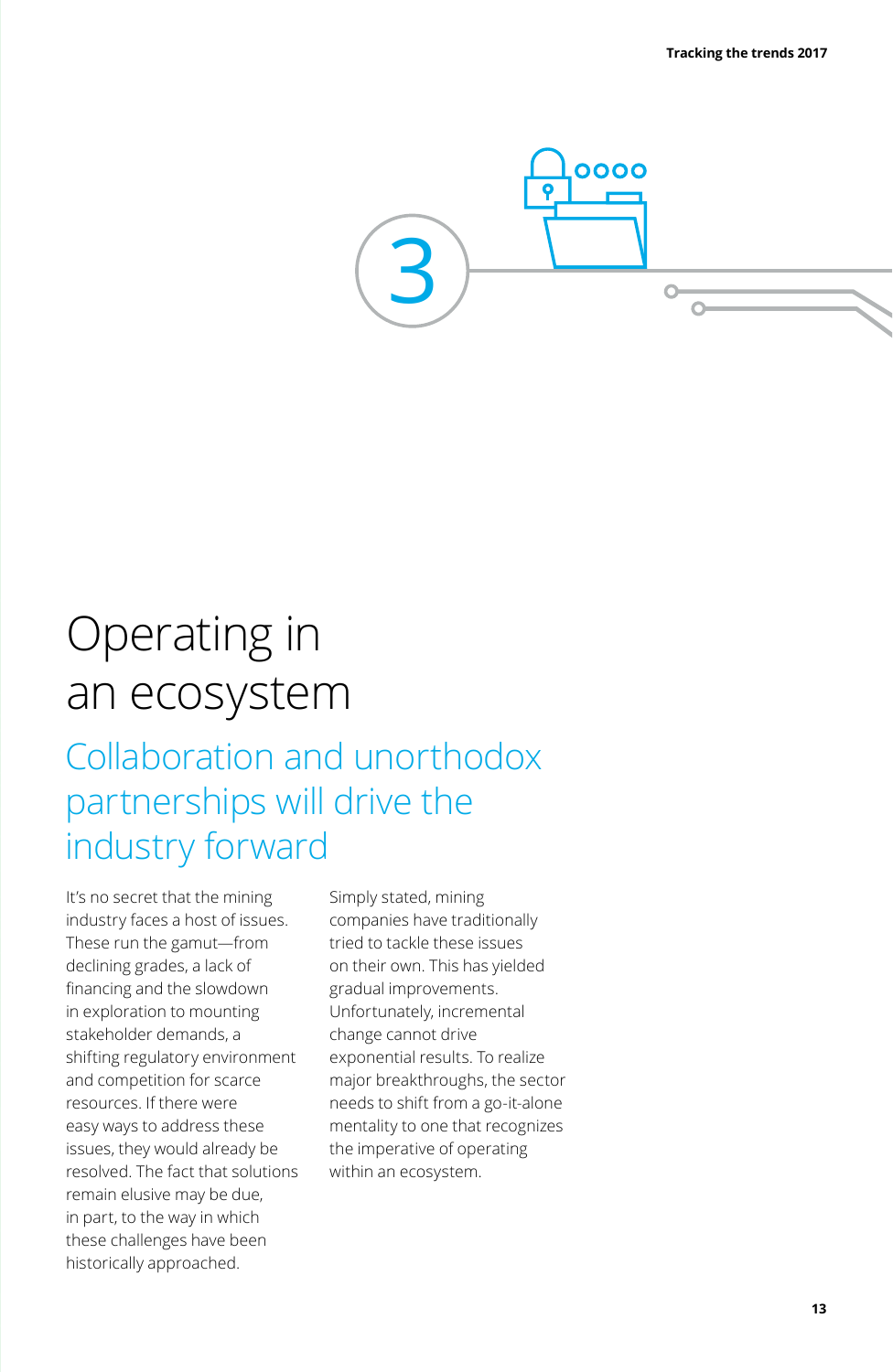#### **Working to solve collective problems**

Several mining innovation ecosystems, like the Canadian Mining Innovation Council (CMIC), have also sprung up to encourage greater industry collaboration. In many cases, they engage technology start-ups, businesses and industry leaders to help find creative solutions to resource challenges in mining.

Some mining companies are even leveraging the power of technology to encourage idea sharing through crowdsourcing. Through open industry forums, mining companies can work

collaboratively with suppliers and other stakeholders to brainstorm solutions to critical issues. Similarly, hackathons allow large numbers of people to engage in intense, collaborative software development aimed at rapidly resolving a specific problem. In May 2016, BHP Billiton teamed with Unearthed to host a 54-hour hackathon. Participants were provided with actual data from BHP Billiton's Western Australia iron ore operation and given challenges designed to uncover more efficient, effective and safer ways to work.<sup>10</sup>

#### **Ecosystems in action**

Recognizing that industry competitiveness and sustainability hinges on uncovering next-generation solutions, Austmine launched an innovative initiative to set up a series of Collaboration Laboratories. These so-called Co-Labs bring together key stakeholders across Australia's mining, equipment, technology, service and research entities to brainstorm the top challenges facing the industry. These one-day workshops gather roughly 40 senior executives committed to driving change that will benefit the entire industry.9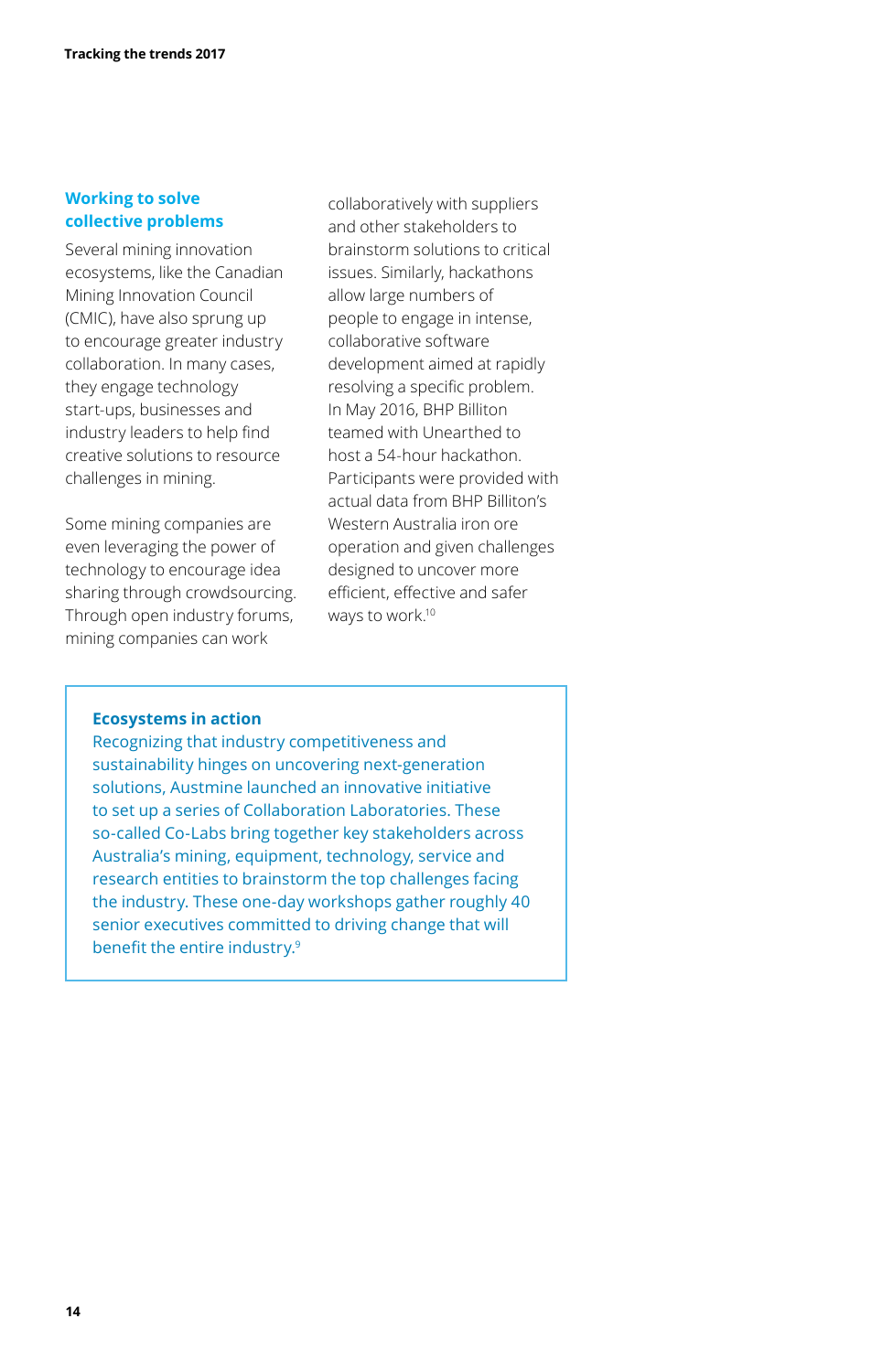#### **Ecosystems in action**

Exploration companies have long struggled to identify potentially profitable new deposits. To heighten the odds for success, Canada's Integra Gold Corp decided to crowdsource the answer by offering CAD\$1 million in prizes. Participants were provided with six terabytes of data spanning more than 75 years of exploration and development at the company's Quebec site. Over 100 submissions were received from 1,342 people hailing from 83 countries, who proposed solutions ranging from artificial intelligence and virtual reality to the use of a geographical computer system.<sup>11</sup>

#### **Building effective ecosystems**

Although collaborative ecosystems exist in other industries, certain barriers such as a reluctance to trust each other, concerns around sharing intellectual property and technological challenges around sharing data have slowed their adoption in the mining sector. To close this gap, a more proactive approach is needed.

Potential action steps include running a workshop with key stakeholders to brainstorm collaborative strategies; meeting with competitors to discuss common problems; talking to leaders of business ecosystems in other industries to understand how to make them work; lobbying for government support; and co-investing in, or creating platforms for, sharing ideas. Although these steps will require miners to move out of their comfort zone, the potential payoffs should more than compensate for the effort.

*<u>B* For more information</u> **on building effective ecosystems in mining, see the**  *[Business Ecosystems in](http://www2.deloitte.com/ca/en/pages/energy-and-resources/articles/business-ecosystem-in-exploration.html)  [Exploration report](http://www2.deloitte.com/ca/en/pages/energy-and-resources/articles/business-ecosystem-in-exploration.html)***. 12**

"It's useful to think of ecosystems in terms of medical research. Rather than having thousands of isolated foundations researching the same issues at the same time, it makes better sense to work together at the outset so the benefits accrue to all industry players over time."

**Eduardo Tavares Raffaini** Mining Leader Deloitte Brazil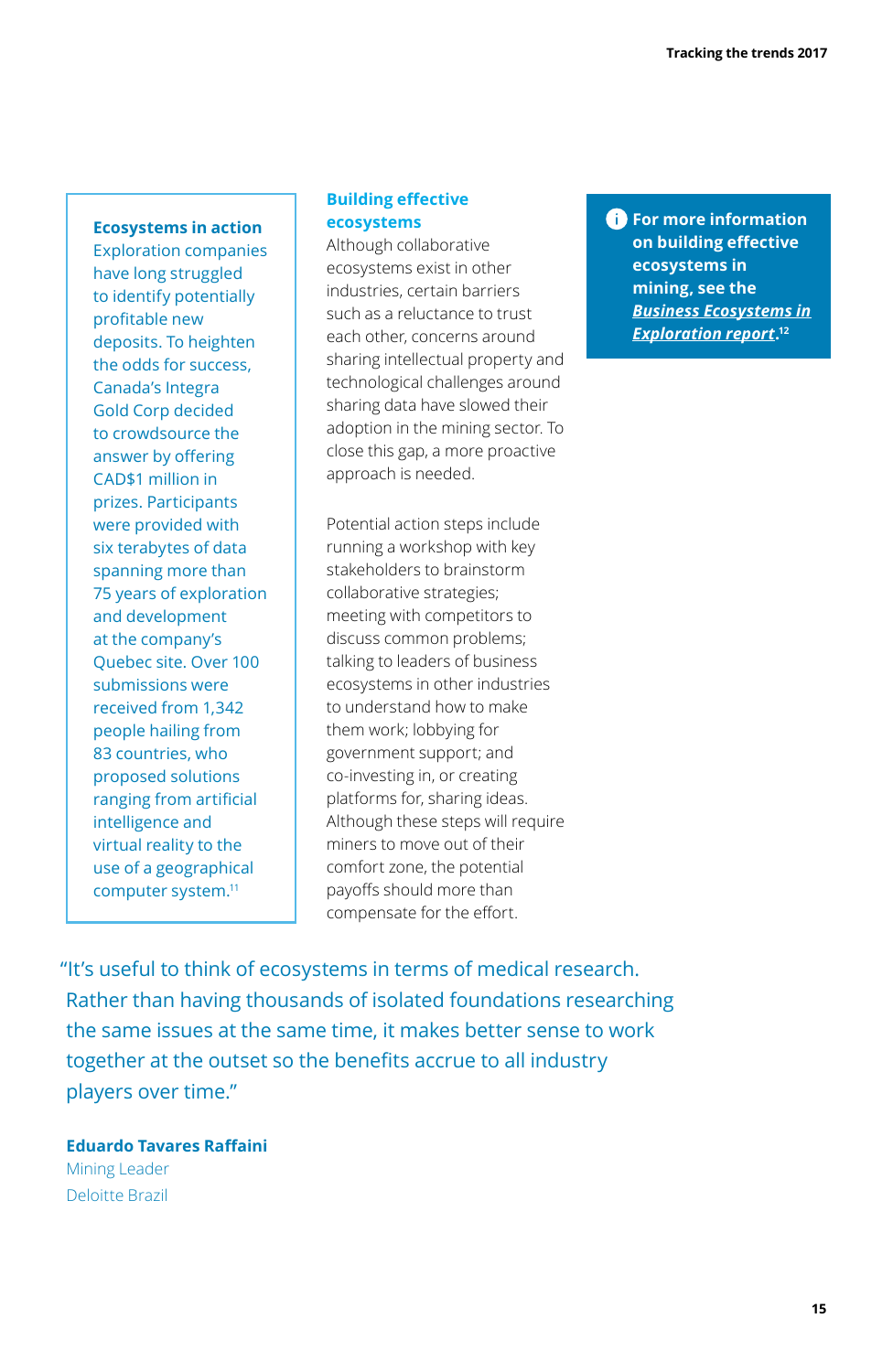### Leading strategies in focus

For new ideas to gain traction, companies need a systematic approach for operating within an ecosystem. Ideas include:

#### **Turning vendors into partners**

Models exist for co-innovating with service companies and suppliers. By working collaboratively to resolve common problems, these relationships encourage partners to uncover new ways to save money, improve labor productivity, enhance process efficiency and strengthen supply chains. They may even result in the development of new intellectual property that can be co-owned and monetized. To operate smoothly, however, some mining companies may need to take steps to rebuild trust with the very suppliers from whom they have demanded serious price concessions in previous years.

#### **Collaborating with competitors**

Although this may go against the historical grain, a strong business case for this type of collaboration exists, especially for companies with geographically proximate mine sites. These relationships could take various forms, from co-funding infrastructure projects to coordinating deliveries with common suppliers. This level of collaboration could yield significant cost savings and productivity improvements.

#### **Building extended partnerships**

Effective ecosystems are designed to encourage collaboration among all industry stakeholders—from mining companies, original equipment manufacturers (OEMs), technology vendors and engineering, procurement and construction management (EPCM) firms to educational institutions, research institutes, industry associations, local communities and governments. Although participants would need to overcome common barriers, the establishment of effective ecosystems would undoubtedly position companies to realize vastly increased opportunities for innovation.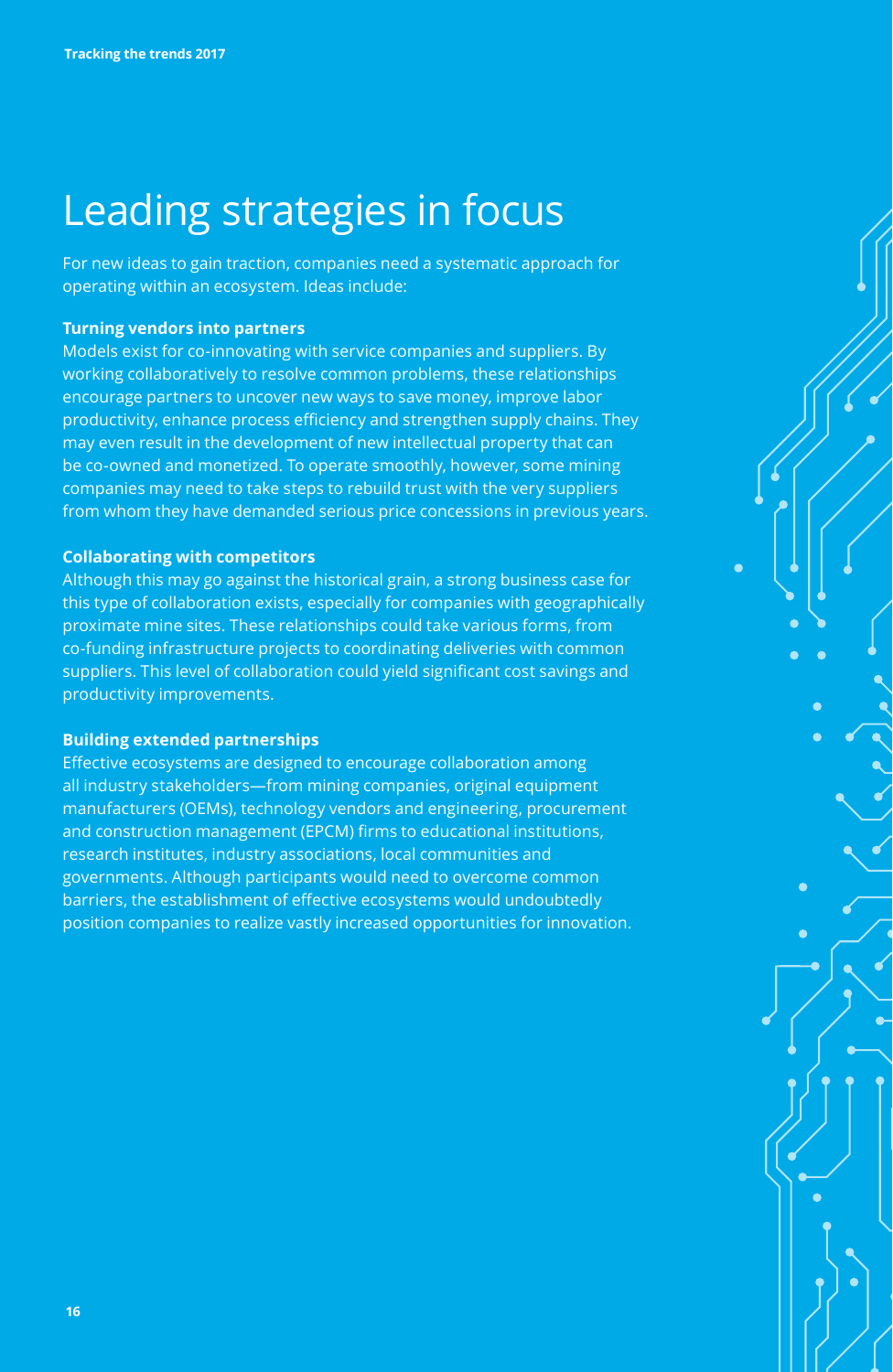

# The digital revolution

### Mining starts to reinvent the future

Digital is a new era of business, a stepping stone in the evolution of the world enabled by the exponential use of technology. Digital disruption is changing business and operating models, reshaping competitive dynamics and, in some cases, completely altering the entire fabric of an industry. While the biggest impact has been in consumerfacing industries, there are growing examples of digital transformation in assetintensive industries such as advanced manufacturing and natural resources.

For miners, the commodity cycle, cost and productivity pressure mean that all the low-hanging fruit have gone. As such, innovation is needed to deliver the next wave of improvements. The potential for digital to reduce waste and create value is massive: eradicating execution waste by reducing process variability, eliminating process waste by enhancing decision making, reducing structural waste by automating processes and improving systems, and removing design waste by using digital technologies in the design of new assets.

#### **Using digital to drive value**

The question for miners is how to turn those potential benefits into reality. Success in this space is not about adopting the latest apps and point solutions. Instead, they must embed digital thinking into the heart of their processes to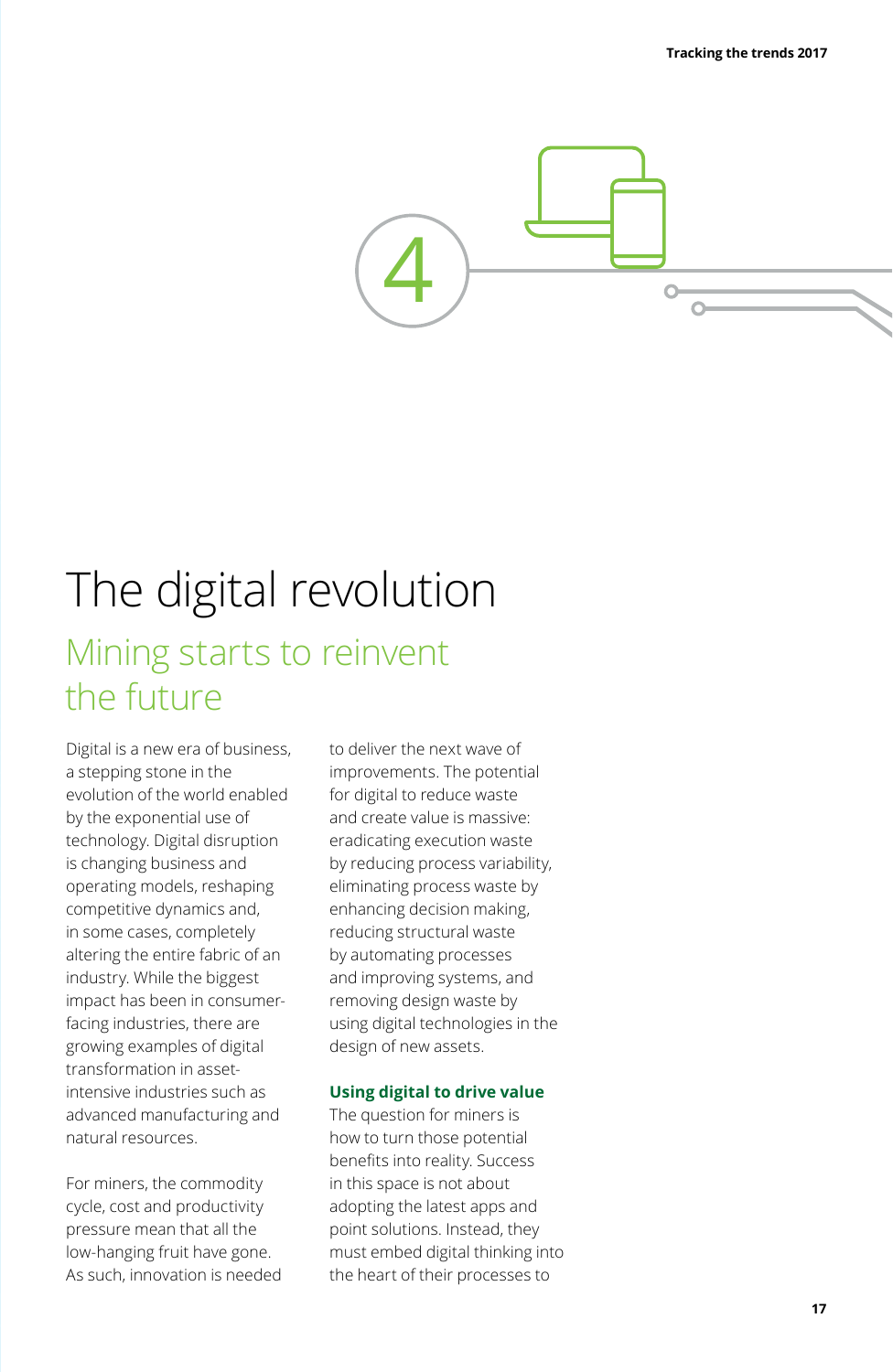transform their strategy in a bid to completely change the way corporate decisions are made across the enterprise.

To understand how this might look, it is helpful to envisage a future-state digital mining organization and infer how this might transform core mining processes, the flow of information and supporting back-office processes.

First, as mines embrace digital, their core processes will become fully integrated, autonomous, remote and automated—capabilities made possible by a network of low cost, highly capable sensors that use internet of things (IoT) technologies.

These digital mines will fully digitize engineering and asset information and integrate it with location-aware mobile devices to support an efficient and collaborative workforce. Drones will be used for data collection, inspection, stock control, condition and safety monitoring. 3D printing of critical spare parts will reduce lead times and inventory. Wearables will be used for field maintenance and real-time machine inspection instructions, improving operator-based care and safety. As a result of this shift, digital mines will operate with fewer people who possess different skills than those required today.

#### **Digital in action**

In 2014, South Africa's Assmang Limited introduced the SmartCap at its Beeshoek mine. The device, which looks like a regular baseball cap, has sensors to measure brain waves and detect driver alertness. Since deployment, fatigue incidents on site have dropped significantly.<sup>14</sup>

#### **Digital in action**

In a move that likely heralds the wave of the future, Barrick Gold teamed up with Cisco to digitally reinvent its business. The aim is to digitize Barrick's entire organization—from its mines to its head office. The company plans to improve decision making through the use of real-time data, analytics and predictive tools. It is setting up an enterprise-wide analytics hub to better manage and benchmark its operational and financial performance. To enhance transparency, it will share real-time data with local communities and partners. To improve safety, productivity and its environmental performance, the company will automate its equipment, use predictive algorithms to gain greater metallurgic precision and use digital technology to streamline its permitting activities. The transformative potential is massive production costs alone are expected to drop from US\$800 to under US\$700 per ounce of gold on a sustainable basis.<sup>13</sup>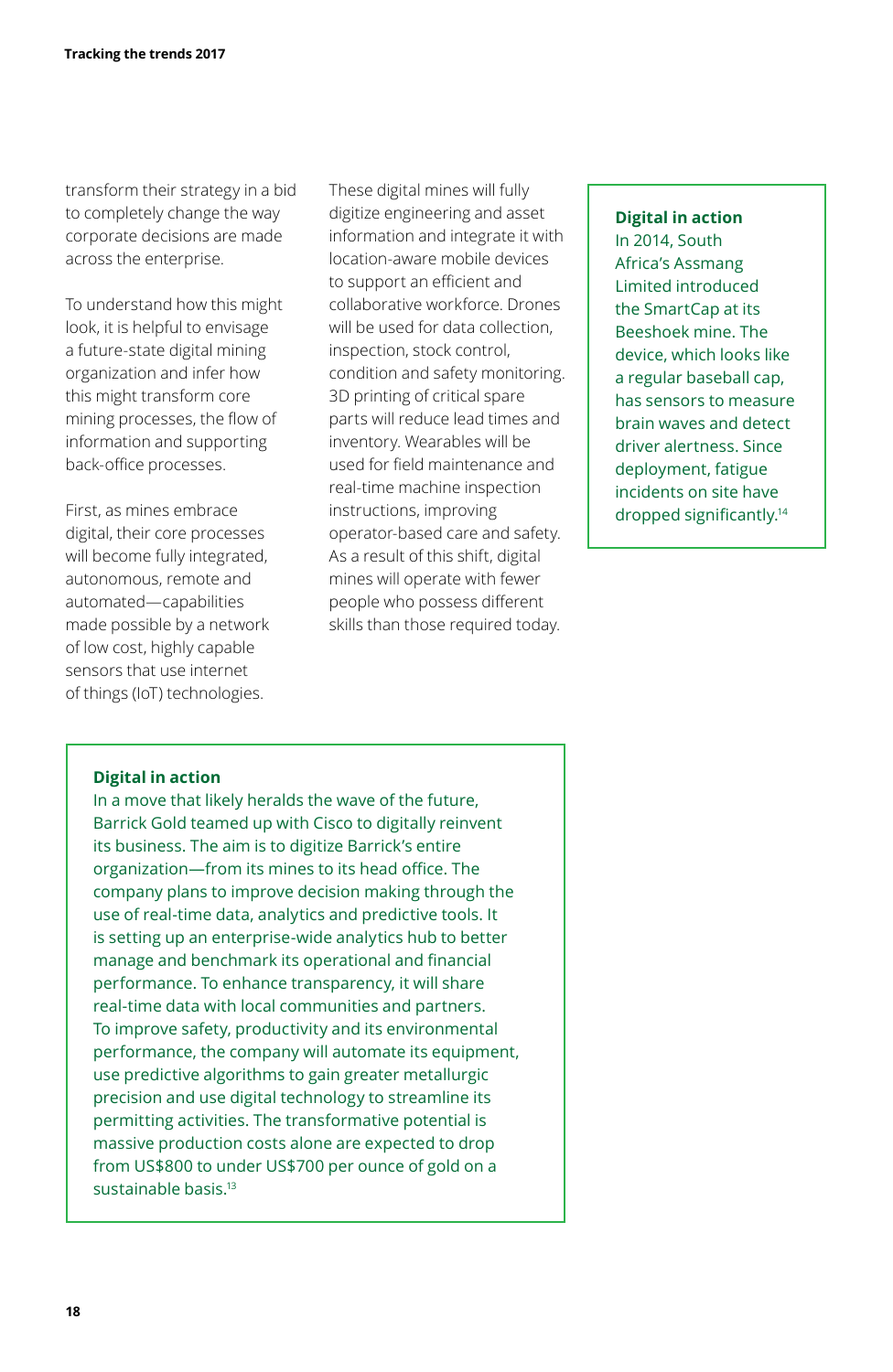Second, to reinforce these changes in core operations, companies will need to rethink the way in which they generate and process information. In essence, the integrated digital mine will improve planning, control and decision support across the mining value chain to optimize volume, cost and capex, and improve safety. Insights will be derived by integrating data across three levels of analysis that map to three information time horizons:

- **•** Historical analysis and reporting at all organizational levels.
- **•** Real-time data visualization that combines operational data sources with corporate information.
- **•** Predictive models and cognitive analytics that improve planning and reduce the need for reactive maintenance.

Central to enabling this would be a center of excellence in data management, reporting and analytics, which employs specialists, data scientists and analysts.

Finally, the effects of digitization will extend beyond core operations and the flow of information to the supporting processes and systems of functions like HR, finance and marketing, to name a few. There is a strong and growing trend towards upgrading and re-imagining these supporting systems using cloud-based solutions that have a low cost of ownership and contemporary user interfaces. A lean set of corporate processes will be assisted by robotic process automation (RPA) and artificial intelligence (AI), which will closely support knowledge workers. Shared services centers will employ a mix of onshore, offshore and robotic workers, while fully integrated ubiquitous communications provide support to the mobile workforce across all platforms. As an added benefit, technologies will enable work to be moved to locations that can support a more diverse and inclusive workforce, including workers who need to stay local to support their families and workers with physical disabilities.

#### **Digital in action**

Automation is transforming the labor market. Deloitte estimates that by 2035 approximately 35 percent of current jobs in the UK will be automated.16 Similar trends are expected in Australia and South Africa. RPA tools provide the ability to automate repetitive processes, including data gathering and data entry, by 'doing what the user would do' via a software robot, which securely logs into applications and works with the visible user interface to enter information, navigate through screens and extract and process the results.

#### **Digital in action**

Komatsu, a global mining and construction equipment manufacturer, and General Electric announced plans to provide mining companies with big data analysis services using IoT technology to boost efficiency in mining operations. Applications include optimal truck routes and positioning, optimal speed and braking (based on site and terrain) with flow-on benefits in terms of reduced equipment downtime, better fuel efficiency and shipments between pit and port.<sup>15</sup>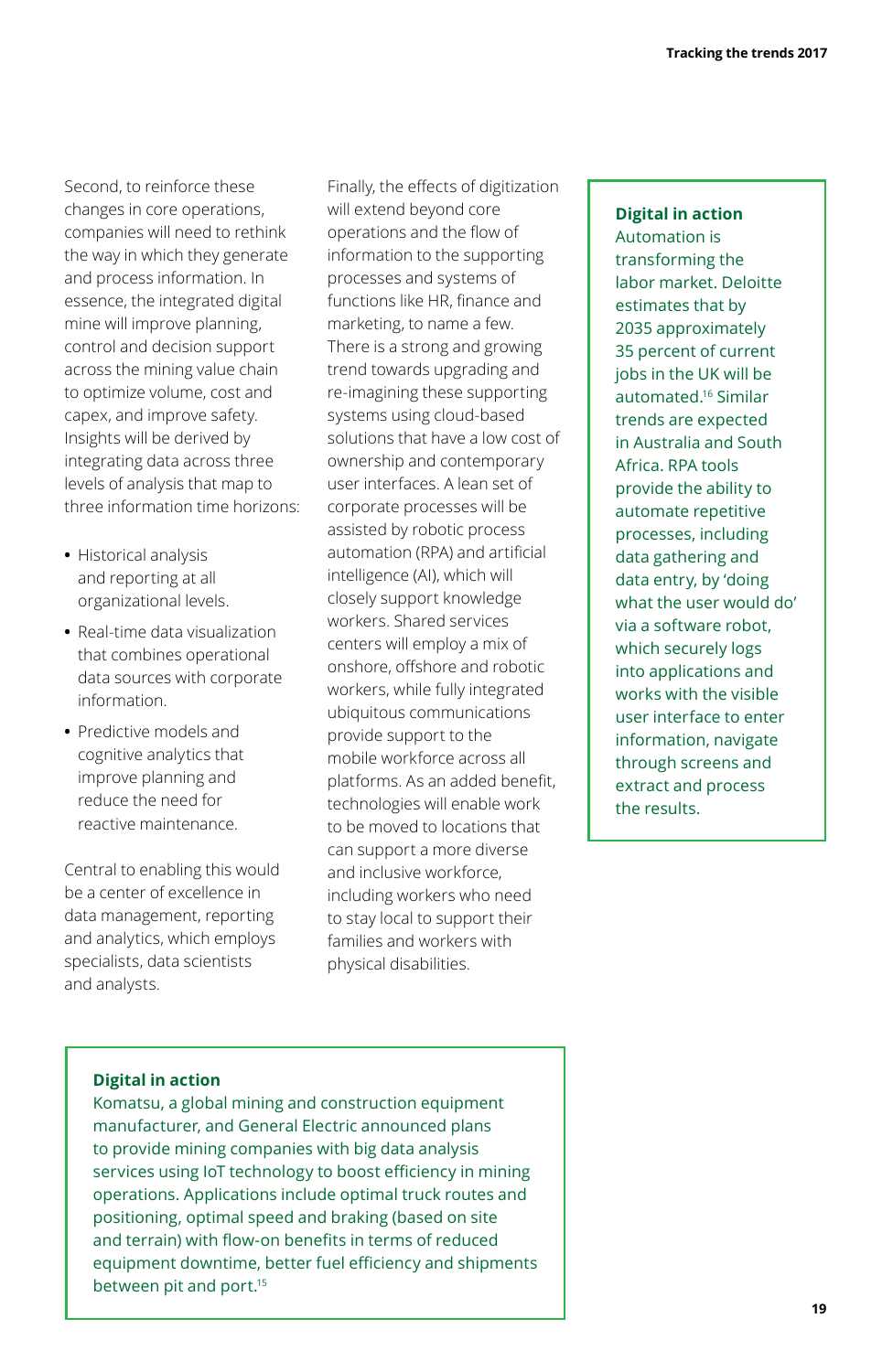All that said, reaching full digitization may not be possible for all mines given their life of mines, sunk capital and supporting infrastructure.

#### **A measured approach**

Although it can seem daunting to execute on an effective digital strategy, embracing the digital future should not be a make-or-break proposition. Agility will be key and will likely be the buzzword in the industry for some time. Optimally, new approaches can be tested for minimal investment in a pilot or sandbox environment. That way, strategies that fail can be easily shelved, while strategies that deliver can be rolled out in phases—a cautious investment approach that should resonate with mining company stakeholders as the industry works to uncover the untapped opportunities that digital promises to deliver.

Globally, 69 percent of mining companies are looking at remote operation and monitoring centers, 29 percent at robotics and 27 percent at unmanned drones.<sup>16</sup>

"To leverage the power of digital transformation, miners cannot afford to get caught up in the widgets and toys. Instead, they need to embed digital thinking, processes and structures into their entire organization in an effort to take corporate decision making to the next level."

**Andrew Lane** Mining Leader Deloitte Africa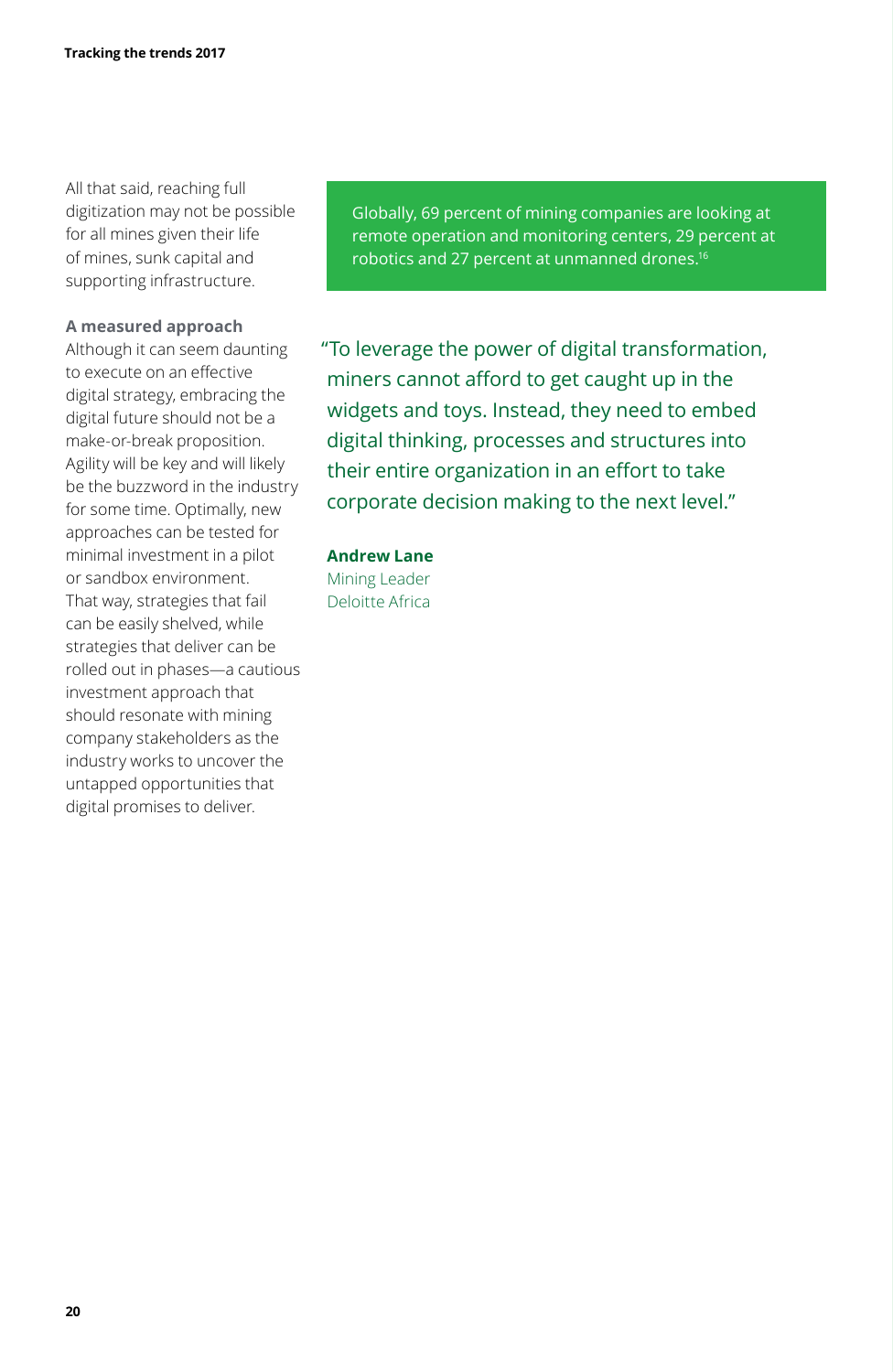### Leading strategies in focus

To succeed in the digital future, mining companies should:

#### **Articulate a clear digital strategy**

Rather than spawning disconnected functional initiatives, digital strategy has to be driven from the enterprise level and clearly define the value of digital to the organization as a whole. As such, digital transformation should begin with an understanding of the desired future state and the value to be created. In developing a digital strategy, companies should formulate a set of choices that define digital initiatives and capabilities, and integrate them across the organization to create value by connecting with customers, suppliers and employees.

#### **Digitize the mining value chain**

Companies will need to apply digital capabilities to the core mining process, including solutions that range from digitizing engineering and asset information across the asset lifecycle, to connecting and internet-enabling remote devices and sensors. To understand what is possible and take advantage of emerging digital capabilities, they should also aim to stay abreast of the latest technology trends, such as wearables. Beyond providing benefits such as improved data quality, audit trails and access to information, digitization also creates the opportunity to automate physical processes with autonomous haulage and remote operations initiatives. In this context, collaboration will be key and companies will need to operate in an ecosystem of providers and partners, drawing on a wide range of vendors and service providers to deliver on this.

#### **Deliver the integrated digital mine**

The mining value chain is characterized by waste and under-utilized capacity, resulting in process variability and sub-optimal decision-making, largely from a lack of accurate up-to-date information. Most organizations use only a fraction of the data they collect, without factoring in the real-time data they can potentially capture through IoT. To deliver on the integrated digital mine, companies must establish a capability to use data to resolve a wide range of business problems. In essence, intelligent business decisions will ultimately hinge on access to timely and relevant information. By becoming an insight driven organization, companies gain the ability to make better decisions across all time horizons and at all levels of the organization. They embed analysis, data and reasoning into their decision making processes, and reimagine their foundational data platforms, by making analytics a core capability across the organization.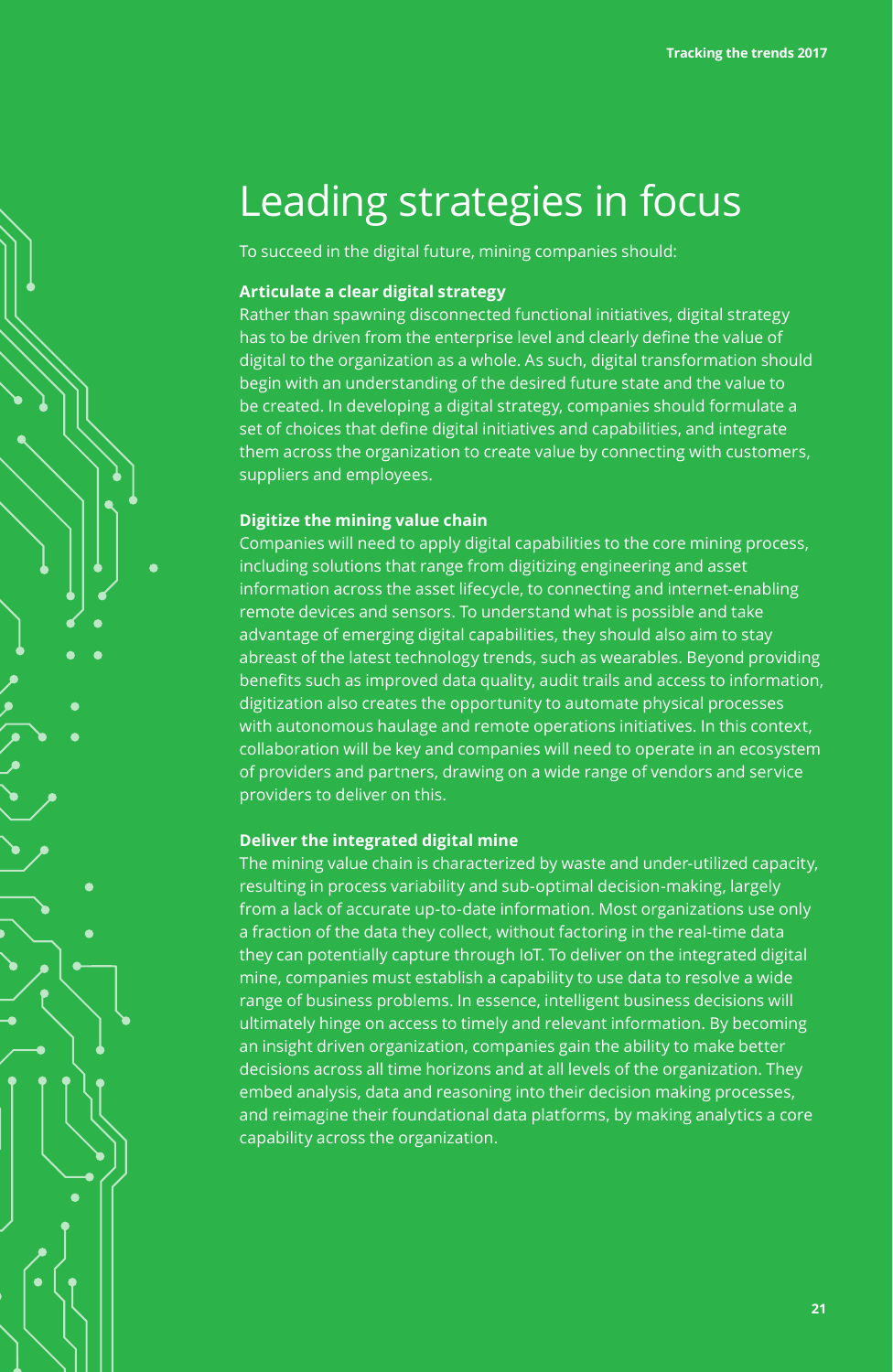#### **Implement supporting platforms and enablers**

On the road to digital transformation, mining companies will need to strengthen their information technology (IT) and operational technology (OT) backbones. These supporting platforms are the core systems used to drive back-, mid- and front-office activities (such as ERP suites), as well as the technologies that manage assets and control technical processes. In some cases, driving full IT/OT integration will make sense. This level of convergence has the potential to reduce cost and risk, improve productivity and enhance safety.

#### **Enable the diverse connected workforce**

Digital transformation requires top to bottom organizational transformation, which is why it is essential to have the right leadership, culture, operating model and people. To succeed at digital, companies must build a workforce of the future by attracting highly diverse people with a new set of digital skills. This is no easy task for mining companies, which will increasingly find themselves competing for scarce technical talent with more attractive pure play digital disruptors. Executives serious about reaping the benefits of the digital future must consequently ask some hard questions. Can current incumbents make this transition? How can they train for new skills and capabilities? How can they foster a supporting and inclusive culture? Interestingly, digital could help with this cultural transformation by enabling greater collaboration and agility. Staff skills can be updated using virtual training systems, which can reach them no matter where they're located. And virtual simulations could teach them to respond to a variety of potential scenarios.

**22**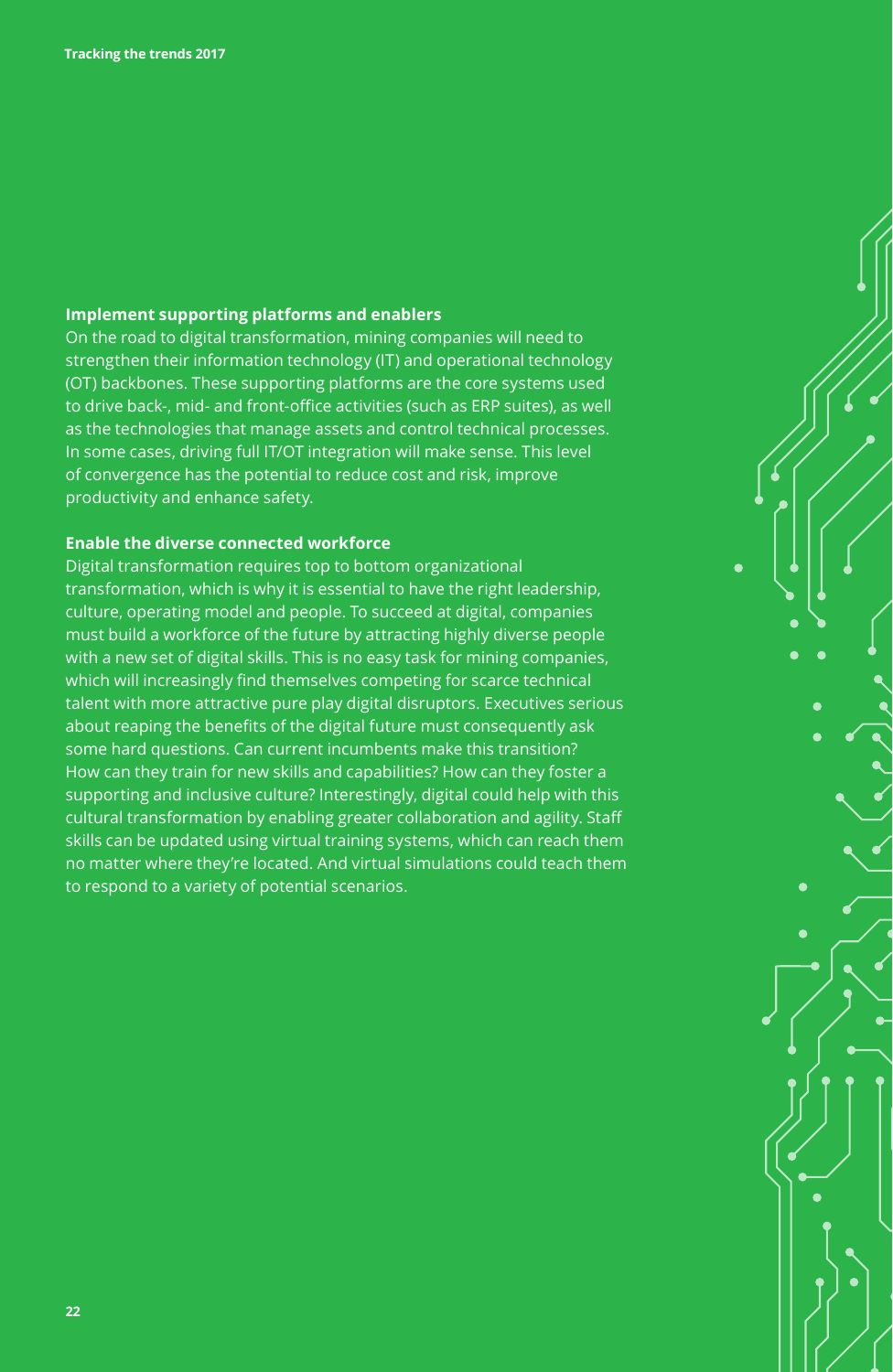

# Mapping the threat landscape

### Cyber security concerns accelerate

As more data moves into the cloud, IT and OT technologies converge, digital innovation becomes the norm and sensor technologies lead to a more mature industrial IoT, mining companies will be more exposed to a broad array of online threats. As mining companies reinvent their future through digital, the threat of cyber-attack will be further amplified, particularly as companies leverage the power of IoT.

#### **Behind the curve**

That's a challenge for the mining sector, which largely remains behind the curve when it comes to cyber security. Although companies are increasingly adopting digital solutions, cyber security often

lags in these initiatives. Many mining companies continue to rely on legacy systems and non-standard configurations to run their operating systems. IT administration at individual sites is often local and may not have the most current enterpriselevel security standards. Password policies are frequently weak and firewalls not properly configured. In many cases, companies also lack the ability to detect threats before they can cause damage.

Companies with global networks are particularly vulnerable as they are only as strong as their weakest access point. If there are servers that are out of date, or security patches are not current, these could become prime vectors of exploit.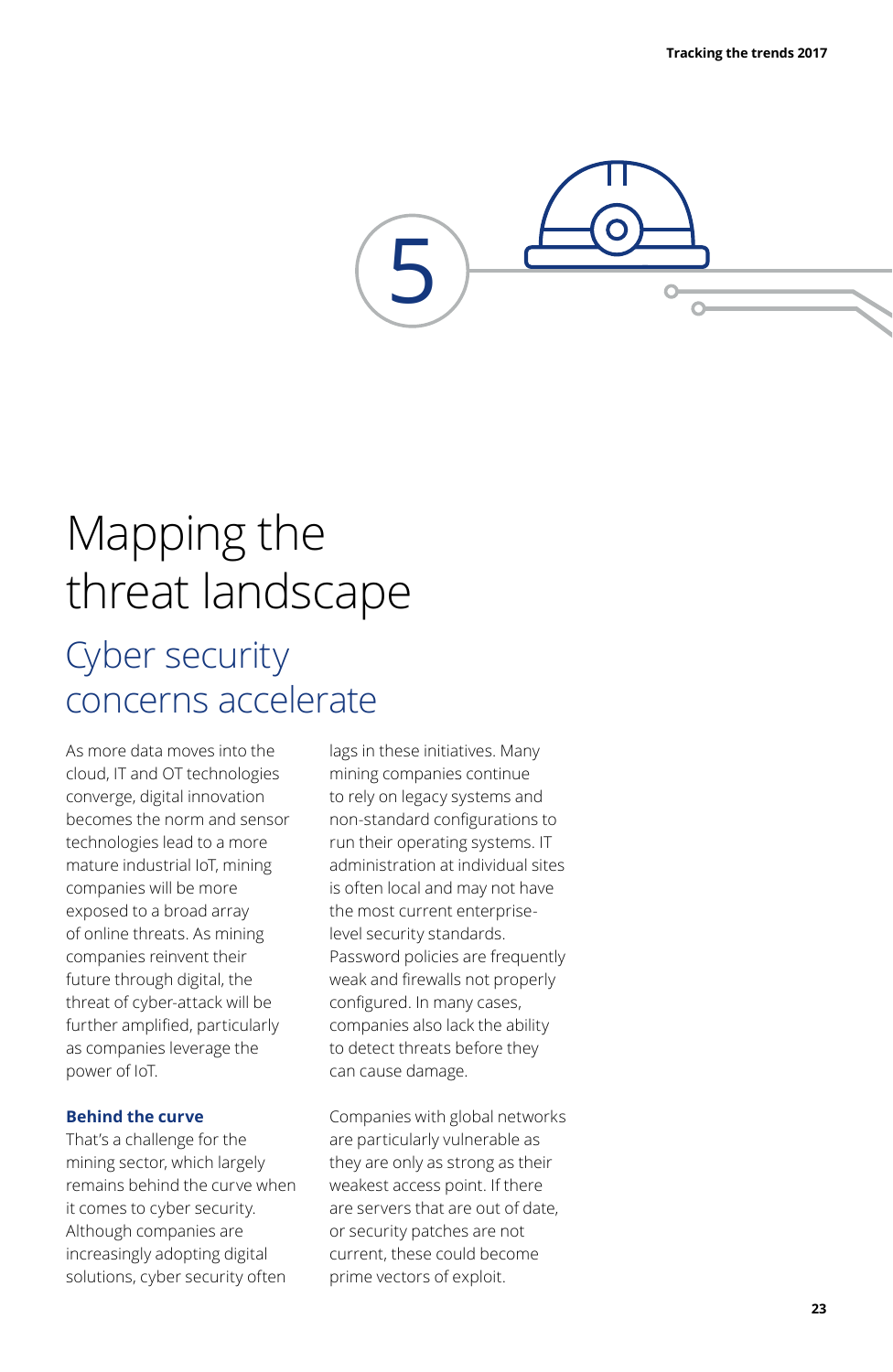#### **Mining not immune**

Critically, the industry is already at risk. Malicious viruses, like Stuxnet, explicitly target critical systems that control pumps, motors, valves and programmable logic controllers. Concerns that hackers could gain control over driverless cars extend to the mining sector, where autonomous vehicles continue to proliferate. Aside from the disruption this type of attack could cause, the safety implications are chilling.

Proprietary data and intellectual property are also prime targets for hackers, who include not only criminals in search of a financial payoff, but also nationstates, foreign intelligence agencies, hacktivists and organizations bent on industrial espionage. The data at risk is broad, ranging from corporate intellectual property, geological studies, exploration plans and M&A targets to personal emails, executive tax positions and employee data.

In the past several years, most major mining companies have been subject to attack.<sup>17</sup> And they are not alone. In late 2015, hackers also targeted the New South Wales government department in charge of mining approvals in an attempt to gain access to confidential commercial information.18

#### **Cyber maturity required**

Tellingly, the increased sophistication of these threats is rendering many legacy security technologies ineffective. In 2015, Symantec discovered more than 430 million new unique pieces of malware, up 36 percent from the year before. Spear-phishing campaigns targeting employees increased 55 percent. Similarly, ransomware attacks rose 35 percent with new targets found in smart phones, Mac and Linux systems. Unreported breaches are up too, with a conservative estimate putting the number of records lost at more than half a billion.<sup>19</sup>

To counter these threats, mining companies will need to develop more mature cyber risk programs by investing in a balance of secure, vigilant and resilient capabilities tailored to their organization and aligned with their strategic goals.

"Mining companies are subject to a range of proliferating online risks. To protect against these threats, companies must enhance their security, vigilance and resilience by strengthening their security capabilities, monitoring emerging cyber risks and adopting robust response strategies."

#### **Cathy Gibson**

Cyber Risk Services Director Deloitte Africa

#### **Cyber security in action**

Over the past year, ransomware has become one of the most prevalent forms of cyber attack. In essence, ransomware is a type of malware that prevents users from accessing their corporate systems or data until a sum of money is paid, often demanded in the form of bitcoins. Many companies, including those in the mining sector, have been subject to these types of attack. In one recent case, when a company refused to pay the ransom, cyber attackers released the private data they had stolen into the public domain. The company responded decisively, altering its password protocols, changing its firewall configurations and ultimately finding and removing the intruders from its systems. It also demonstrated best practices by communicating honestly and openly about the breach. In the wake of the attack, the company strengthened its global cyber security posture to identify and address any vulnerabilities.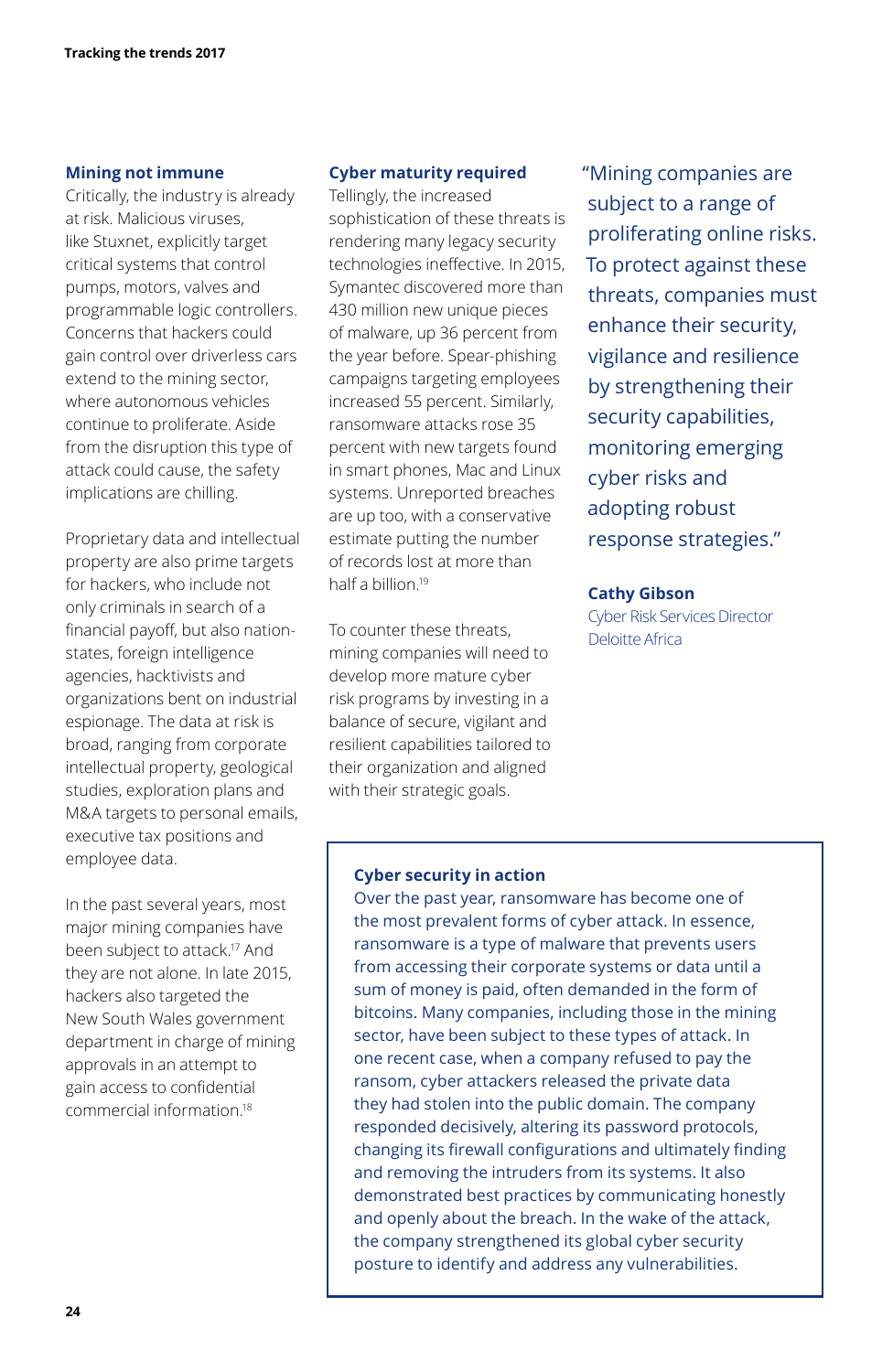### Leading strategies in focus

As the cyber threat landscape evolves, mining companies must strengthen their cyber security programs. Responses include:

#### **Strengthening traditional security controls**

Although new threats may require new forms of response, mining companies cannot afford to neglect their traditional security measures. This includes activities such as increasing firewall security, restricting administrative access to systems, deploying advanced endpoint protection and segmenting networks so hackers can access only limited segments.

#### **Becoming more vigilant**

Before companies can mitigate the impact of cyber attacks, they need the ability to detect them. Security information and event management (SIEM) solutions can help in this regard by monitoring global access points for potential anomalies and malicious behavior. Similarly, 24x7 cyber response centers can help companies uncover and mitigate breaches in real time. With advance warning of potential hacker activity, companies can proactively respond to shut down threats before damage is caused.

#### **Cultivating resilience**

In the event of a breach, companies need robust technical and incident response capabilities. In many ways, the response is similar to dealing with a safety incident—systems must be put in place to communicate effectively with employees, investors and other stakeholders; roles and responsibilities must be clarified to ensure a coordinated cross-functional response; and processes must be sufficiently robust to enable companies to mitigate a breach no matter where in the world it originates. The global footprint of most mining companies also heightens the imperative to develop a seamless cross-border governance framework that allows for a coordinated response.

#### **Preparing diligently**

**27**

The mounting complexity of the cyber threat landscape elevates the imperative for cyber awareness and preparedness. This goes beyond conducting vulnerability assessments and ensuring they align with current risk profiles. It also includes training employees on safe computing practices, teaching them how to avoid potential attacks and instilling a cyber conscious culture. Many companies are also appointing Chief Information Security Officers to ensure adoption of appropriate governance, risk mitigation and compliance processes.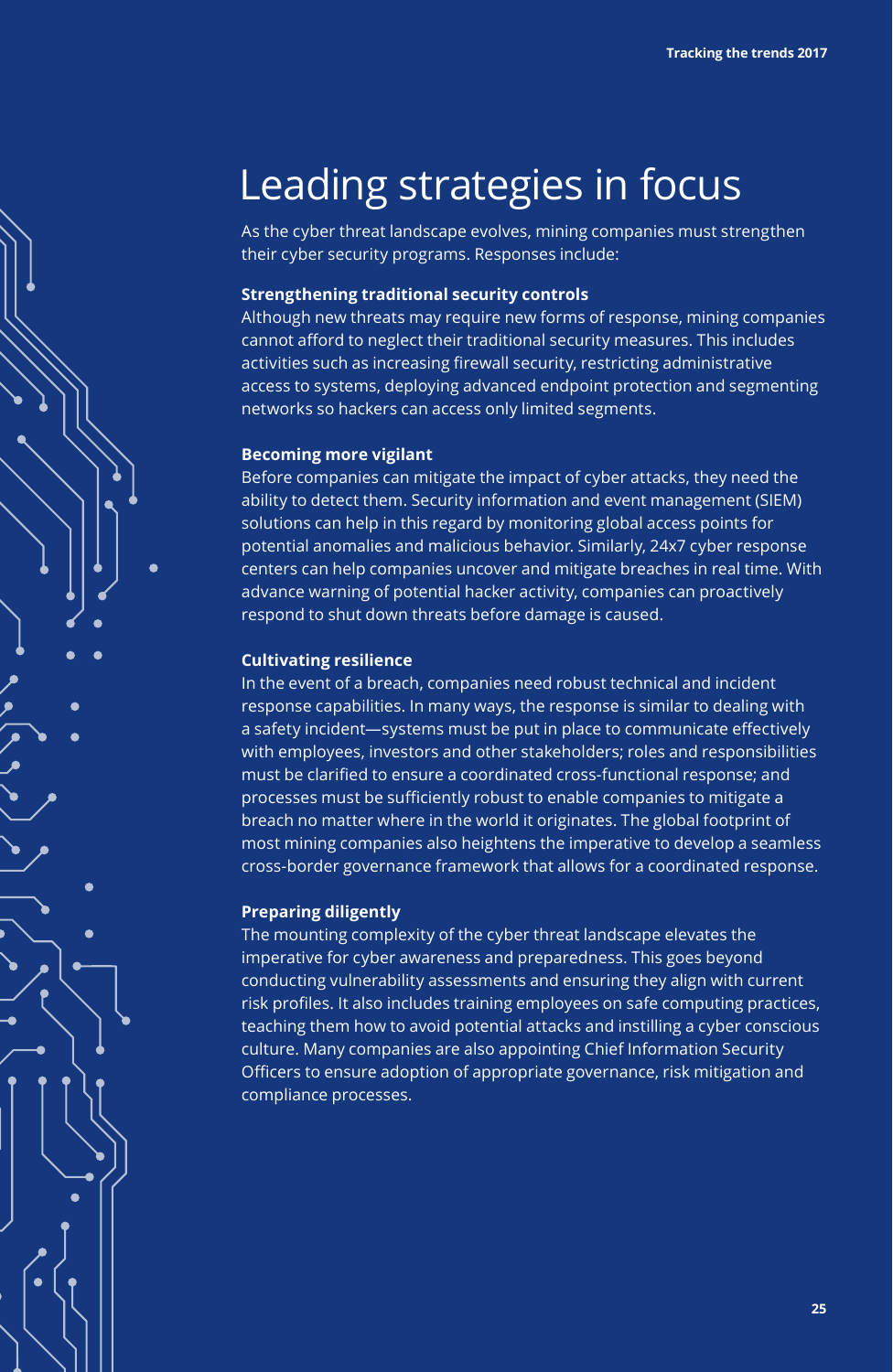

# Creating a shared vision for the sector

Moving from compliance to a potential source of competitive advantage

The relationship between governments and mining companies has long been fraught with tension. On the one hand, some jurisdictions unquestionably target the mining sector for a disproportionate share of taxes and royalty fees, require adherence to stringent beneficiation and local content rules, and have been known to significantly delay, and even revoke, operating licenses and permits. As world politics swing towards a more populist stance, this nationalistic view may gain further ground.

On the other hand, mining companies are frequently perceived as having excessive control over a country's natural resources and causing undue damage to local environments, ecosystems and communities.

As a result of this polarization, governments at every level and mining companies continually fail to maintain open and cooperative dialogues. To address the impasse, greater levels of understanding are required between mining companies and their local stakeholders.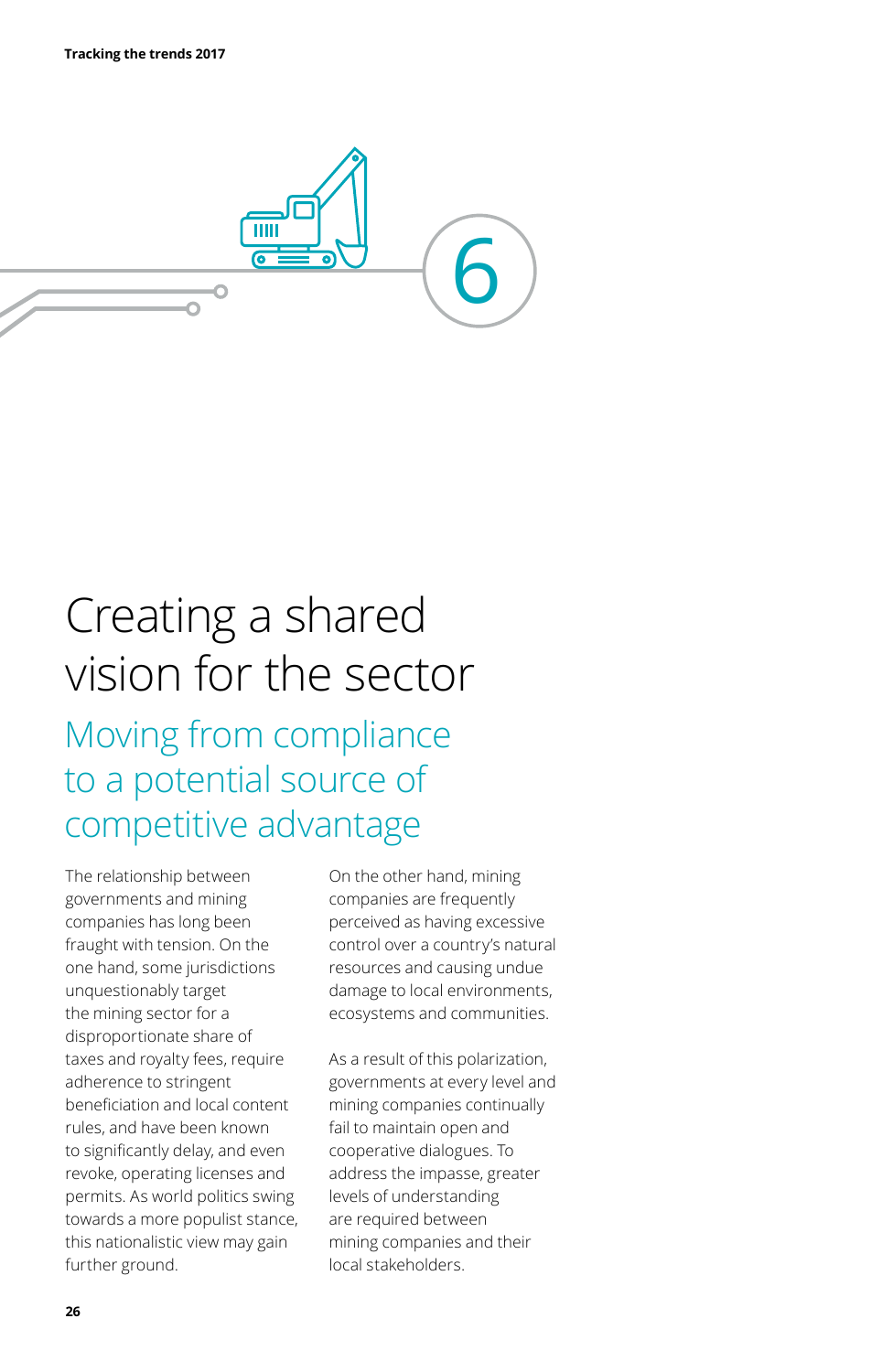#### **Aligning interests**

Some mining companies are reaching the end of their tethers.

In some jurisdictions, it may be challenging to build and maintain effective relationships with government authorities. In these situations, miners have begun asserting their legal rights and even withdrawing their investments where no other options exist.

But not all government relationships need to be adversarial. In fact, in many cases, governments are trying to balance their desire to attract mining investment with their need to raise the funds required to support local economic and social development. Given the number of competing stakeholder interests at play, this is no easy task.

This may explain why some governments are looking for new ways to bring divergent stakeholder interests into alignment. For instance, using Malaysia's Big Fast Results methodology (a process the country pioneered to tackle unemployment and crime) South Africa launched Operation Phakisa, which means "hurry up" in Sesotho.<sup>20</sup> The program is a cross-sector initiative designed to promote problem solving in a range of industries, from oil and gas to fishing, education, health and mining.

#### **Stakeholder cooperation in action**

As a resource-rich country that sustains countless local communities, South Africa is under tremendous pressure to balance the needs of many different stakeholders. The country's mining Phakisa, which was facilitated by Deloitte South Africa, attempted to address many of these concerns. The program brought together over 150 representatives of local unions, mining companies, communities, governments and regulators to deliberate ways to make the mining industry more successful, drive investment and enable inclusive growth. In a process that was both high profile and controversial, industry stakeholders discussed strategies for improving upstream linkages between mines and the capital equipment sector; developing win-win beneficiation practices; supporting social and community development; increasing exploration activities; enhancing mining research, development and innovation; and modernizing mines.

For its part, Nigeria, whose mineral sector now constitutes only 0.3 percent of the country's GDP, is consulting with industry stakeholders in an effort to enhance the sector's operating capacity, reduce mining site waste and boost productivity and output.<sup>21</sup> This is a trend that may resonate among other oil-rich countries looking to diversify national revenues.

Many of these nations are eager to adopt more strategic mining policies that avoid the excesses of resource nationalism while still generating value for national economies. In early 2016, for instance, Ecuador took steps to attract more mining investment into the country as it seeks to reduce its reliance on oil exports.<sup>22</sup>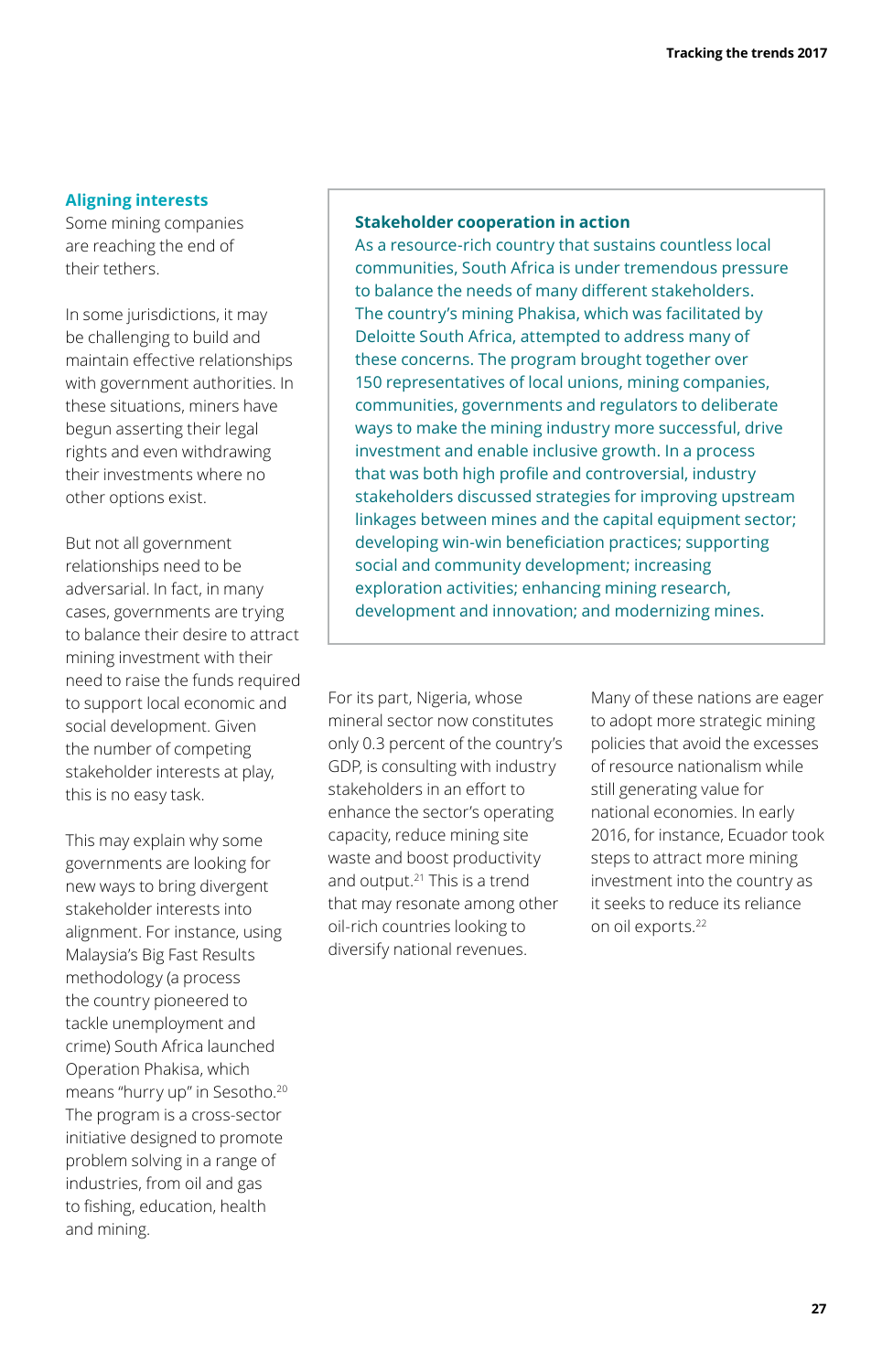#### **Enhancing cooperation**

Admittedly, for most jurisdictions, attracting mining investment will take more than reduced corporate tax rates and smoother licensing processes. Many countries lack the essential infrastructure miners need to operate from piers and ports to roads and power generation facilities. Reinvigorating local infrastructure requires a decades-long commitment one that can be difficult to sustain in politically volatile times.

Even more difficult will be fostering enhanced cooperation among communities, labor unions, businesses, governments, special interest groups and investors. Despite the extensive time and resources spent on social investment projects, labor negotiations and community relations, local unrest in many jurisdictions continues to exact a serious toll. In Peru, for instance, protests at the Las Bambas mine left four people dead,<sup>23</sup> while striking miners in Bolivia kidnapped and killed the country's deputy interior minister.24 More recently, a senior executive of Richards Bay Minerals in South Africa was shot outside his home in a crime that may be related to ongoing conflict over the company's job appointment processes.<sup>25</sup>

Clearly, resolving these conflicts requires much more than a financial investment in isolated community projects. Instead, it mandates all stakeholders to work together to create a shared vision for the sector. This can only be accomplished by tying business success to the prosperity of host communities and countries.

Companies that crack this code stand to benefit in the long term. Beyond derisking their projects, they can gain the capacity to turn stakeholder management from a compliance initiative into a program that creates long-term competitive advantage.

"Governments of resource-rich countries are grappling with the issue of how to equitably distribute the returns from their resource endowments to investors, governments and communities. There are no simple answers to this. The answer lies in effective engagement for execution and productive dialogue."

#### **Karla Velasquez**

Mining Leader Deloitte Peru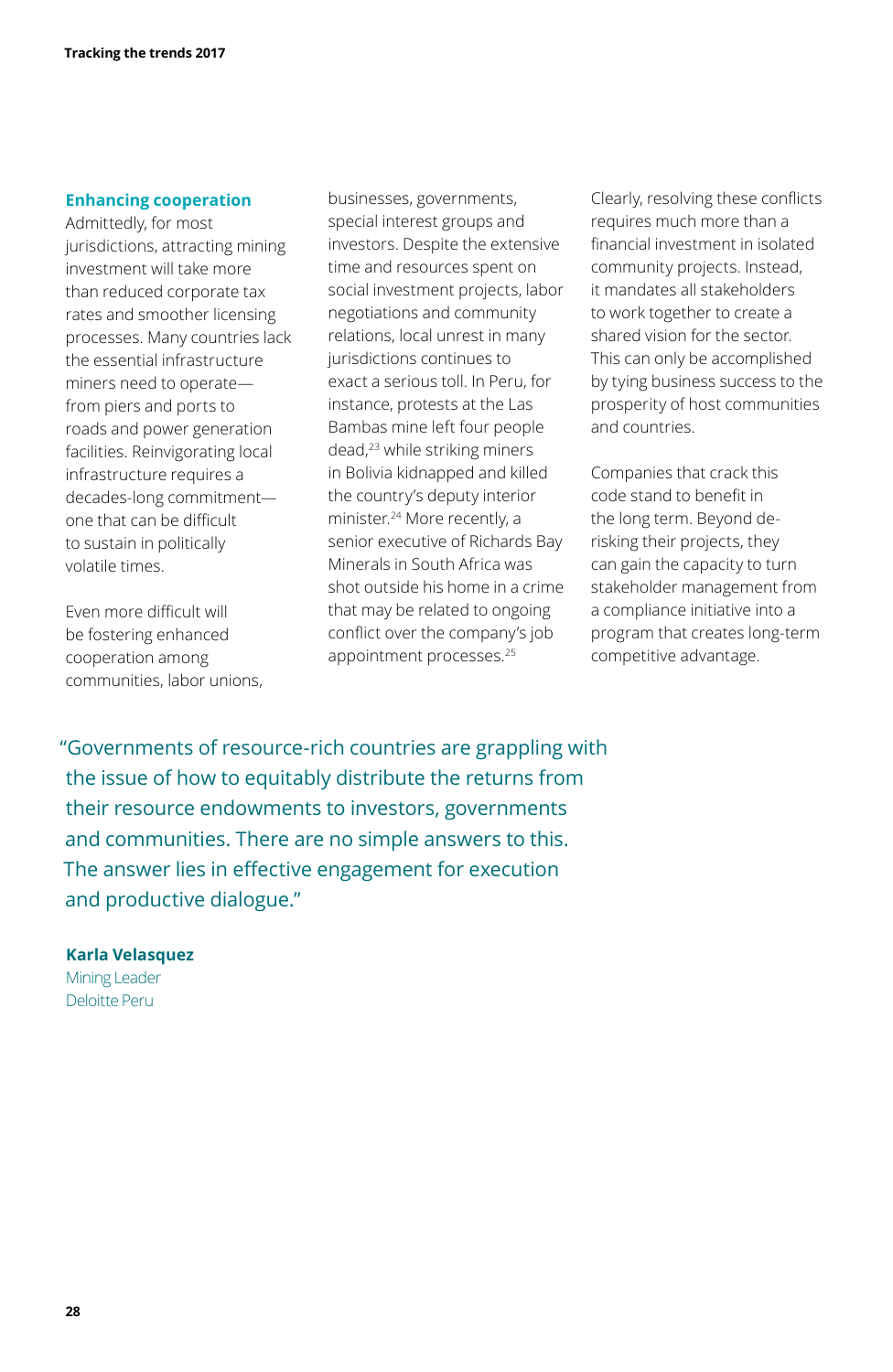### Leading strategies in focus

Although different models of stakeholder collaboration will prevail in different jurisdictions, best practice approaches do exist for fostering a shared vision for the sector:

#### **Build long-term solutions**

Real change generally happens only incrementally, which is why it is imperative to take a long-term view towards solving societal issues to benefit the business. To ensure all sides are heard, in-depth consultations with all affected constituencies should be facilitated by neutral third parties. Key decision makers must also be willing to come to the table in good faith and make the policy and process changes necessary to address the needs of different stakeholder groups.

#### **Link societal outcomes to business success**

Many mining companies have a limited understanding of societal issues and lack the skills to address them. To overcome these barriers, companies should consider including social issues in project planning, developing cross-functional teams with fluency in business and societal issues, and creating incentive structures that reward strong performance against societal measures.

#### **Measure social outcomes**

Companies often underestimate the business benefits that can be realized by effectively addressing community and government concerns. To strengthen the business case, it's important to measure not only the full upside of the opportunity but also the costs of not investing in these strategies. To capture these metrics, some companies have begun conducting community impact studies to measure the impact of their contributions to both host countries and citizens—not only in terms of dollars spent and employees hired, but also in terms of societal improvements delivered through higher levels of industrialization, job creation, political stability, financial and physical security, social development and professional satisfaction.

#### **Align with government**

While mining companies cannot—and should not—replace government, they can strengthen their ability to create shared value by helping build local, regional and national capacity for effective governance. When building infrastructure to support mining, companies also actively work with governments to see how this can help support a wider economic development agenda. Through these efforts, both governments and companies benefit as they encourage governments to better clarify national development agendas, create policies that allow companies to align their social investments to their business imperatives and support cross-sector partnerships capable of meeting the needs of disparate stakeholders.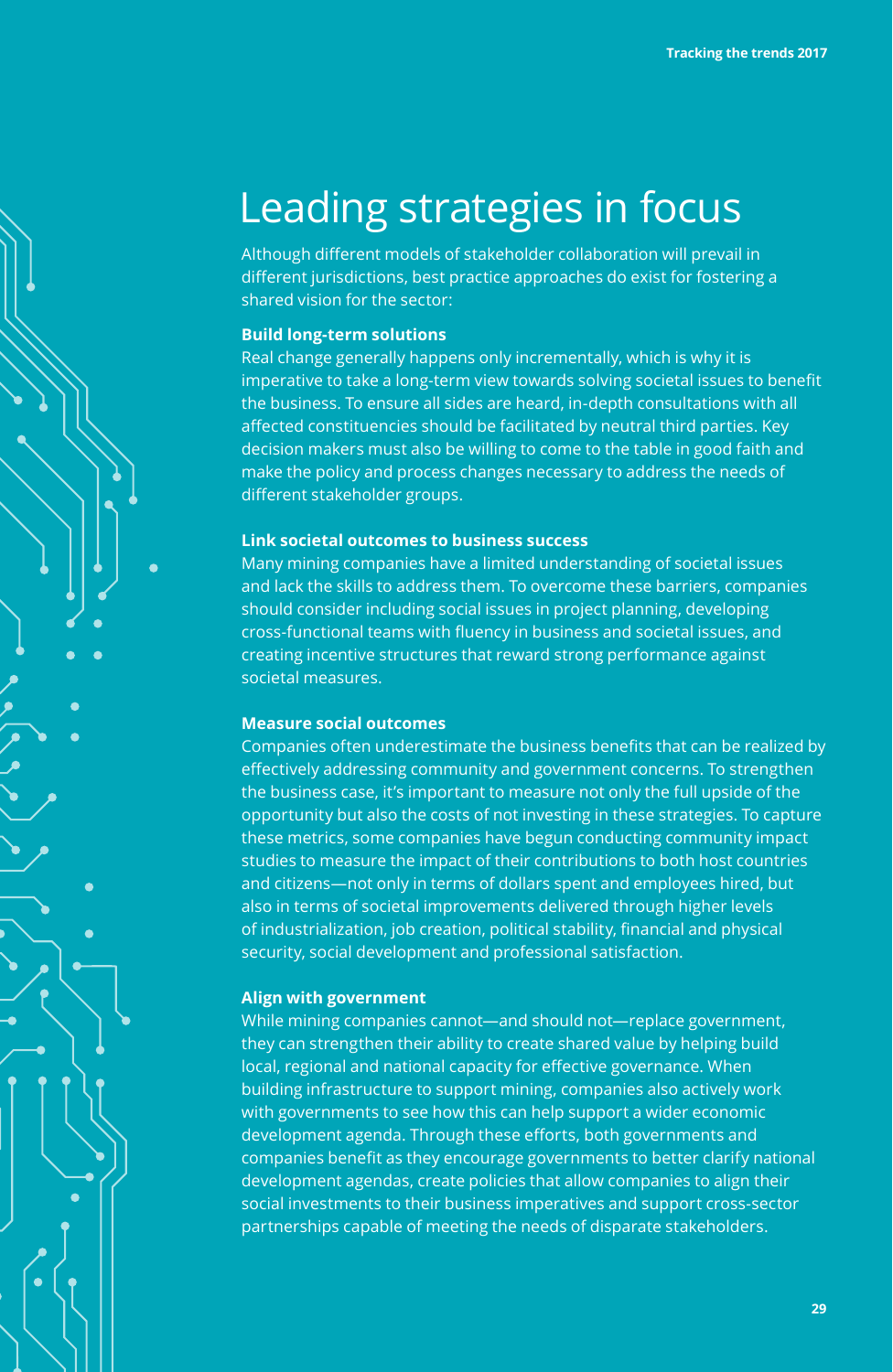

# Re-earning the social license to operate

### Environmental sustainability and energy management move into sharper focus

Winning a social license to operate has never been a simple proposition—and that's doubly true today as community and social groups continue to raise concerns about the industry's impact on the environment. A number of catastrophic accidents over the past two years have brought this issue into sharp relief—including the collapse of a tailings pond at the Mount Polley mine in Canada which leaked contaminants into local lake waters, and the more recent collapse of the Samarco tailings dam in Brazil which resulted in 19 deaths.

Concerns over the pollution caused by greenhouse gas (GHG) emissions are sparking international dissent as well. In May 2016, as part of a coordinated global protest against fossil fuel companies, protesters mounted blockades, halted operations and took to the streets in Australia, Brazil, Canada, Germany, Indonesia, Nigeria, the Philippines, the UK and South Africa.26

More moderate attempts to effect change also abound. In some jurisdictions, NGOs are taking their grievances to court, while technically-savvy activists turn to social media.

Not surprisingly, this level of backlash can hamper miners' efforts to get approvals for new mines and expansions.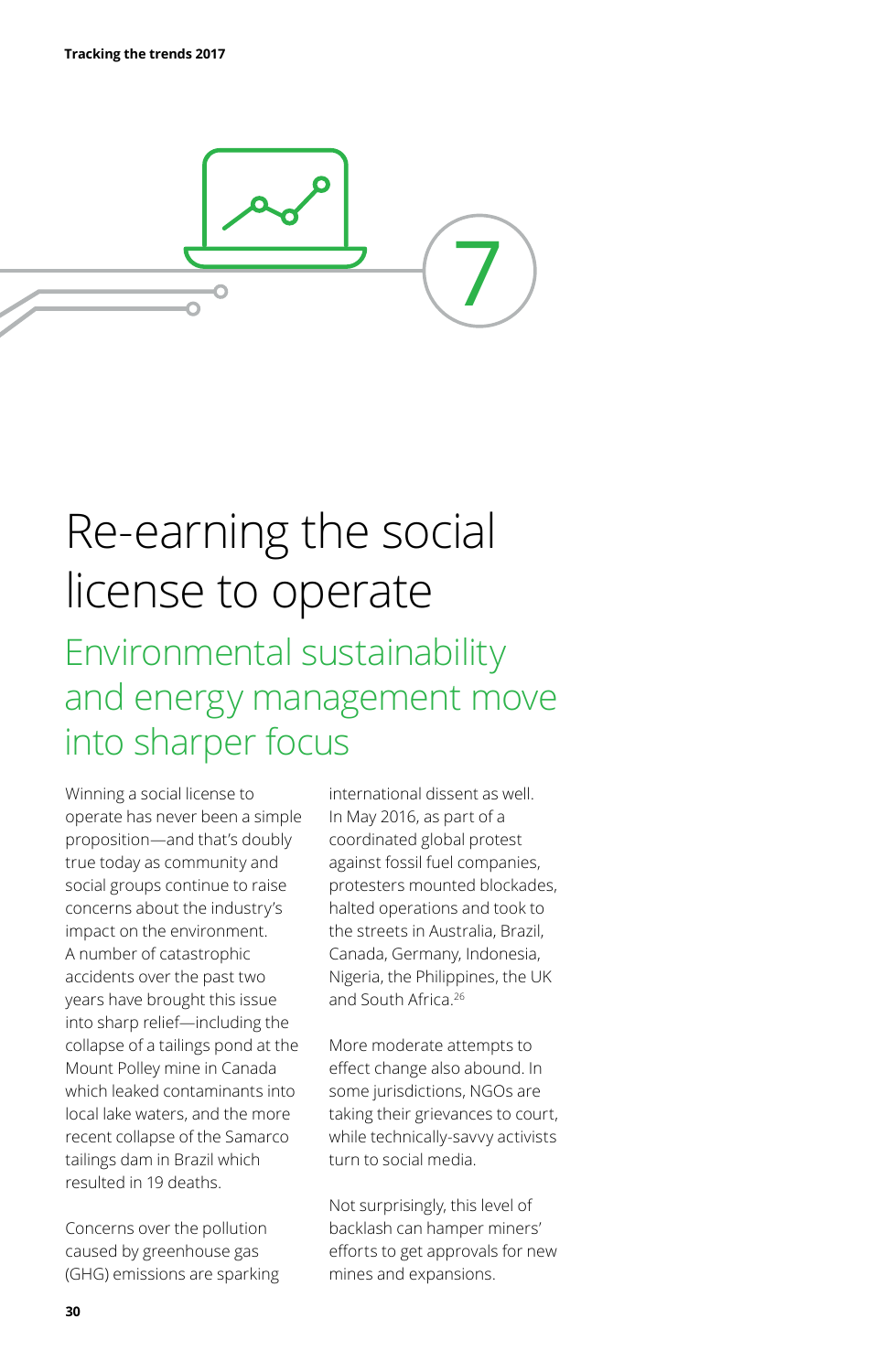#### **Rising expectations**

Notably, pressures are not just coming from local communities. Regulators also expect companies to comply with a range of mandatory and voluntary environmental disclosures, detailed in guidelines issued by the International Council of Mining and Metals (ICMM), the Global Reporting Initiative (GRI), the Extractive Industries Transparency Initiative (EITI) and a whole host of local standard setting bodies. For their part, investors have begun demanding commitments from mining companies on how they will lower their carbon footprints.

In the wake of COP21—the most recent Sustainable Innovation Forum which took place in Paris in December 2015—industry

must now also comply with new regulatory mandates to reduce GHG emissions. As part of their commitments to limit the effects of global warming to less than two degrees Celsius by 2100, 90 countries among the 195 signatories of COP21 indicated plans to use carbon pricing and other market mechanisms to achieve their emission reduction goals.<sup>27</sup> By putting a cost on carbon, governments are making it clear that industry must cut down on its emissions—or pay a literal price.

That price may rise as energy costs increase in the next few years. While many companies benefited from the 50 percent decline in global oil prices in the last two years, their actual energy efficiency on a GJ/t basis has remained flat or even risen

in some cases. Companies that missed the opportunity to transform their energy footprint while energy prices were at their lowest levels since the last financial crisis may imminently have to deal with not just rising input costs, but also mounting costs for common emissions. Energy tariffs, such as those recently imposed in Argentina, will also take a toll. Not surprisingly, these trends will bring renewables into sharper focus.

#### **Stakeholder cooperation in action**

For years, Barrick Gold has been seeking strategies to reduce its energy intensity, lower GHG emissions, cut energy costs and understand the implications of carbon pricing on its global operations. Working with the company, Deloitte has helped Barrick assess the risks of its current energy mix, develop a global emissions profile and pinpoint areas where emerging GHG or climate policies will impact its operations from a carbon pricing perspective. As part of the initiative, the company will be pursuing opportunities for reduction, including energy contracts, fuel management, renewable energy, waste heat recovery and fuel substitution. To realize optimal results, the company also approaches energy demand management at a systemic level, rather than as a collection of separate processes. That means energy use in some areas (such as blasting) may rise to allow systemic energy intensity to fall (i.e., by reducing energy use downstream). Energy analytics also features prominently, with the company measuring its energy use across every subsystem to set baselines, identify opportunities for improvement and validate its actual savings over time.<sup>28</sup>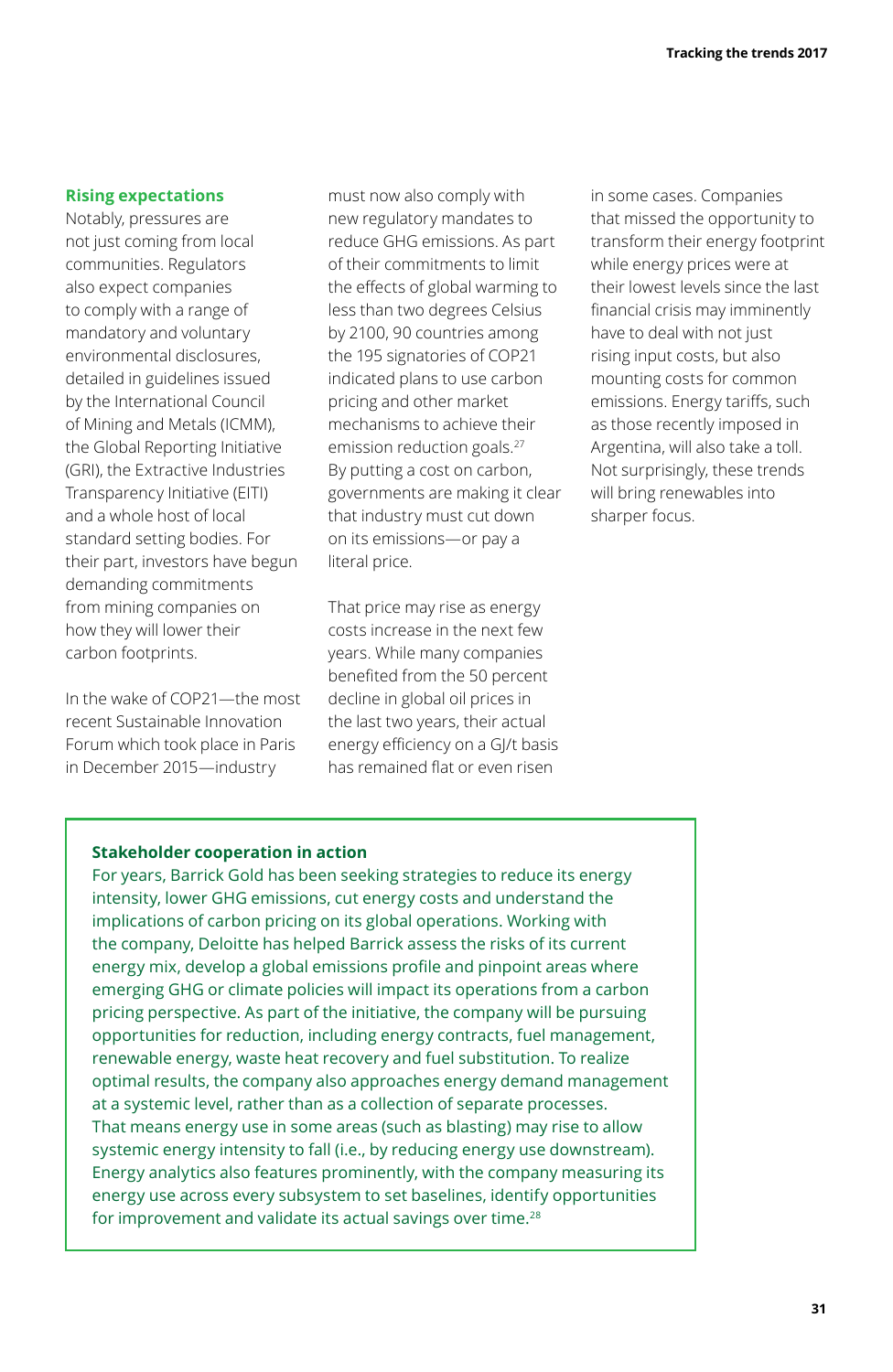#### **Mitigating environmental impacts**

Given this range of pressures, mining companies must sharpen their focus on environmental sustainability and energy management. Lower GHG emissions and a lower energy footprint represent more than the right economic answer; they are also the right solutions for the communities and environments integral to the mine. Miners will, need to actively think about how reduced energy footprints can improve community sustainability, provide safer and cleaner environments for workers, and drive more lasting and meaningful relationships with governments.

In the final analysis, cutting down on emissions, reducing energy consumption and managing inputs of scarce resources like water and electricity does more than reduce costs. It also lessens miners' environmental footprint and positions them to foster the community trust needed to regain their social license to operate.

"As the productivity and sustainability agendas converge, mining companies continue to make strides to mitigate their impact on the environment. While this alone will not win them a social license to operate, it does display a growing willingness to listen and respond to community concerns."

#### **Tim Biggs**

Mining Leader Deloitte UK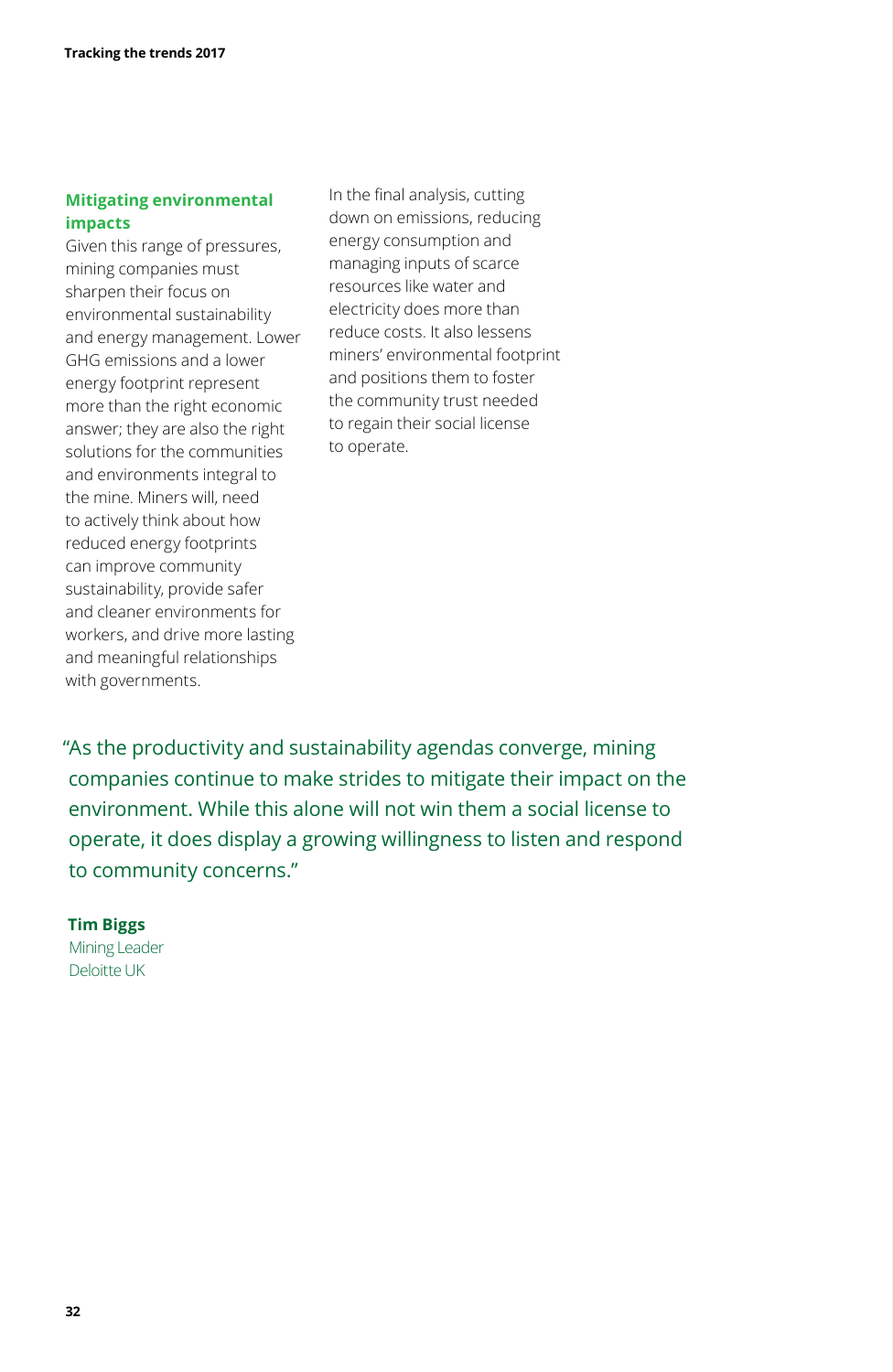### Leading strategies in focus

Although different models of stakeholder collaboration will prevail in different jurisdictions, best practice approaches do exist for fostering a shared vision for the sector:

#### **Energy management**

With each passing year, it becomes more economically and logistically feasible to reduce reliance on fossil fuels—especially as the cost of renewables falls and battery storage improves. At the same time, evolving technological innovations enable fuel substitution (i.e., replacing diesel with alternative fuels), electrification of equipment and a growing capacity for energy self-generation. Add in analytics capability that empowers mining companies to optimize their energy use, and the potential for greater efficiency is multiplied. To realize these benefits, however, mining companies must take a system-level approach to energy management. This includes looking at all their processes to reduce energy consumption across the board; building internal capabilities around energy management; setting up a governance structure; clarifying goals and targets; and fostering an energyconscious culture.

#### **Water management**

For years, mining companies adopted strategies to enhance water efficiency, while preserving water security for local communities. Massive investments have been made to develop mine water treatment technology, design processing plants that use untreated seawater, build desalination plants, recycle and reuse water, and even set up water storage and distribution networks to ensure local communities have access to potable water.29 As technologies mature, opportunities to reduce water use also grow. Several companies are exploring new mine designs that enable dry processing eliminating the use of water entirely. With sensor-based ore sorting, companies can also identify minerals and waste prior to extraction, vastly reducing the amount of water and energy used at the pre-concentration stage.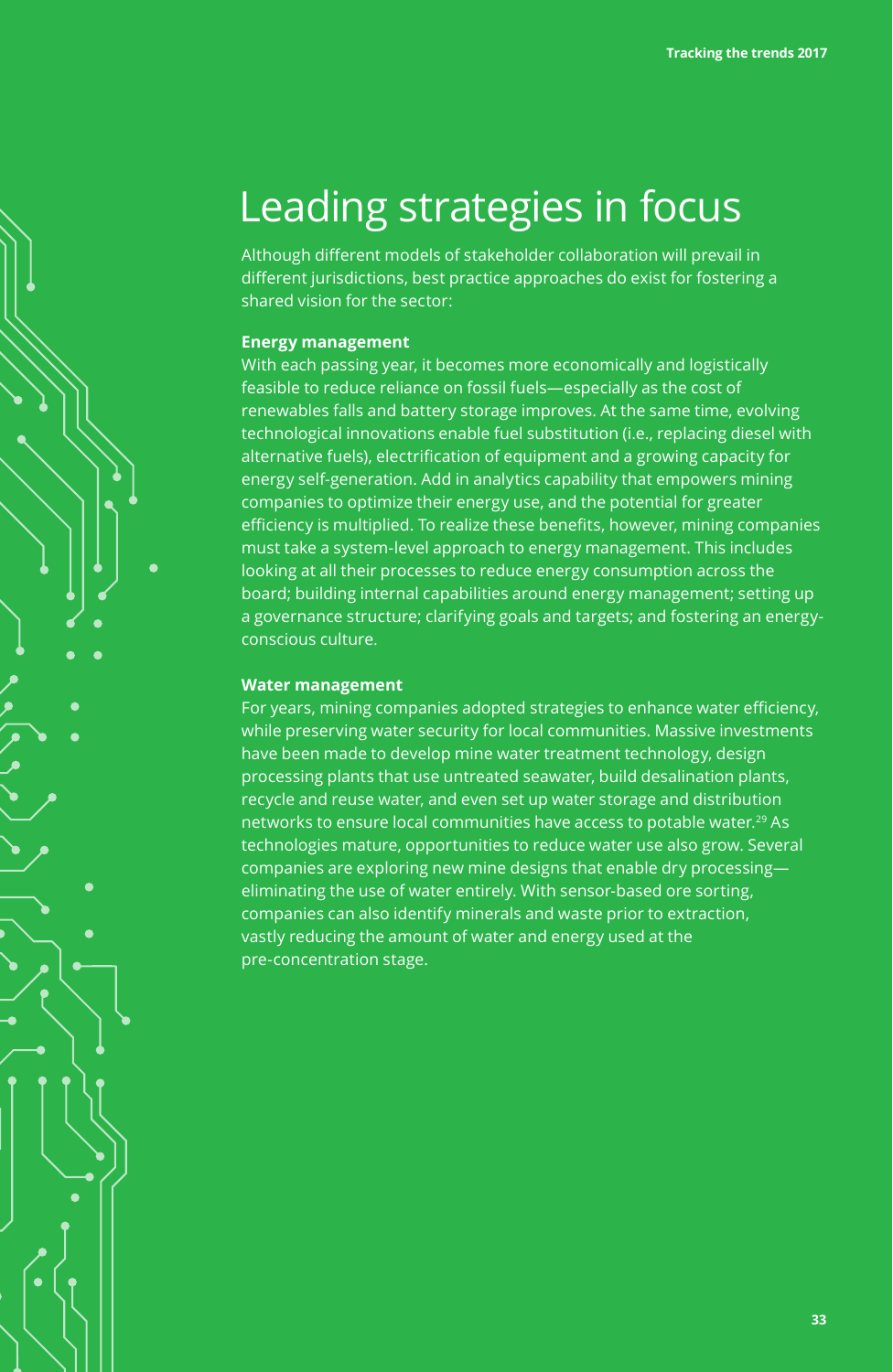#### **Climate change adaptation**

In the wake of COP21, companies are looking for ways to reduce their GHG emissions. Doing so begins by tracking and accurately measuring the current carbon footprint of their mining operations, and determining how their energy use is projected to change over the life of each mine. Next, they need a good understanding of the regional legislative and policy changes occurring with regard to carbon pricing in the areas where they operate. This will help them assess not only their potential carbon tax liabilities, but also the viability of local cap and trade regimes, and the availability of incentives to invest in renewables. Ultimately, companies should be able to assess how much money they save for every unit of energy reduced.

#### **Mine closure and reclamation**

Following mine closure, most countries legally require companies to remediate environmental damage, support land reclamation, restore disturbed ecosystems and/or rehabilitate land by establishing alternative ecosystems. While industry performance in this space remains mixed, some companies are pursuing interesting strategies to repurpose mine sites following closure. In Canada, the Bellevue underground coal mine was turned into a museum.30 The Wheal Jane tin mine in the UK is now a park that features wetlands and recreational trails.<sup>31</sup> And, more recently, several companies have transformed dormant mines into solar and wind power installations.

#### **Sustainability in action**

When Teck's Sullivan mine was closed after 100 years of operation, the company decided on a unique reclamation plan: the construction of a solar farm. The CAD\$5.3 million SunMine solar project features a 1.05 MW solar power plant and more than 4,000 solar cell modules mounted on 96 solar trackers. In addition to providing the land and site infrastructure for the project, Teck contributed CAD\$2 million towards its construction. Today, SunMine produces enough capacity to power 275 homes and represents the largest solar farm in Western Canada.<sup>32</sup>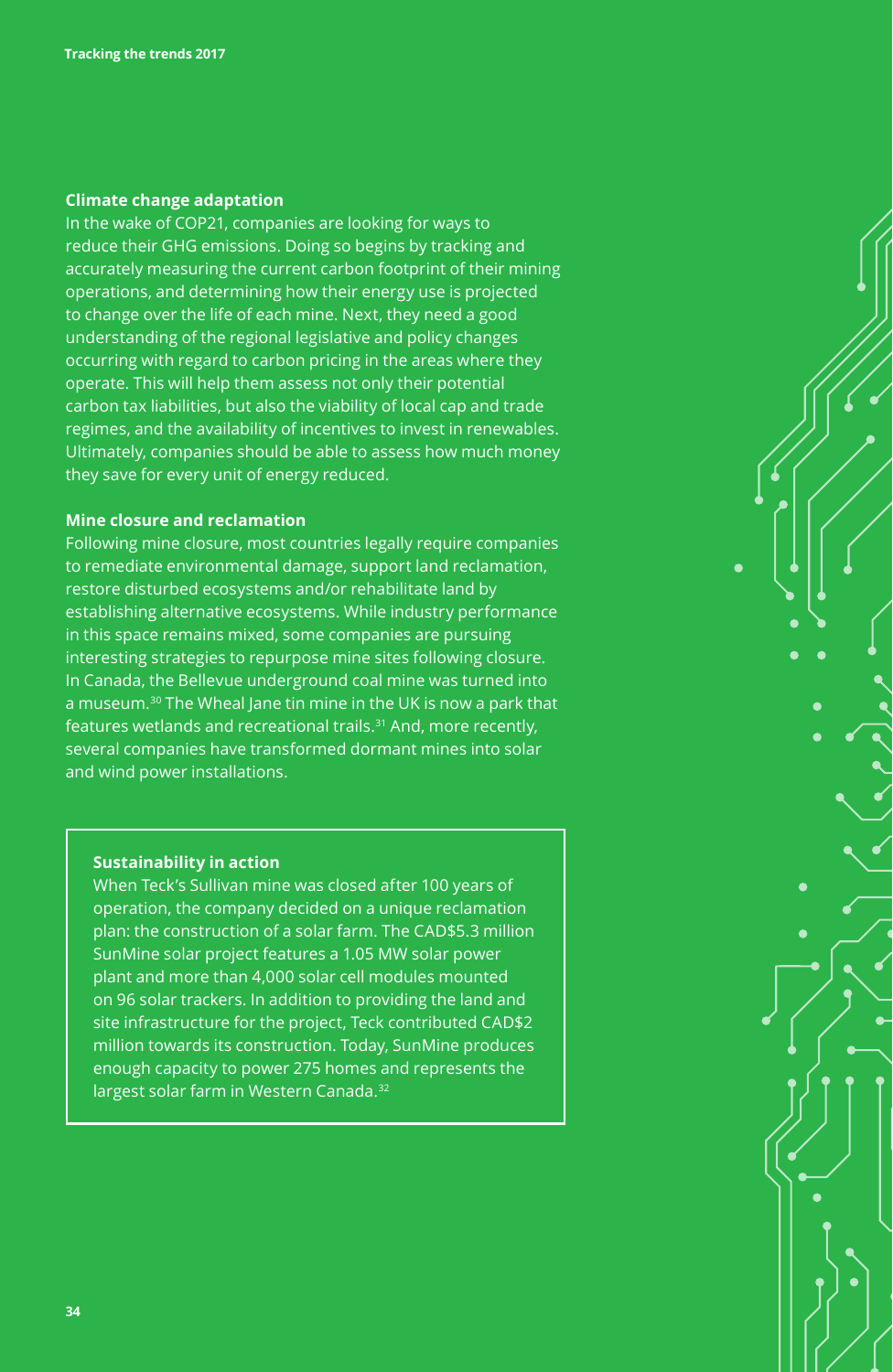

# Supporting strategic priorities

### Mining companies move to transform their operating models

When commodity prices first began to fall in 2011, mining company response was initially subdued. After years of record profit, few companies could perceive the depth to which prices would ultimately fall or the length of time it would take for them to rebound. As a result, the impetus to overhaul cost structures, invest in innovation, entrench productivity improvements and make substantive organizational shifts was limited.

That has changed in recent years. Although some commodity prices have begun to recover, industry leaders

have come to recognize the imperative of adopting operating models that can help them sustain growth amidst volatility. Companies that shifted their geographic focus, consolidated to realize economies of scale, diversified their assets or took other steps to strengthen their balance sheets in the latest round of cost take-outs are now considering how to align their operating models against these choices so that they can position themselves to meet their strategic objectives and sustain their new, lower cost positions.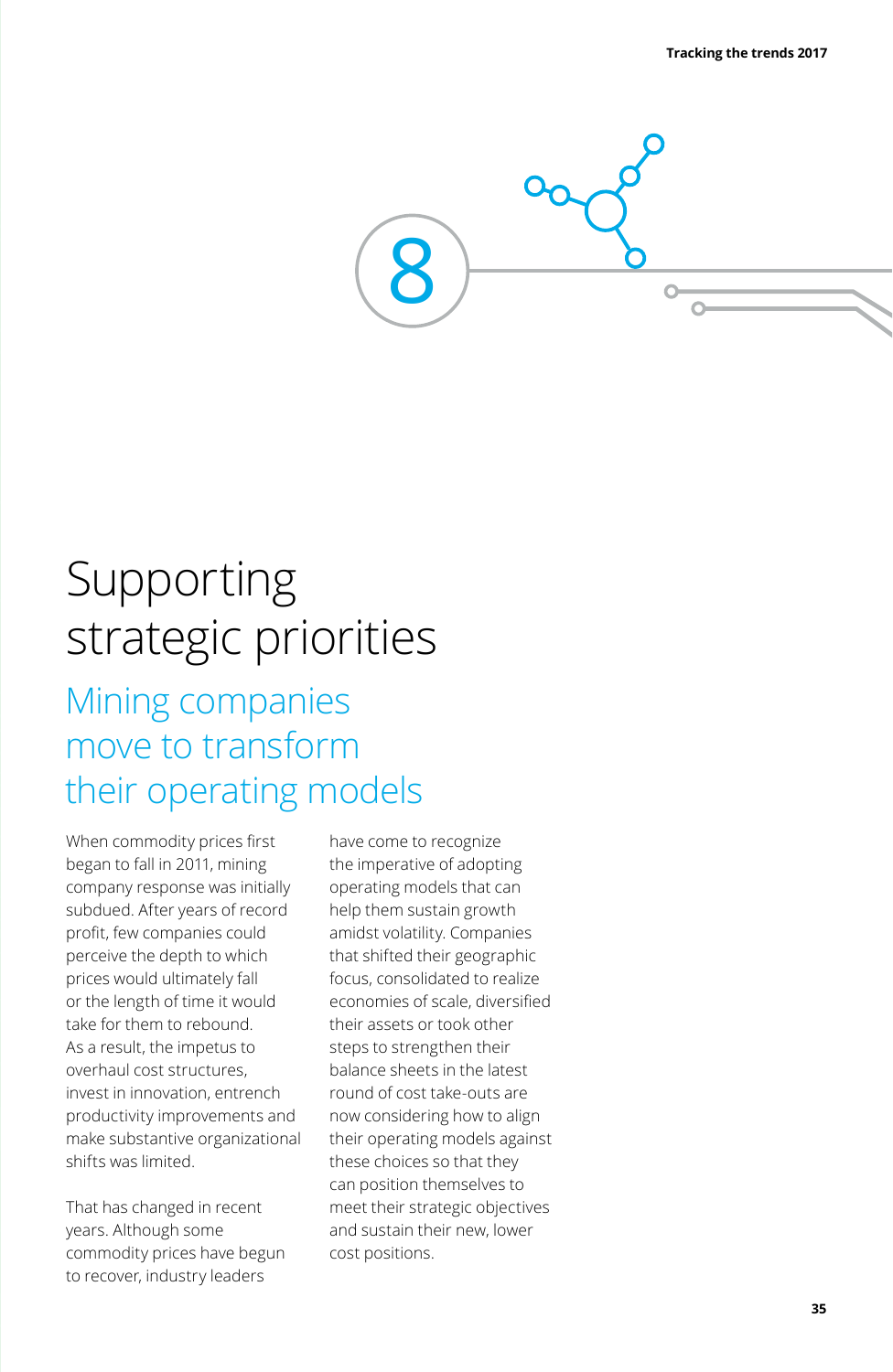#### **Operating model options**

Currently, the operating model choices miners are making run the gamut, from functional outsourcing and process redesign to revised approaches towards centralization and decentralization. For instance, Goldcorp unveiled a business renewal strategy to ensure disciplined capital allocation through a decentralized management approach.<sup>33</sup>

Conversely, some majors are taking an opposing approach moving towards centralized shared services and processing centers, and offshoring those shared service centers to lower cost jurisdictions. Some companies are outsourcing these centralized services to a small number of approved vendors to ensure process standardization and control

costs. Others are running those shared services centers with in-house talent to enhance oversight and quality control. Still others are exploring cosourcing, allowing the business to retain control over the operational process while a trusted third party delivers the final product or service to the end customer.

#### **Beyond restructuring**

For these efforts to produce sustainable value, however, companies must go beyond realigning the structure of their organization. They must also reconfigure core supporting processes and ensure the right skills and capabilities are in place, supported by the right culture and enabled by the appropriate technology platforms.

These operating model components—structure, process, skills, culture and technology—are critical to achieving strategic outcomes. They are also the elements that can position miners to truly differentiate themselves in the market. This differentiation could hinge on a wide variety of organizational strengths from the supply chain through to technological superiority, unexploited process efficiencies or improved asset utilization. Regardless of the approach adopted, the key for miners is to configure an operating model that supports their strategic priorities and helps them create long-term value.

#### **Transforming operating models**

Under Goldcorp's new decentralized management approach, mine managers are empowered to act as business owners and be held accountable for maximizing the return on capital invested in their businesses. By fostering greater accountability at the mine site and enhancing operational efficiency, this strategy is geared towards helping Goldcorp improve its returns while lowering risk.<sup>34</sup>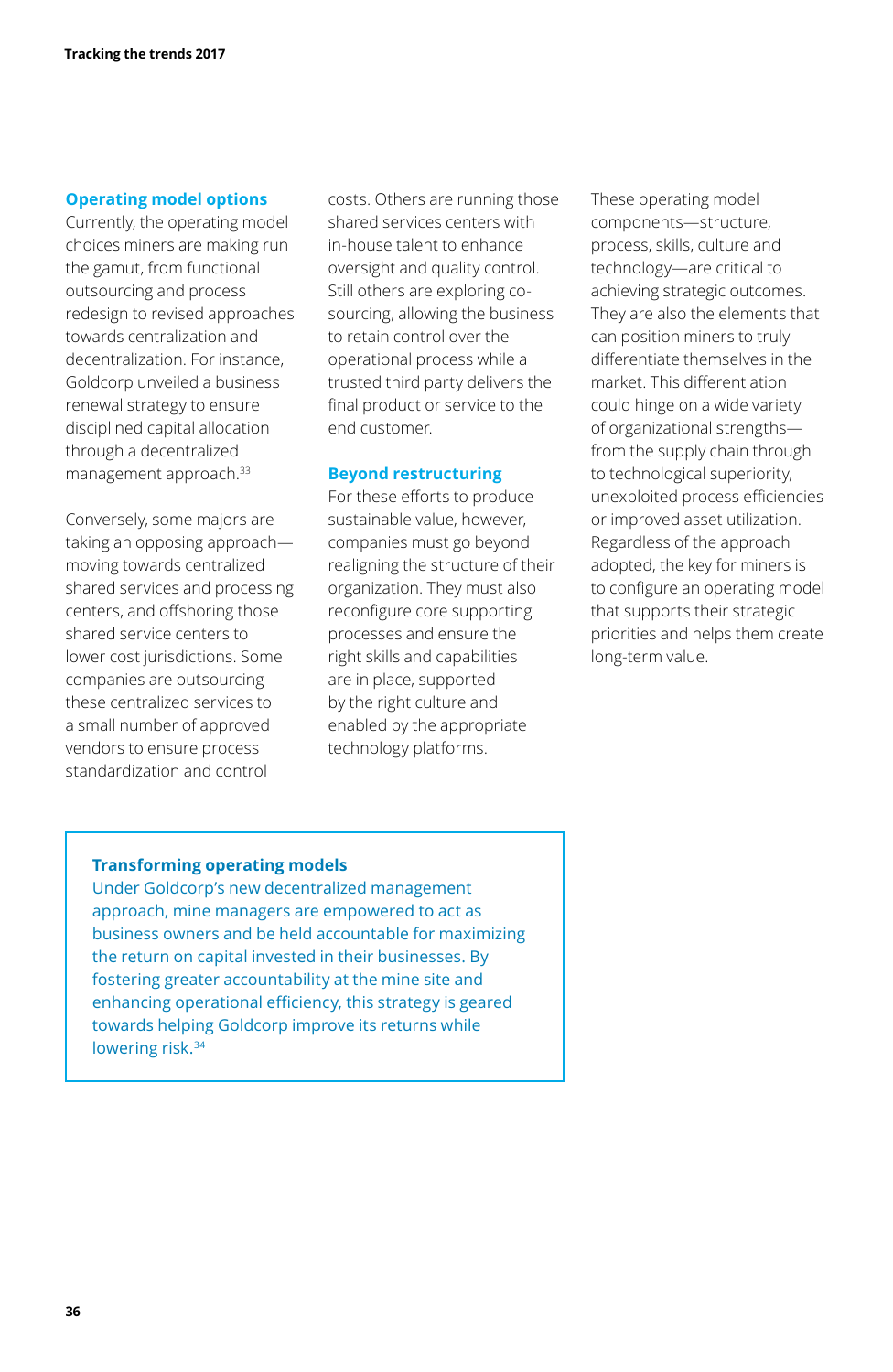#### **Transforming operating models**

Given the potential benefits of centralization—including the opportunity to eliminate duplication; streamline, automate and standardize processes; and potentially improve service levels and response times—one mining company decided to set up an offshore shared services center. Its aim is to centralize policy and governance around four key functions: technology, finance, supply and human resources. Rather than relying on external service providers, the company hopes to retain control over these functions in a bid to enhance oversight, quality control and service levels.

"The ability of a mining company to respond to industry challenges will depend on their ability to properly configure their operating models. Unlocking the next level of innovation and productivity hinges on the strength of the organizations leadership, culture and skills, then structures, processes and technologies."

#### **David Quinlin**

Mining Leader Deloitte Switzerland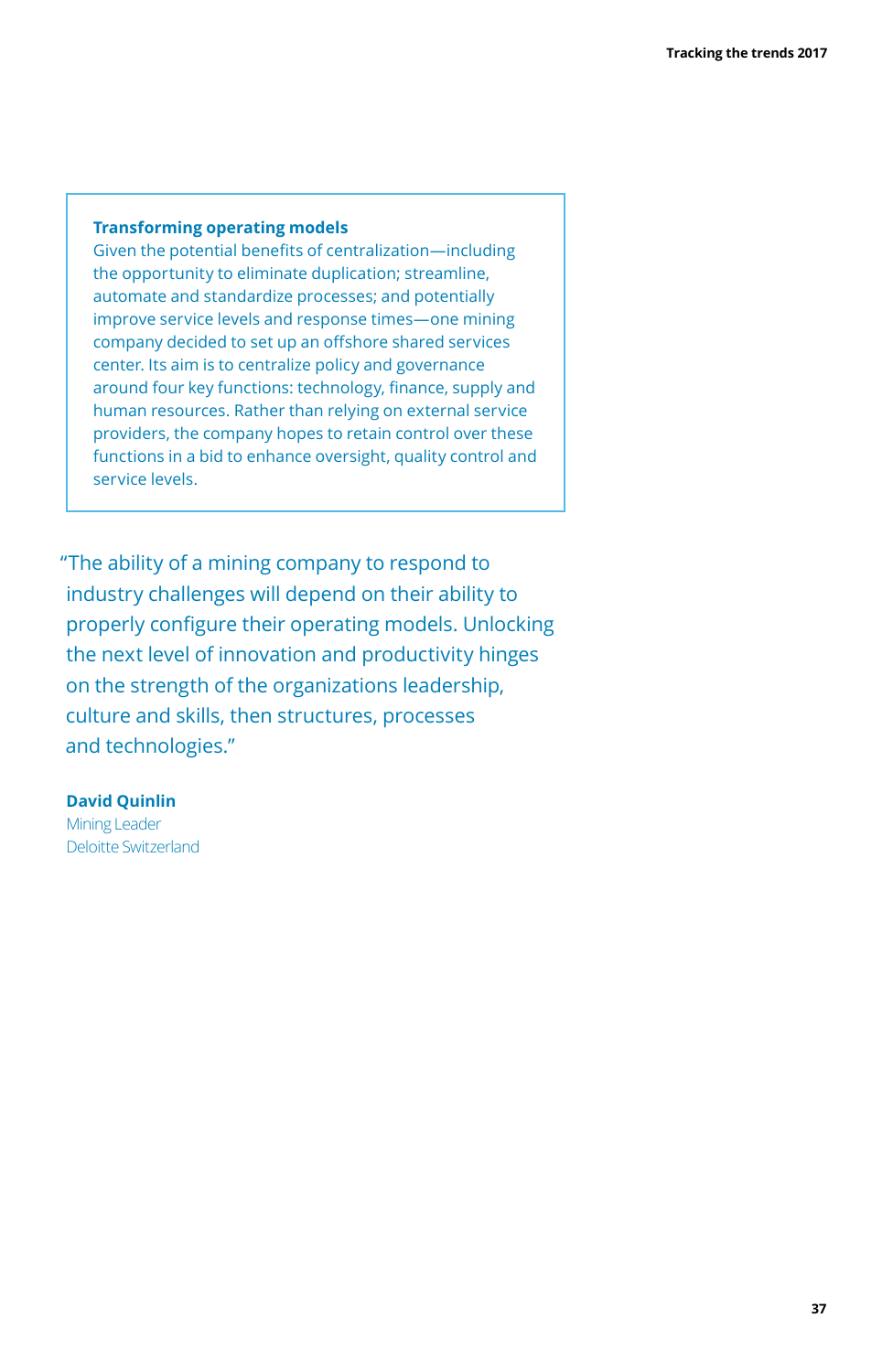### Leading strategies in focus

Companies with leading operating models typically see faster revenue growth and higher operating margins than those with weak models.<sup>35</sup> To join the ranks of the high performers, mining companies should look at strengthening five key aspects of their operating models:

#### **Organizational structures**

In addition to setting boundaries for the company's lines of business, effective organizational structures define corporate accountabilities, management systems, and spans and layers. For miners, this has most recently translated into a clearer articulation of their commodity focus in a bid to align their portfolio choices with their strategic direction.

#### **Processes**

Process optimization involves defining core activity clusters, setting decision rights and clarifying cross-organization linkages. This is a critical focal point for organizations whose core processes—such as maintenance, procurement and budgeting—have failed to keep pace with shifting cost containment mandates.

#### **Technology**

Technology decisions support the company's operating model choices to deliver the information and functionality users require. Many companies are shifting from customized ERP solutions to more standardized solutions. To further streamline processes, some mining companies are also turning to technology-enabled solutions such as robotic process automation (RPA). By automating repetitive tasks, data entry and other rules-based activities, RPA can help reduce costs, virtually eliminate manual errors, enhance quality and free up staff to focus on more value-added work. Similarly, to improve training, some companies are turning to virtual reality or simulation technologies that test employee skills against real-world scenarios.

#### **Culture**

Cultural decisions link back to a company's key values and distinctive competencies by defining how people collaborate—both within functional teams and across functional lines. It is also an element that has received considerable playtime among mining executives lately. There is almost a universal recognition that miners must be more agile and flexible, better able to cope with cyclical headwinds and prepared to capture market opportunities as they arise. Underpinning all of this is the importance of having the right internal culture in place.

#### **Skills and people**

The functions that fall under talent management—from recruitment and training to performance measurement and compensation—remain critical areas of focus for mining companies. That's particularly true as miners try to attract the resources they need to help propel them into the digital future. This will require additional investment into human capital—not simply at the operational level, but at the leadership level as well.

**40**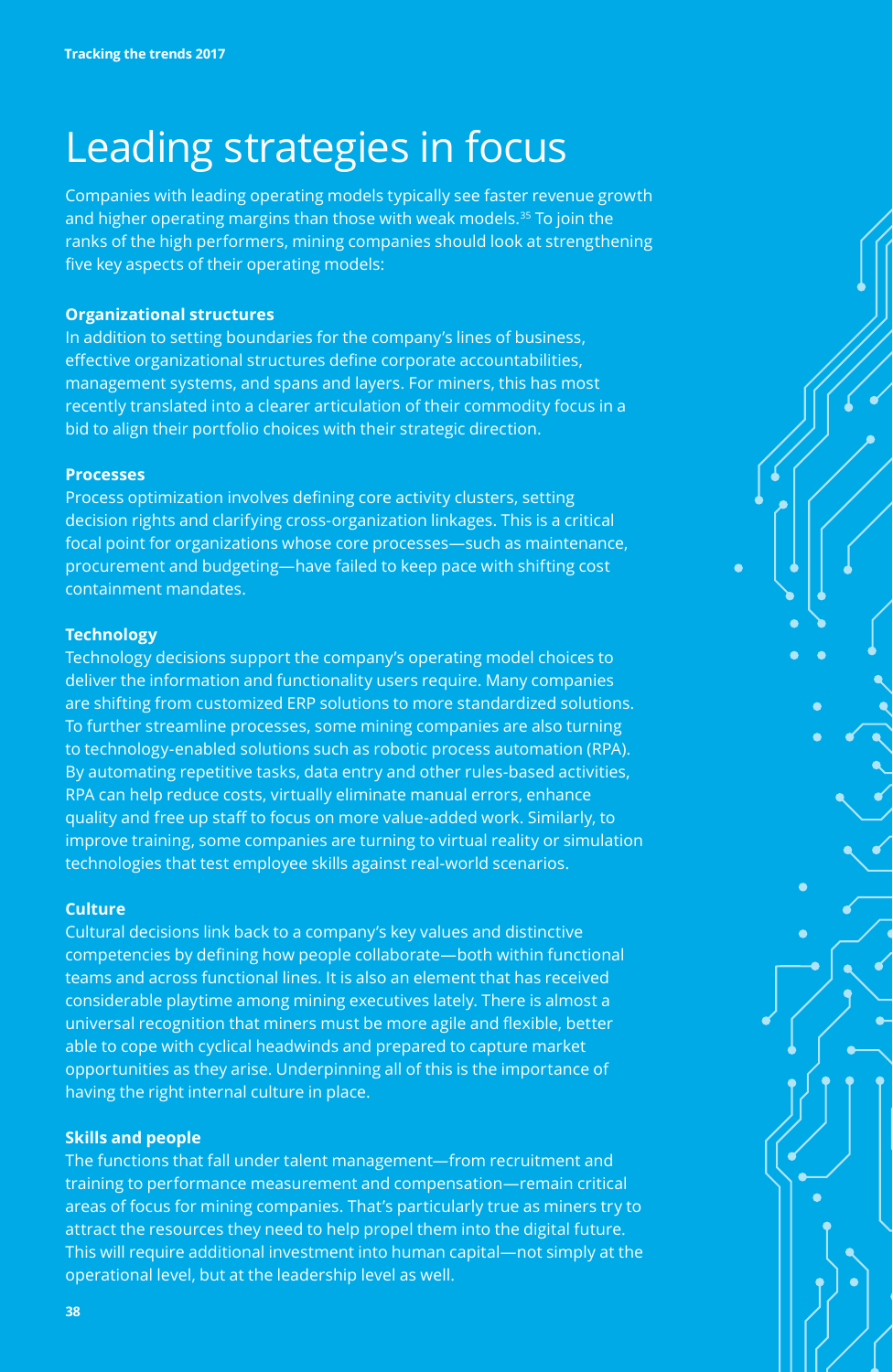

# Creating healthy and inclusive workforces

### Wellness and diversity are rising on miners' agendas

Following the commodity price weakness of recent years, productivity improvement has been elevated to a mining industry mantra. Much of these efforts have been focused on taking out costs and streamlining processes. Behind the scenes, however, some mining companies are coming to realize that these steps don't go far enough. To ensure sustainable productivity improvements, companies must also foster healthy workforces and inclusive workplaces.

Here's why: productivity has been demonstrated to flag at both companies that struggle with a high incidence of mental health disorders, as well as

those that fail to embrace diversity of talent and diversity of thinking.

#### **Mental health issues on the rise**

Consider the statistics. According to the World Health Organization, employees around the globe will be absent for 12 billion working days each year due to depression and anxiety alone—a trend that is estimated to cost the global economy more than US\$900 billion.<sup>36</sup>

Unfortunately, mining industry performance in this area has not been stellar. Just last year, the Legislative Assembly of Western Australia issued a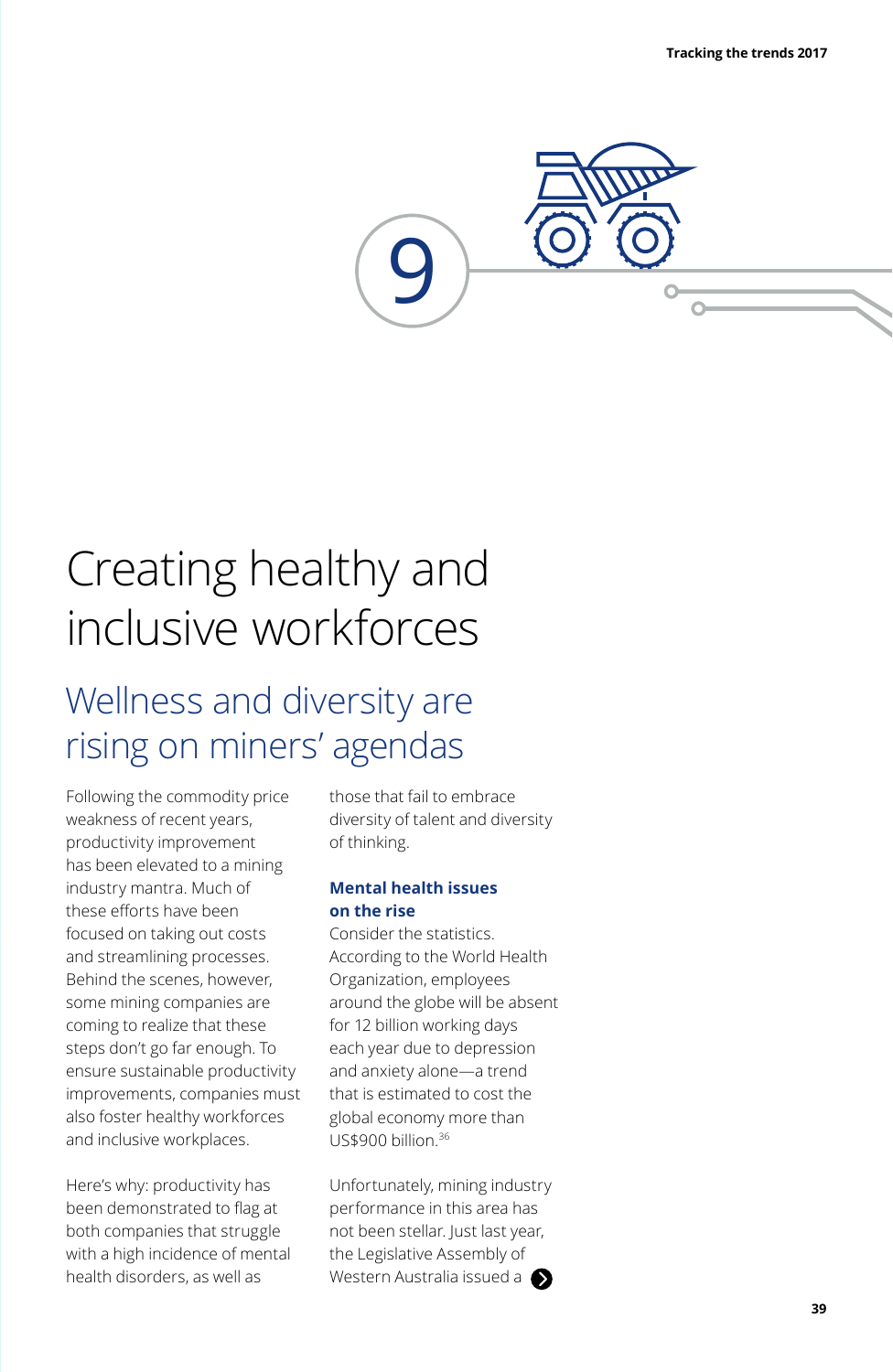report examining mental health issues among fly-in/fly-out (FIFO) workers. It found that the incidence rate for mental illness is 30 percent among FIFO workers, compared to a 20 percent national average.<sup>37</sup> Crucially, this issue is no longer confined to mine site operations. Given the sector's performance challenges and the unrelenting focus on shoring up operating models, many managers are under greater pressure than ever before. Jobs are no longer secure, there is an imbalance between effort expended and reward received, and job control is declining. As a result, the industry is seeing a

rising tide of depression, along with a growing incidence of suicide and attempted suicide at the leadership levels.

#### **Diversity supports growth**

From a diversity perspective, numerous studies show that companies with diverse workforces outperform their less diverse counterparts. Companies with female CEOs realize an average return of 103 percent during their leadership tenure, compared to the overall S&P average of 69 percent over the same time periods. Additionally, companies in the top quartile for racial and ethnic diversity are 35

percent more likely to enjoy financial returns above national industry medians.<sup>39</sup>

The mining industry, however, lags when it comes to inclusiveness. As of 2015, women comprised only 16 percent of the global mining sector workforce.<sup>40</sup> Additionally, despite operating in countries around the world, management at mining companies often hails from headquarters rather than being drawn from local talent. As a result, there is a gulf between local employees and leadership groups that lack racial diversity.

#### **Wellness in action**

R U OK is an Australian foundation committed to helping people connect meaningfully in an attempt to reduce the incidence of suicide. As part of its work in the mining industry, the foundation encourages FIFO workers to proactively help identify co-workers in emotional danger. It supports staff and management with a range of materials including videos, posters, conversation starters and talking points, noting that men in particular need to be encouraged to speak up when they're struggling.<sup>38</sup>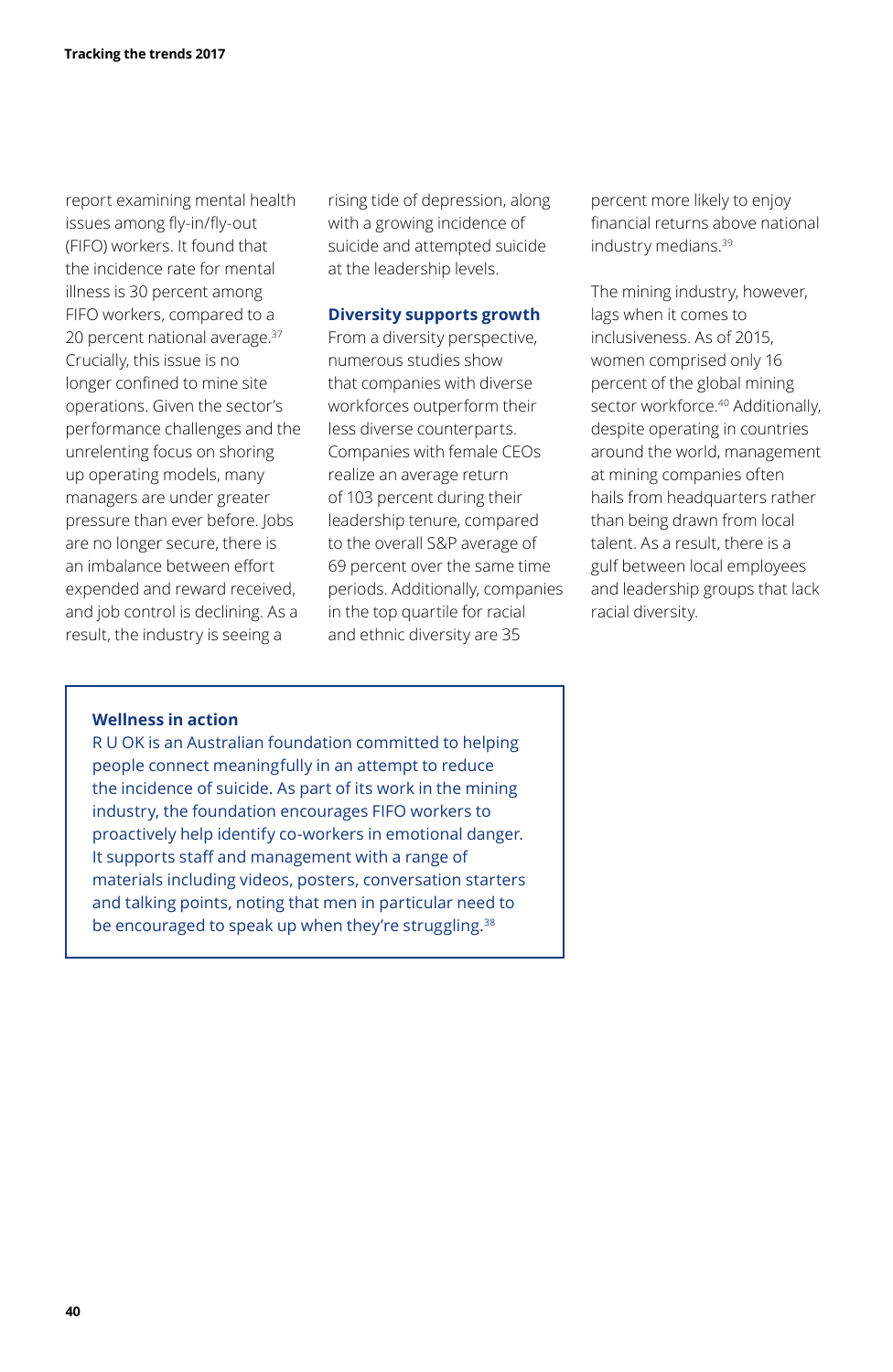#### **Closing the gaps**

To close these gaps, the mining industry has begun elevating both wellness and diversity on corporate agendas. To address mental health issues, some companies are following the framework set out by the Minerals Council of Australia. Elements include both prevention controls and preparation for recovery—including fostering a culture that supports wellbeing (see Figure 4).

#### **Figure 4: Overview of the minerals industry approach to mental health and wellbeing**



Source: Source: Minerals Council of Australia<sup>41</sup>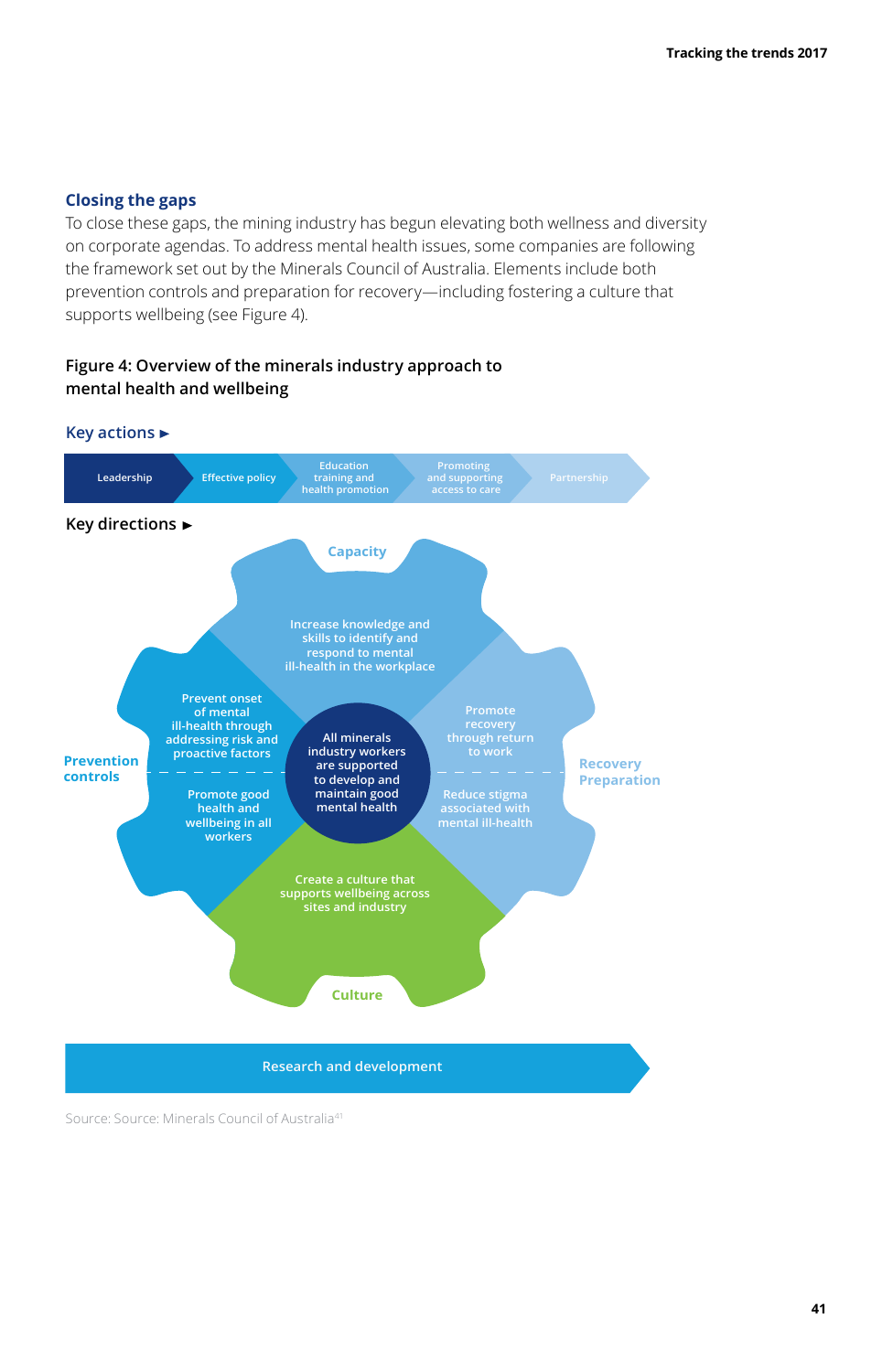#### **Diversity in action**

While roughly 50 percent of Canada's labor force is composed of women, only 17 percent of mining sector workers are female. Worryingly, that number drops to five percent when clerical and corporate service jobs are excluded. To help shift this balance, Goldcorp Inc. pledged to improve representation of women on its board and to introduce a career development and mentorship program designed to bring more women into trade and production roles. Other companies are making similar strides. By splitting 12-hour work days into two six-hour shifts, for instance, Teck Resources has been able to employ more women in its Chilean copper mine than any other in the country.<sup>43</sup>

#### **Wellness in action**

In 2015, BHP Billiton and Rio Tinto, among others, asked beyondblue—an Australian advocacy and support group—to visit their Pilbara operations and speak to mine workers about mental health. Part of this program was geared to help offset the risks faced by FIFO workers by aiming to break down the stigma associated with mental health issues among these largely male workforces.<sup>42</sup>

"As mining companies find themselves competing with other sectors for in-demand skillsets—such as digital talent—they will need to rely on people from different walks of life, from anywhere in the world and from a wide variety of backgrounds and disciplines. Pay alone will not attract this diverse talent. Miners will also need to create an inclusive environment where people know they have the chance to work on complex problems and with leading-edge teams, and that they will be given every opportunity to grow and advance. Its about creating smarter teams to drive collective intelligence and solve more complex problems."

#### **Juliet Bourke**

Diversity and Inclusion Leader Deloitte Australia

At the same time, some companies are working to adopt a broader mindset around inclusiveness. Changes in population age profiles, education and migration flows, along with expectations of equality of opportunity and work/life balance, are all deeply impacting employee populations—encouraging companies to find new ways to build diverse talent pools. Similarly, as mining companies continue their campaigns towards higher levels of productivity, diversity of thinking is coming into the spotlight. By attracting people with diverse perspectives, miners hope not only to fuel greater levels of innovation, but to develop the skillsets necessary to help catapult them into the digital future.

As an added benefit, taking a strategic approach to wellness and inclusion does more than improve worker productivity. It also enhances safety outcomes, encourages people to reach their highest potential and provides tangible evidence that the company truly cares about its people.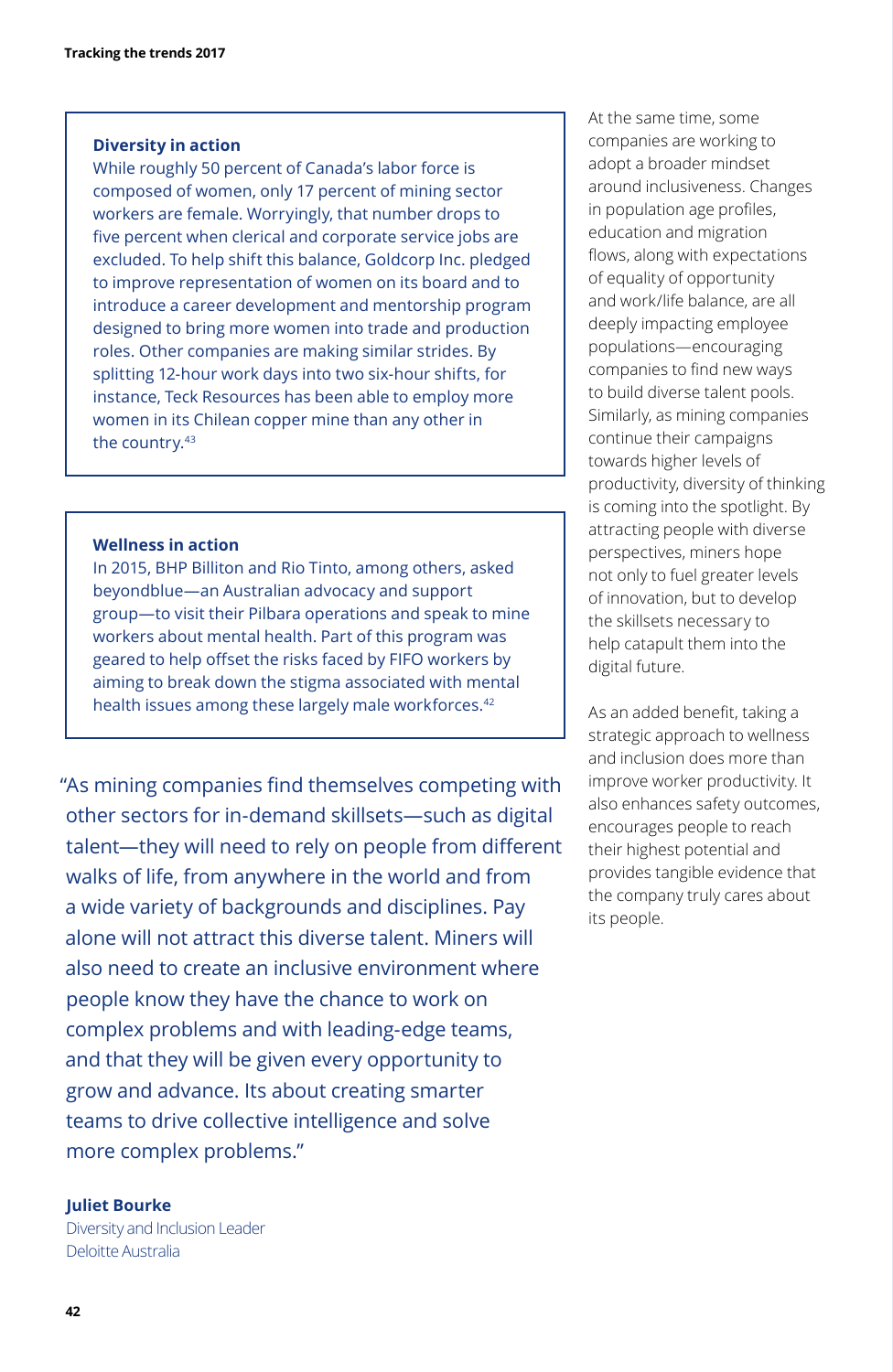### Leading strategies in focus

There are numerous steps mining companies can take to improve workforce wellness and inclusiveness. These include:

#### **Amending FIFO policies**

Mining companies can help address the mental health issues associated with FIFO work arrangements by adopting the code of practice proposed by Australia's Education and Health Standing Committee. Among other measures, it proposes more balanced time rosters to reduce fatigue and accommodate life events (e.g., weddings, graduations), more explicit programs to address mental health literacy and stigma, facilities to improve worker links with family support structures, improved community integration and accommodation, and training to equip managers, supervisors and workers to better handle mental health issues.<sup>44</sup>

#### **Extending wellness programs to the entire employee population**

With mental health issues affecting both blue and white collar workers, companies must bring these topics to the fore. In doing so, they should consider looking at wellbeing through a variety of lenses—from physical and mental to emotional and spiritual health and safety. The aim is to tackle the holistic side of wellness instead of approaching it through a one-dimensional lens. This requires an elevation of wellness to a strategic priority given its impact on engagement, performance, talent retention and productivity. It also requires a recognition that a mentally healthy workplace creates a positive working environment that builds individual skills and resilience, reduces workplace risks to mental health problems and supports staff with mental health conditions.

#### **Cultivating inclusiveness**

**45**

To transform diversity programs from a compliance obligation to a business strategy, leading companies are now considering ways to build both diverse workforces and inclusive workplaces. To succeed, however, companies must understand what makes people feel included. For instance, when employees feel known, are valued as individuals, are well-connected to other people in the organization and have a voice in decision making, their performance tends to improve across the board—in areas from customer service and innovation to safety and productivity.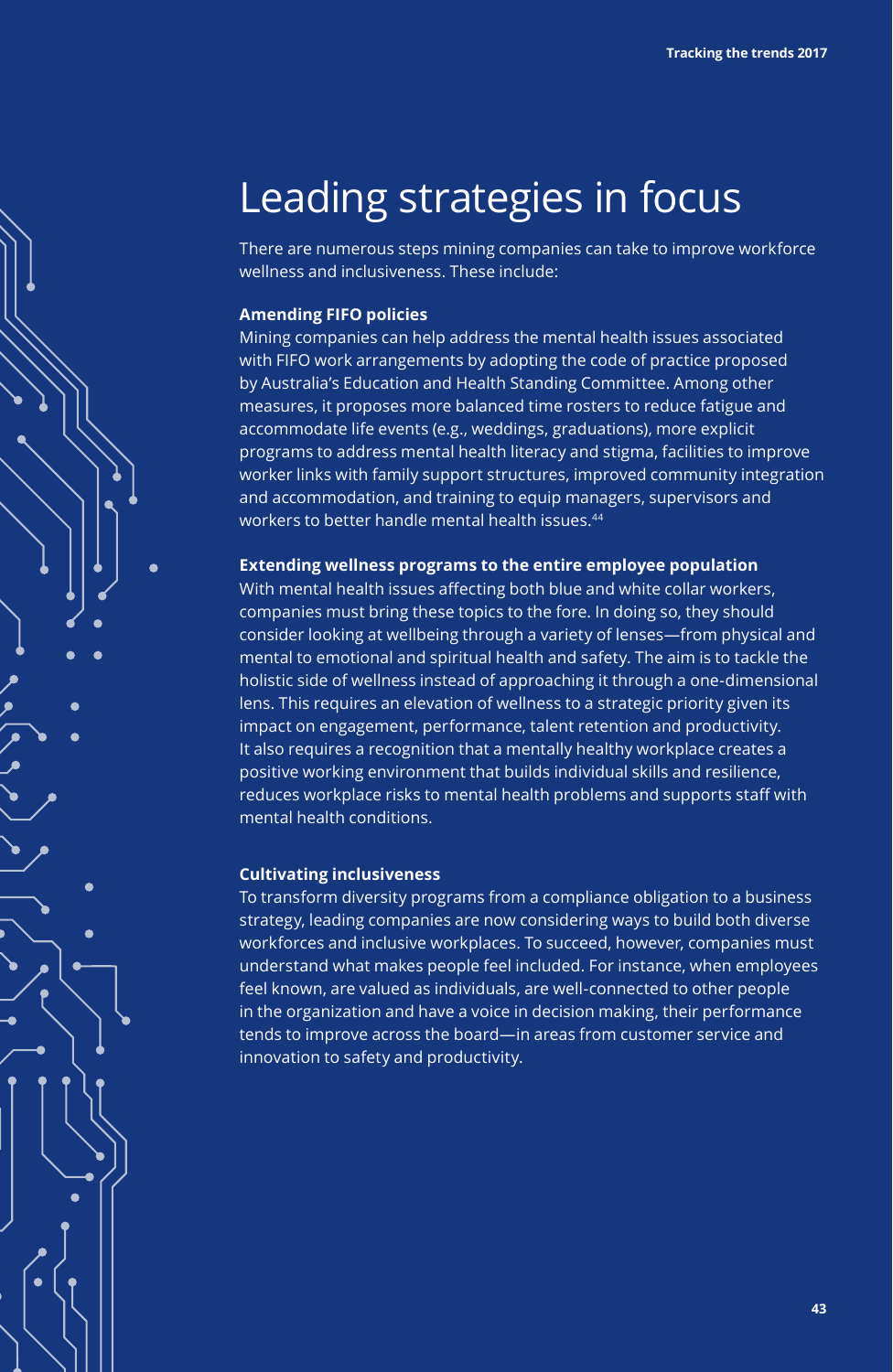

# Adopting an integrated approach to reporting

### Demands for greater disclosure and transparency increase

In a trend that has emerged from the shadow of resource nationalism, governments in a growing number of jurisdictions are demanding greater levels of transparency from their domestic extractive industries. Beyond tying up resources, this has put companies under greater scrutiny as governments seek to establish that each company is paying the right amount of tax.

#### **Publish what you pay**

When the Dodd-Frank Wall Street Reform and Consumer Protection Act was first enacted in the US, it included a range of disclosure provisions affecting mining companies listed on the Securities and Exchange

Commission (SEC)—including the mandate to disclose the use of conflict minerals sourced from the Democratic Republic of the Congo, certain payments made to both US and foreign government entities, and safety warnings and violations for mines operated in the US.45

More recently, Canada adopted the Extractive Sectors Transparency Measures Act (ESTMA), which requires mining companies to track and report payments made to governments in excess of CAD\$100,000, including taxes, royalties, fees, production entitlements, bonuses, dividends and payments for infrastructure improvements.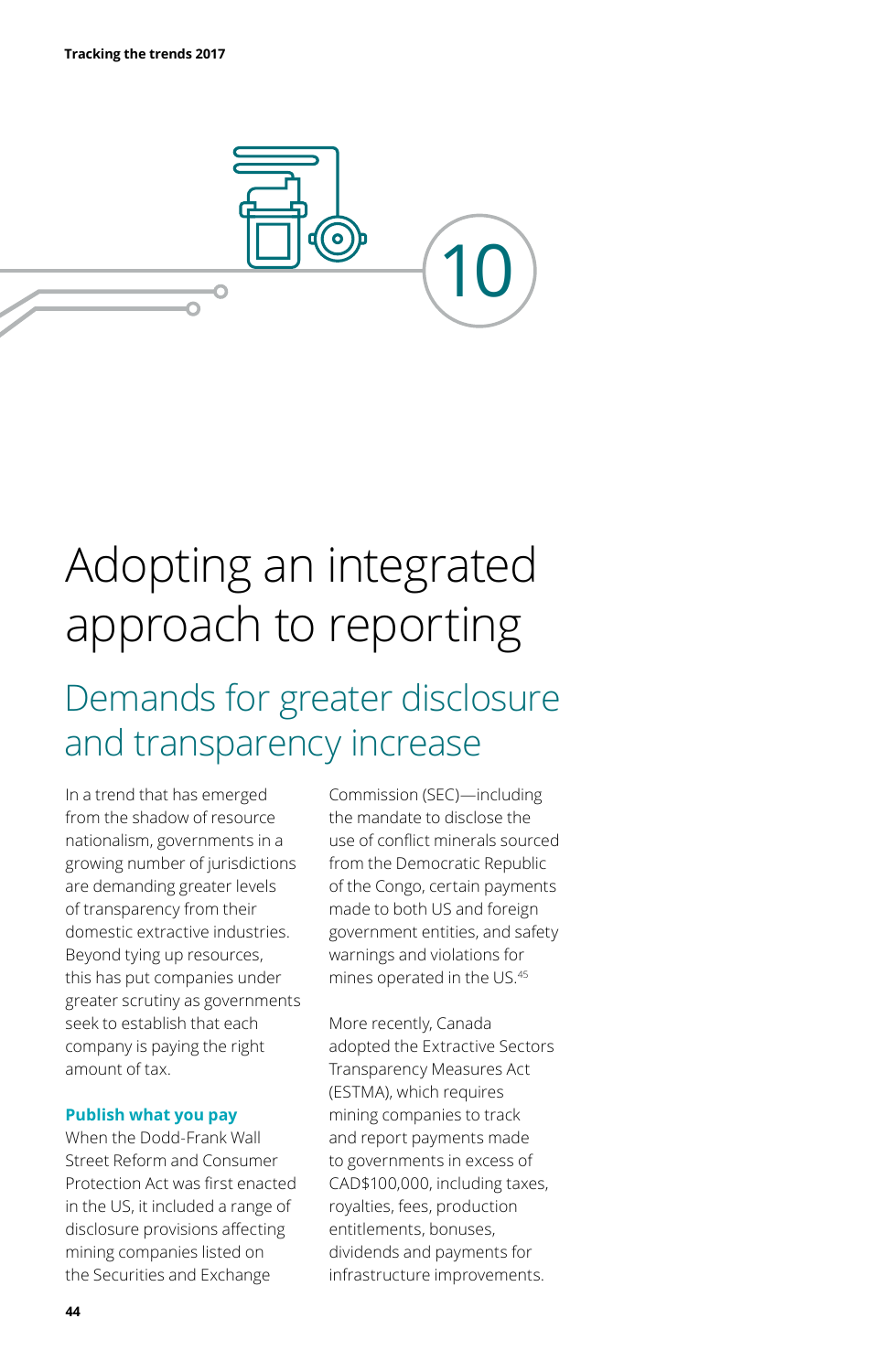Companies with a year end of December 31, 2016 will be expected to submit their first reports by mid-2017—and penalties for non-compliance can reach CAD\$250,000 per day.<sup>46</sup>

Under the Extractive Industries Transparency Initiative (EITI), which has 51 implementing countries, governments and companies must disclose information along the industry value chain from the point of extraction, to how the revenue makes its way through the government, to how it benefits the public.<sup>47</sup>

In the European Union, Accounting Directives require extractive companies to report payments they make to governments on both a countryby-country and project basis, for payments that have been attributed to specific projects.<sup>48</sup>

#### **The facts on tax**

At the same time that companies are being asked to disclose their payments to governments, sweeping international tax reforms have put tax transparency into the

spotlight. Paramount among these is the OECD and G20 initiative to tackle base erosion and profit sharing (BEPS)—tax avoidance strategies that exploit mismatches in tax rules to artificially shift profits to low or no-tax jurisdictions. To date, over 100 countries are collaborating to implement a wide series of BEPS action items49—many of which will affect companies in the extractive sector.

Already, there have been trickle-down effects on mining companies. In Chile, for instance, tax authorities sent out a questionnaire to all mining companies asking for formal responses regarding their tax planning practices.

#### **Beyond the basics**

These regulations mirror the shifting mood of the investor community, which now expects companies to go beyond mere compliance by over-reporting on material issues. This means mining companies are expected not only to make a growing number of mandatory financial disclosures, but also report on a broad range of non-financial

information. These disclosures include sustainability reporting under the Global Reporting Initiative (GRI); environmental impact reports under the Carbon Disclosure Project; corporate social responsibility reports; reporting on human rights, labor and working conditions, community health and safety and biodiversity management under guidelines such as the International Finance Corporation (IFC) performance standards; incident and safety reporting; and disclosure of material issues, such as cyber security risks or community disputes, that may impact project timelines or budgets.

In light of these growing mandates, it is becoming clear that an integrated approach to reporting and disclosure is required. Although getting there from here will be no easy task, companies prepared to bolster their reporting systems and controls are bound to reap benefits far beyond compliance—from improved transparency to the analytical capability to make more informed business decisions.

"Mining companies are coming to terms with a step change in the reporting environment, which is no longer confined to financial disclosures. True transparency enhancements are turning out to be more complex than some companies expected, raising strategic aspects that warrant executive level attention."

#### **James Ferguson**

Global Mining Tax Leader Deloitte Touche Tohmatsu Limited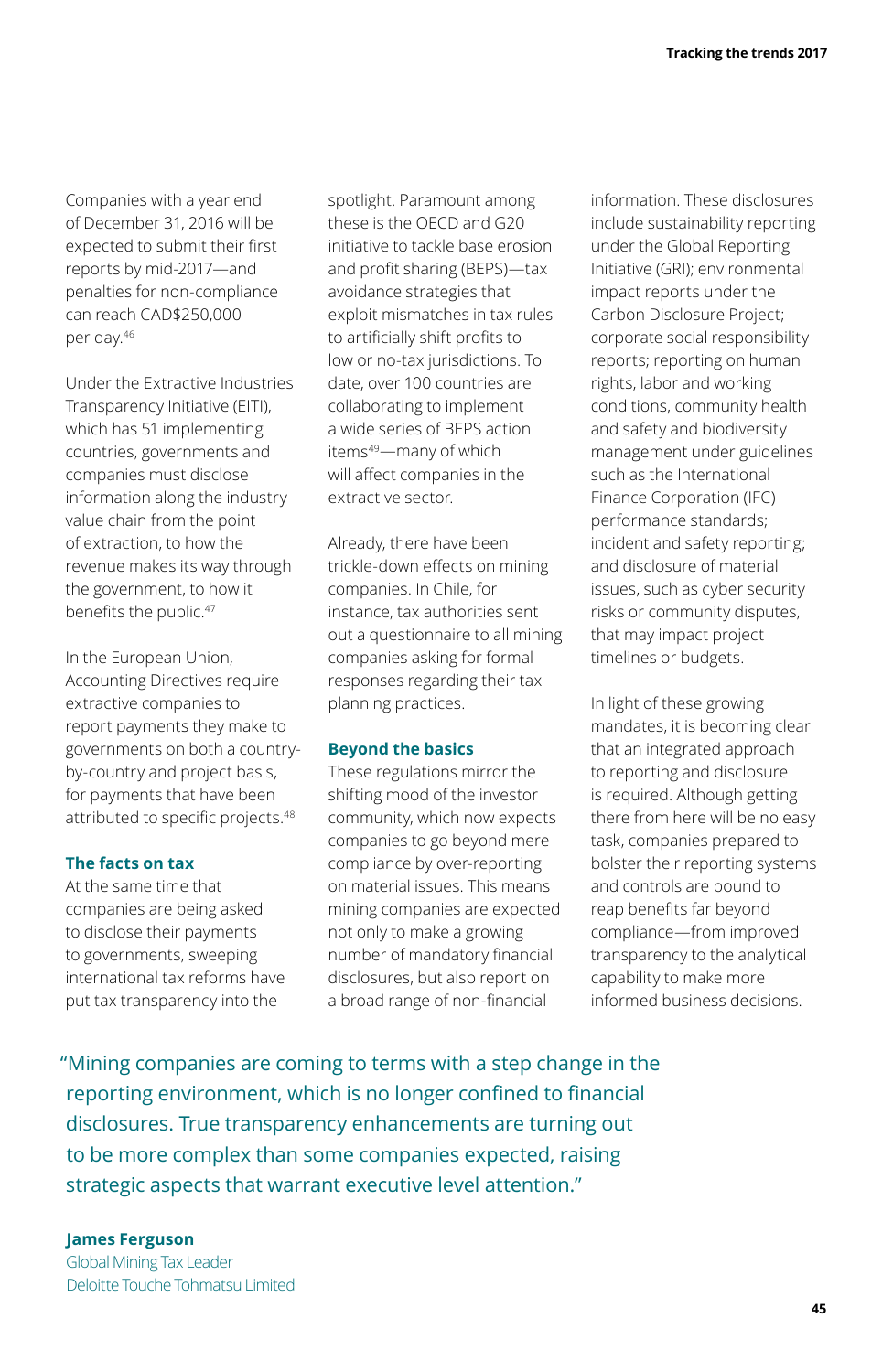## Leading strategies in focus

To strengthen their compliance and disclosure practices, mining companies are taking steps to enhance their reporting and transparency. Here are some strategies to consider.

#### **Standardize information**

To ensure companies are paying their fair share of tax, governments will increasingly be reviewing not only their financial disclosures, but their nonfinancial disclosures as well to check for consistency. This means companies must ensure that their financial reports remain consistent on a global basis, and that their non-financial disclosures align with their regulatory disclosures

#### **Consider the benefits of over-reporting**

From a policy perspective, some companies may choose to release voluntary disclosures to supplement mandatory ones in an effort to provide greater context for their actions. Furthermore, given the plethora of different reporting requirements, over-reporting may help companies to bridge the gap between different disclosures. The key, of course, is gaining a full understanding of these differences in advance.

#### **Review IT systems**

Given the expanding array of reporting standards, companies are looking for ways to consolidate their reporting efforts. Operationally, this requires them to assess if their systems are sufficiently robust. Companies must be able to easily access accurate data that provides one version of the truth—across systems and across jurisdictions. They need the capacity to generate accurate country-by-country disclosures for various purposes. In essence, their internal processes and technology solutions must ensure consistent data measurement and reporting, and their controls must empower them to treat non-financial disclosures with the same rigor as financial ones.

**48**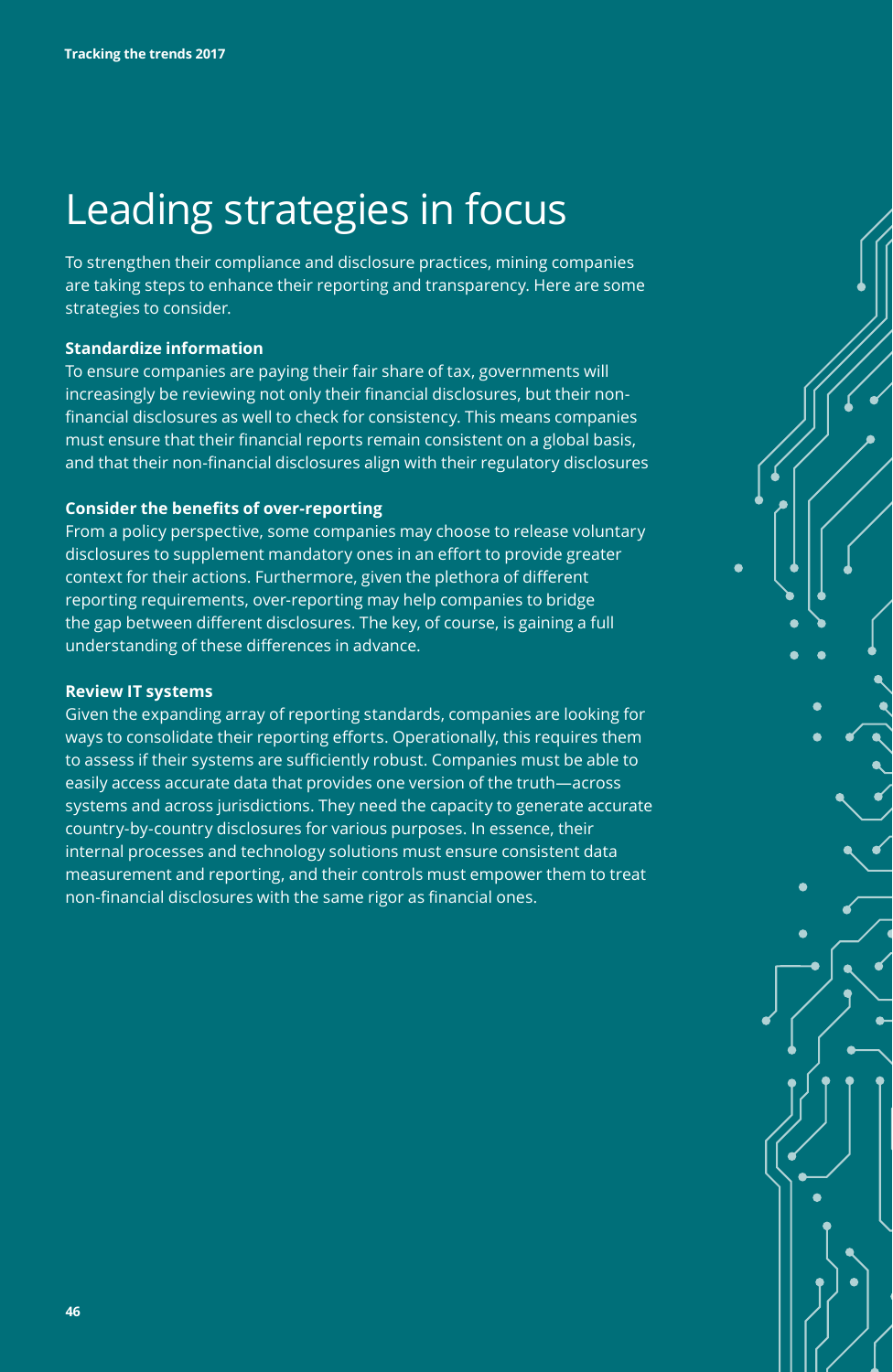# New strategic foundations

#### Future outcomes hinge on current actions

Now in its 9th edition, this year's mining report notes a mood of cautious optimism brewing in the mining industry for the first time in several years. With many commodity prices on the rise, shallow growth returning to different end markets and most mining companies in better cost positions than in the recent past, companies now face some key choices as to where to invest and how to position themselves in the coming years. These decisions require a careful consideration of where to play and how to win. They also require a more structured approach than ever before so that mistakes of the past are not repeated.

Opportunities for transformation exist. Innovation, collaboration and the articulation of clear digital strategies can open up new avenues for productivity enhancement. Improving balance sheet discipline, strengthening operating

models and encouraging diversity of thinking can uncover new wellsprings of growth. Similarly, by mitigating their environmental impact, engaging with communities and working with key stakeholders to create an aligned industry vision, miners can regain their social license to operate.

As companies recommit to a new set of strategic priorities, however, they will similarly need to adopt new operational approaches. Disconnected investments are no longer sufficient to drive the level of change required to gain a sustainable competitive advantage. Instead, a systemic approach is needed—one that runs from the top down, takes a critical look at enterpriselevel practices and processes, aims to build integrated and coordinated responses, and fosters a culture that supports this directional shift.

"To realize exponential change, mining companies can no longer afford to work around the fringes of their organizations. The time has come to consider new strategic approaches capable of transforming the way they operate across the board."

#### **Rajeev Chopra**

Global Leader, Energy & Resources Deloitte Touche Tohmatsu Limited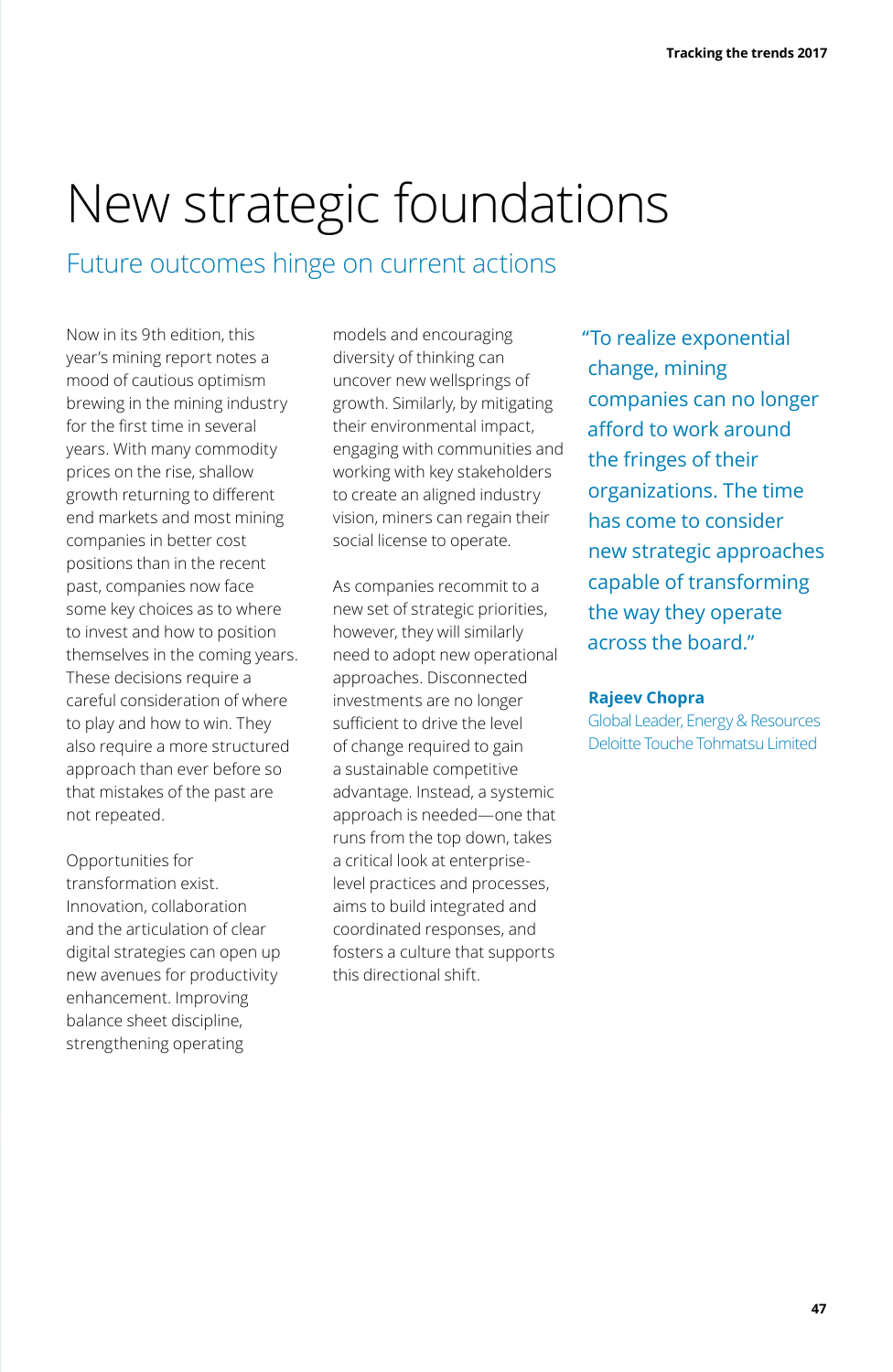For more information, please contact a Deloitte mining professional:

#### Global contacts

**Global Leader, Mining Phil Hopwood** +1 416 601 6063 pjhopwood@deloitte.ca

#### **Global Leader, Energy & Resources**

**Rajeev Chopra** +44 20 7007 2933 rchopra@deloitte.co.uk

#### Region/Country contacts

**Africa Andrew Lane** +27 11 517 4221 alane@deloitte.co.za

**Africa**

**Tony Zoghby** +27 11 806 5130 tzoghby@deloitte.co.za

**Africa**

**Cathy Gibson** +27 11 806 5386 cgibson@deloitte.co.za

**Americas Glenn Ives** +1 416 874 3506 gives@deloitte.ca

**Argentina Edith Alvarez** +11 4320 2791 edalvarez@deloitte.com

**Argentina Alejandro Jaceniuk** +54 11 4320 2700 ext. 4923 ajaceniuk@deloitte.com

**Australia**

**Nicki Ivory** +61 8 9365 7132 nivory@deloitte.com.au

#### **Australia**

**Juliet Bourke** +61 2 9322 7379 julietbourke@deloitte.com.au

**Brazil**

**Eduardo Tavares Raffaini** +55 21 3981 0538 eraffaini@deloitte.com

#### **Canada**

**Phil Hopwood** +1 416 601 6063 pjhopwood@deloitte.ca

#### **Canada**

**Andrew Swart** +1 416 813 2335 aswart@deloitte.ca

#### **Canada**

**Ben-Schoeman Geldenhuys** 

+1 416 775 7373 bgeldenhuys@deloitte.ca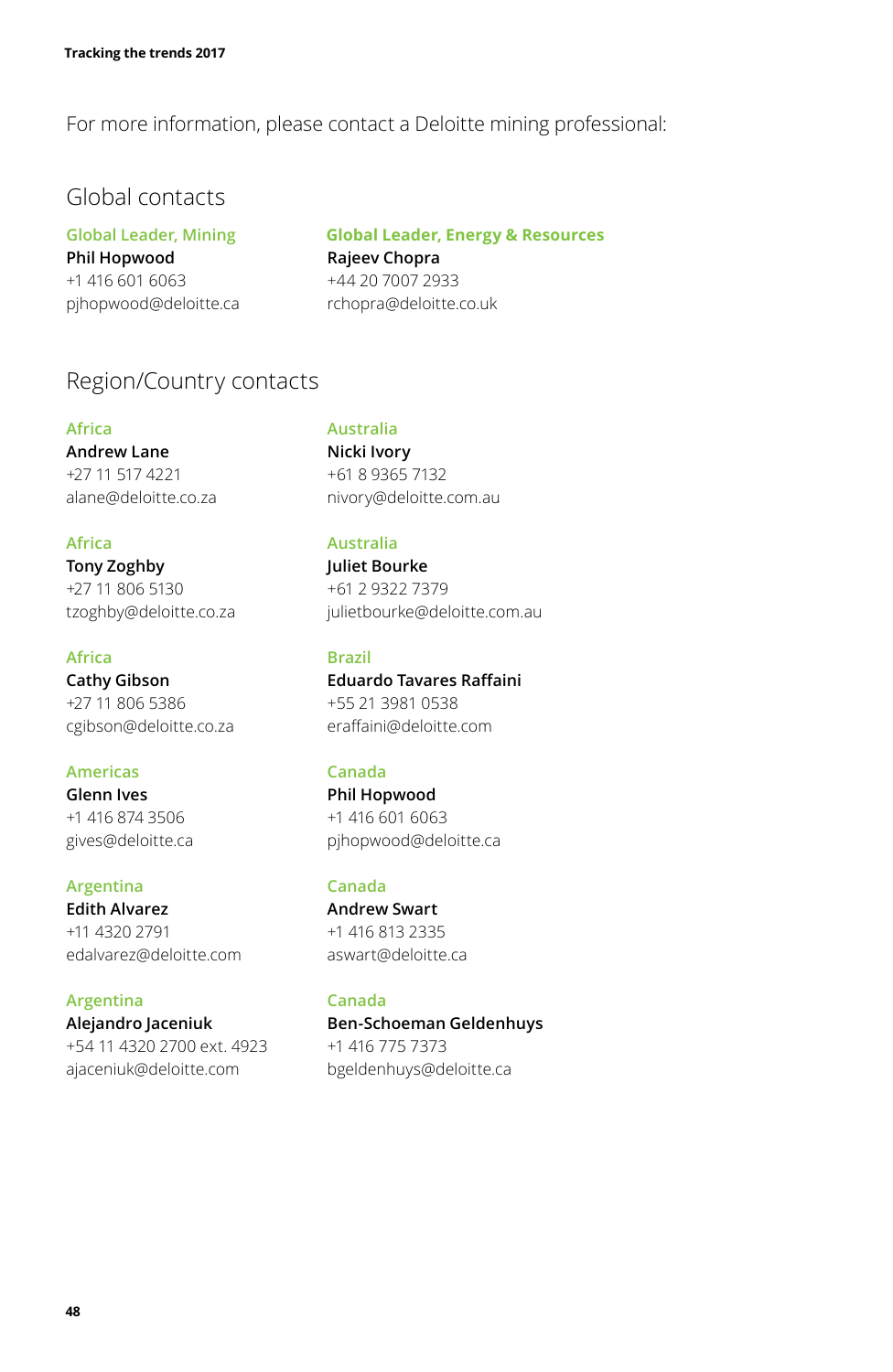**Tracking the trends 2017**

#### **China**

**Michael Liu**  +86 10 85207813 jlliu@deloitte.com.cn

#### **Chile**

**Christian Duran** +56 22 729 8286 chrduran@deloitte.com

#### **Colombia**

**Julio Berrocal** +57 5 360 8306 jberrocal@deloitte.com

#### **France**

**Damien Jacquart** +33 1 55 61 64 89 djacquart@deloitte.fr

#### **India**

**Kalpana Jain** +91 11 4602 1406 kajain@deloitte.com

#### **Mexico**

**Cesar Garza** +52 871 7474401 x4401 cgarza@deloittemx.com

#### **Peru**

**Karla Velasquez** +51 1 211 8559 kvelasquez@deloitte.com

#### **Poland**

**Tomasz Konik** +48 32 603 03 35 tkonik@deloitteCE.com

#### **Russia**

**Igor Tokarev** +74 95 787 0600 x 8241 itokarev@deloitte.ru

#### **Southeast Asia**

**Rick Carr** +65 623 27138 RickCarr@deloitte.com

#### **Switzerland**

**David Quinlin** +41 58 279 6158 dquinlin@deloitte.ch

#### **Turkey**

**Uygar Yörük** +90 312 295 4700 uyoruk@deloitte.com

#### **United Arab Emirates**

**Salam Awawdeh**  +971 4 376 8888 SAwawdeh@deloitte.com

#### **United Kingdom**

**Tim Biggs** +44 20 7303 2366 tibiggs@deloitte.co.uk

#### **United Kingdom**

**James Ferguson**  +44 20 7007 0642 jaferguson@deloitte.co.uk

#### **United Kingdom John Woods**  +44 20 7007 5992 jwoods@deloitte.co.uk

#### **United States**

**Sandeep Verma**  +1 214 840 7182 sxverma@deloitte.com

#### **United States**

**Amy Winsor**  +1 303 312 4156 awinsor@deloitte.com

#### **United States**

**Kara Bresnahan** +1 212 436 7448 kbresnahan@deloitte.com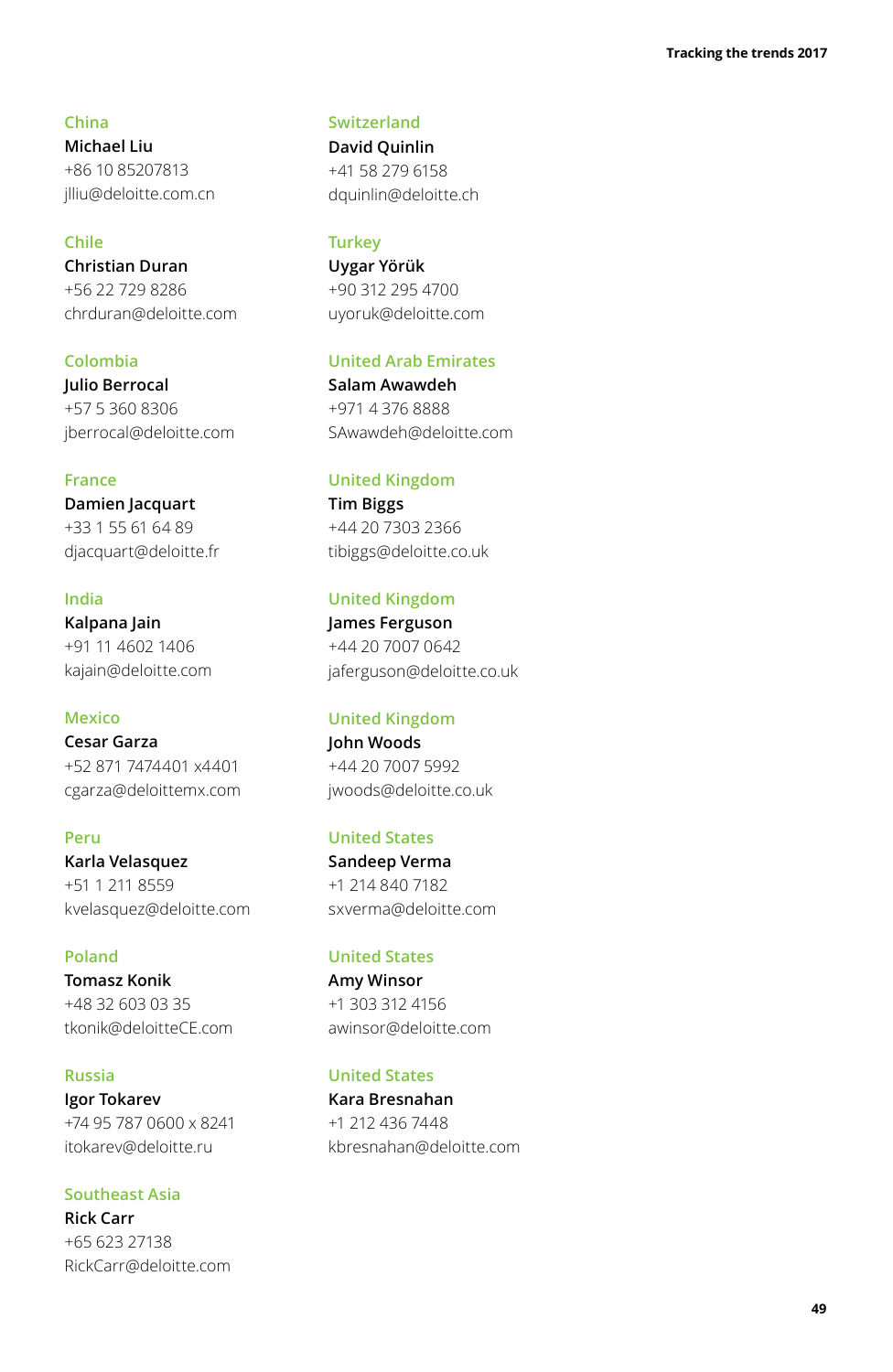### Endnotes

- 1. Thomson Reuters. TSR Chart Datastream report
- 2. Rio Tinto, August 3, 2016. "2016 half year results." Accessed at [http://www.riotinto.com/documents/160803\\_Presentation\\_Rio\\_](http://www.riotinto.com/documents/160803_Presentation_Rio_Tinto_2016_half_year_results.pdf) [Tinto\\_2016\\_half\\_year\\_results.pdf](http://www.riotinto.com/documents/160803_Presentation_Rio_Tinto_2016_half_year_results.pdf) n September 15, 2016.
- 3. BHP Billiton, May 10, 2016. "BHP Billiton outlines strategy to grow value." Accessed at [http://www.bhpbilliton.com/investors/reports/](http://www.bhpbilliton.com/investors/reports/bhp-billiton-outlines-strategy-to-grow-value) [bhp-billiton-outlines-strategy-to-grow-value](http://www.bhpbilliton.com/investors/reports/bhp-billiton-outlines-strategy-to-grow-value) on September 15, 2016.
- 4. FCLT Global, 2016. "Rising to the challenge of short-termism," by Dominic Barton, Jonathan Bailey and Joshua Zoffer. Accessed at [http://www.fcltglobal.org/docs/default-source/default-document](http://www.fcltglobal.org/docs/default-source/default-document-library/fclt-global-rising-to-the-challenge.pdf?sfvrsn=0)[library/fclt-global-rising-to-the-challenge.pdf?sfvrsn=0](http://www.fcltglobal.org/docs/default-source/default-document-library/fclt-global-rising-to-the-challenge.pdf?sfvrsn=0) on November 2, 2106.
- 5. Australian Innovation in Mining Report [https://www2.deloitte.com/](https://www2.deloitte.com/content/dam/Deloitte/au/Documents/energy-resources/deloitte-au-mining-innovation-australia-280716.pdf) [content/dam/Deloitte/au/Documents/energy-resources/deloitte](https://www2.deloitte.com/content/dam/Deloitte/au/Documents/energy-resources/deloitte-au-mining-innovation-australia-280716.pdf)[au-mining-innovation-australia-280716.pdf](https://www2.deloitte.com/content/dam/Deloitte/au/Documents/energy-resources/deloitte-au-mining-innovation-australia-280716.pdf)
- 6. Wall Street Journal Video, June 7, 2016. "3-D Metal Printing and the Future of Manufacturing." Accessed at [http://www.wsj.com/video/3](http://www.wsj.com/video/3-d-metal-printing-and-the-future-of-manufacturing/774F8B33-BD61-4864-B31E-4E41CF054F6D.html) [d-metal-printing-and-the-future-of-manufacturing/774F8B33-](http://www.wsj.com/video/3-d-metal-printing-and-the-future-of-manufacturing/774F8B33-BD61-4864-B31E-4E41CF054F6D.html) [BD61-4864-B31E-4E41CF054F6D.html](http://www.wsj.com/video/3-d-metal-printing-and-the-future-of-manufacturing/774F8B33-BD61-4864-B31E-4E41CF054F6D.html) on September 6, 2016.
- 7. Schneider Electric Software, December 2015. "Predictive Asset Analytics at Power Utilities." Accessed at [http://software.schneider](http://software.schneider-electric.com/pdf/industry-solution/predictive-asset-analytics-at-power-utilities/)[electric.com/pdf/industry-solution/predictive-asset-analytics-at](http://software.schneider-electric.com/pdf/industry-solution/predictive-asset-analytics-at-power-utilities/)[power-utilities/](http://software.schneider-electric.com/pdf/industry-solution/predictive-asset-analytics-at-power-utilities/) on September 7, 2016.
- 8. PC World, September 29, 2015. "Cloud-based 'digital twins' could make power plants more efficient," by Stephen Lawson. Accessed at [http://www.pcworld.com/article/2987525/cloud-based-digital](http://www.pcworld.com/article/2987525/cloud-based-digital-twins-could-make-power-plants-more-efficient.html)[twins-could-make-power-plants-more-efficient.html](http://www.pcworld.com/article/2987525/cloud-based-digital-twins-could-make-power-plants-more-efficient.html) on September 7, 2016.
- 9. Unearthed, 2016. "MineHack Perth." Accessed at [http://unearthed.](http://unearthed.solutions/events/unearthed-minehack-perth-2016/) [solutions/events/unearthed-minehack-perth-2016/](http://unearthed.solutions/events/unearthed-minehack-perth-2016/) on September 8, 2016.
- 10. Waterloo Region Record, March 2, 2016. "Mining firm uses crowdsourcing to identify potential gold deposits," by Alexandra Posadzki. Accessed at [http://www.therecord.com/news](http://www.therecord.com/news-story/6373045-mining-firm-uses-crowdsourcing-to-identify-potential-gold-deposits/)[story/6373045-mining-firm-uses-crowdsourcing-to-identify](http://www.therecord.com/news-story/6373045-mining-firm-uses-crowdsourcing-to-identify-potential-gold-deposits/)[potential-gold-deposits/](http://www.therecord.com/news-story/6373045-mining-firm-uses-crowdsourcing-to-identify-potential-gold-deposits/) on September 8, 2016.
- 11. Found at [https://www2.deloitte.com/ca/en/pages/energy-and](https://www2.deloitte.com/ca/en/pages/energy-and-resources/articles/business-ecosystem-in-exploration.html)[resources/articles/business-ecosystem-in-exploration.html](https://www2.deloitte.com/ca/en/pages/energy-and-resources/articles/business-ecosystem-in-exploration.html)
- 12. The Globe and Mail, September 19, 2016. "For mining companies, digitization is the next gold rush," by John Chambers and John Thornton. Accessed at [http://www.theglobeandmail.com/report](http://www.theglobeandmail.com/report-on-business/rob-commentary/for-mining-companies-digitization-is-the-next-gold-rush/article31947408/)[on-business/rob-commentary/for-mining-companies-digitization](http://www.theglobeandmail.com/report-on-business/rob-commentary/for-mining-companies-digitization-is-the-next-gold-rush/article31947408/)[is-the-next-gold-rush/article31947408/](http://www.theglobeandmail.com/report-on-business/rob-commentary/for-mining-companies-digitization-is-the-next-gold-rush/article31947408/) on September 20, 2016.
- 13. SmartCap. "Assmang Beeshoek case study." Accessed at [http://](http://www.smartcaptech.com/industries/mining/) [www.smartcaptech.com/industries/mining/](http://www.smartcaptech.com/industries/mining/) on September 20, 2016.
- 14. Australian Mining, April 14, 2015. "Komatsu and GE team up with "big data" technology," by Vicky Validakis. Accessed at [https://www.](https://www.australianmining.com.au/news/komatsu-and-ge-team-up-with-big-data-technology/) [australianmining.com.au/news/komatsu-and-ge-team-up-with-big](https://www.australianmining.com.au/news/komatsu-and-ge-team-up-with-big-data-technology/)[data-technology/](https://www.australianmining.com.au/news/komatsu-and-ge-team-up-with-big-data-technology/) on September 20, 2016.
- 15. The Telegraph, July 12, 2016. "Robots will replace a quarter of business services workers by 2035, says Deloitte." Accessed at [http://www.telegraph.co.uk/business/2016/07/11/robots](http://www.telegraph.co.uk/business/2016/07/11/robots-will-replace-a-quarter-of-business-services-workers-by-20/)[will-replace-a-quarter-of-business-services-workers-by-20/](http://www.telegraph.co.uk/business/2016/07/11/robots-will-replace-a-quarter-of-business-services-workers-by-20/) on December 13, 2016.
- 16. IDC, September 1, 2015. "Robotics, Transparency, and Virtual Reality: The Critical Role of Digital Transformation in Mining. Accessed at [http://www.idc.com/getdoc.](http://www.idc.com/getdoc.jsp?containerId=prAE25879615) [jsp?containerId=prAE25879615](http://www.idc.com/getdoc.jsp?containerId=prAE25879615) on October 25, 2016.
- 17. Trend Micro, July 13, 2016. "The mining industry is getting rocked by cyber threats," by Christopher Budd. Accessed at [http://blog.](http://blog.trendmicro.com/the-mining-industry-is-getting-rocked-by-cyber-threats/) [trendmicro.com/the-mining-industry-is-getting-rocked-by-cyber](http://blog.trendmicro.com/the-mining-industry-is-getting-rocked-by-cyber-threats/)[threats/](http://blog.trendmicro.com/the-mining-industry-is-getting-rocked-by-cyber-threats/) on September 28, 2016.
- 18. The Daily Telegraph, February 2, 2016. "Computer hackers target NSW Department of Industry, Resources and Energy mining secrets," by Nick Tabakoff. Accessed at [http://www.dailytelegraph.](http://www.dailytelegraph.com.au/news/nsw/computer-hackers-target-nsw-department-of-industry-resources-and-energy-mining-secrets/news-story/8a567dfccab45543abc70596427097a4) [com.au/news/nsw/computer-hackers-target-nsw-department-of](http://www.dailytelegraph.com.au/news/nsw/computer-hackers-target-nsw-department-of-industry-resources-and-energy-mining-secrets/news-story/8a567dfccab45543abc70596427097a4)[industry-resources-and-energy-mining-secrets/news-story/8a567df](http://www.dailytelegraph.com.au/news/nsw/computer-hackers-target-nsw-department-of-industry-resources-and-energy-mining-secrets/news-story/8a567dfccab45543abc70596427097a4) [ccab45543abc70596427097a4](http://www.dailytelegraph.com.au/news/nsw/computer-hackers-target-nsw-department-of-industry-resources-and-energy-mining-secrets/news-story/8a567dfccab45543abc70596427097a4) on September 28, 2016[.](http://www.wsj.com/articles/chinas-global-mining-play-is-failing-to-pan-out-1410402598)
- 19. Symantec. "2016 Internet Security Threat Report." Accessed at <https://www.symantec.com/security-center/threat-report>on September 28, 2016.
- 20. South Africa Department of Planning, Monitoring and Evaluation. "Operation Phakisa." Accessed at [http://www.operationphakisa.gov.](http://www.operationphakisa.gov.za/Pages/Home.aspx) [za/Pages/Home.aspx](http://www.operationphakisa.gov.za/Pages/Home.aspx) on September 27, 2016.
- 21. Sweet Crude Reports, February 28, 2016. "Nigeria sees emerging vision to resuscitate mining sector," by Oscarline Onwuemenyi. Accessed at [http://sweetcrudereports.com/2016/02/28/nigeria](http://sweetcrudereports.com/2016/02/28/nigeria-sees-emerging-vision-to-resuscitate-mining-sector/)[sees-emerging-vision-to-resuscitate-mining-sector/](http://sweetcrudereports.com/2016/02/28/nigeria-sees-emerging-vision-to-resuscitate-mining-sector/) on September 27, 2016.
- 22. Mining.com, October 27, 2015. "Ecuador aims to attract \$750M in mining investment next year," by Cecilia Jamasmie. Accessed at [http://www.mining.com/ecuador-aims-to-attract-750m-in-mining](http://www.mining.com/ecuador-aims-to-attract-750m-in-mining-investment-next-year/)[investment-next-year/](http://www.mining.com/ecuador-aims-to-attract-750m-in-mining-investment-next-year/) on September 27, 2016.
- 23. Mining.com, September 30, 2015. "Mining protests turn deadly in Peru," by Michael Allan McRae. Accessed at [http://www.mining.](http://www.mining.com/mining-protests-turn-deadly-in-peru/) [com/mining-protests-turn-deadly-in-peru/](http://www.mining.com/mining-protests-turn-deadly-in-peru/) on September 22, 2016.
- 24. BBC News, August 26, 2016. "Bolivia minister killed by protesting miners." Accessed at [http://www.bbc.com/news/world-latin](http://www.bbc.com/news/world-latin-america-37192790)[america-37192790](http://www.bbc.com/news/world-latin-america-37192790) on September 22, 2016.
- 25. Sunday Times, September 5, 2016. "Mining boss murder sparks call for probe into possible link to job appointments." Accessed at [http://www.timeslive.co.za/sundaytimes/](http://www.timeslive.co.za/sundaytimes/businesstimes/2016/09/05/Mining-boss-murder-sparks-call-for-probe-into-possible-link-to-job-appointments) [businesstimes/2016/09/05/Mining-boss-murder-sparks-call-for](http://www.timeslive.co.za/sundaytimes/businesstimes/2016/09/05/Mining-boss-murder-sparks-call-for-probe-into-possible-link-to-job-appointments)[probe-into-possible-link-to-job-appointments](http://www.timeslive.co.za/sundaytimes/businesstimes/2016/09/05/Mining-boss-murder-sparks-call-for-probe-into-possible-link-to-job-appointments) on November 1, 2016.
- 26. The Guardian, May 16, 2016. "'Break Free' fossil fuel protests deemed 'largest ever' global disobedience," by Oliver Milman. Accessed at [https://www.theguardian.com/environment/2016/](https://www.theguardian.com/environment/2016/may/16/break-free-protest-fossil-fuel) [may/16/break-free-protest-fossil-fuel](https://www.theguardian.com/environment/2016/may/16/break-free-protest-fossil-fuel) on September 22, 2016.
- 27. Carbon Disclosure Project, April 2016. "Carbon pricing pathways." Accessed at [http://www.greenfiscalpolicy.org/wp-content/](http://www.greenfiscalpolicy.org/wp-content/uploads/2016/07/carbon-pricing-pathways-narrative-april-2016-update.pdf) [uploads/2016/07/carbon-pricing-pathways-narrative-april-2016](http://www.greenfiscalpolicy.org/wp-content/uploads/2016/07/carbon-pricing-pathways-narrative-april-2016-update.pdf) [update.pdf](http://www.greenfiscalpolicy.org/wp-content/uploads/2016/07/carbon-pricing-pathways-narrative-april-2016-update.pdf) on October 26, 2016.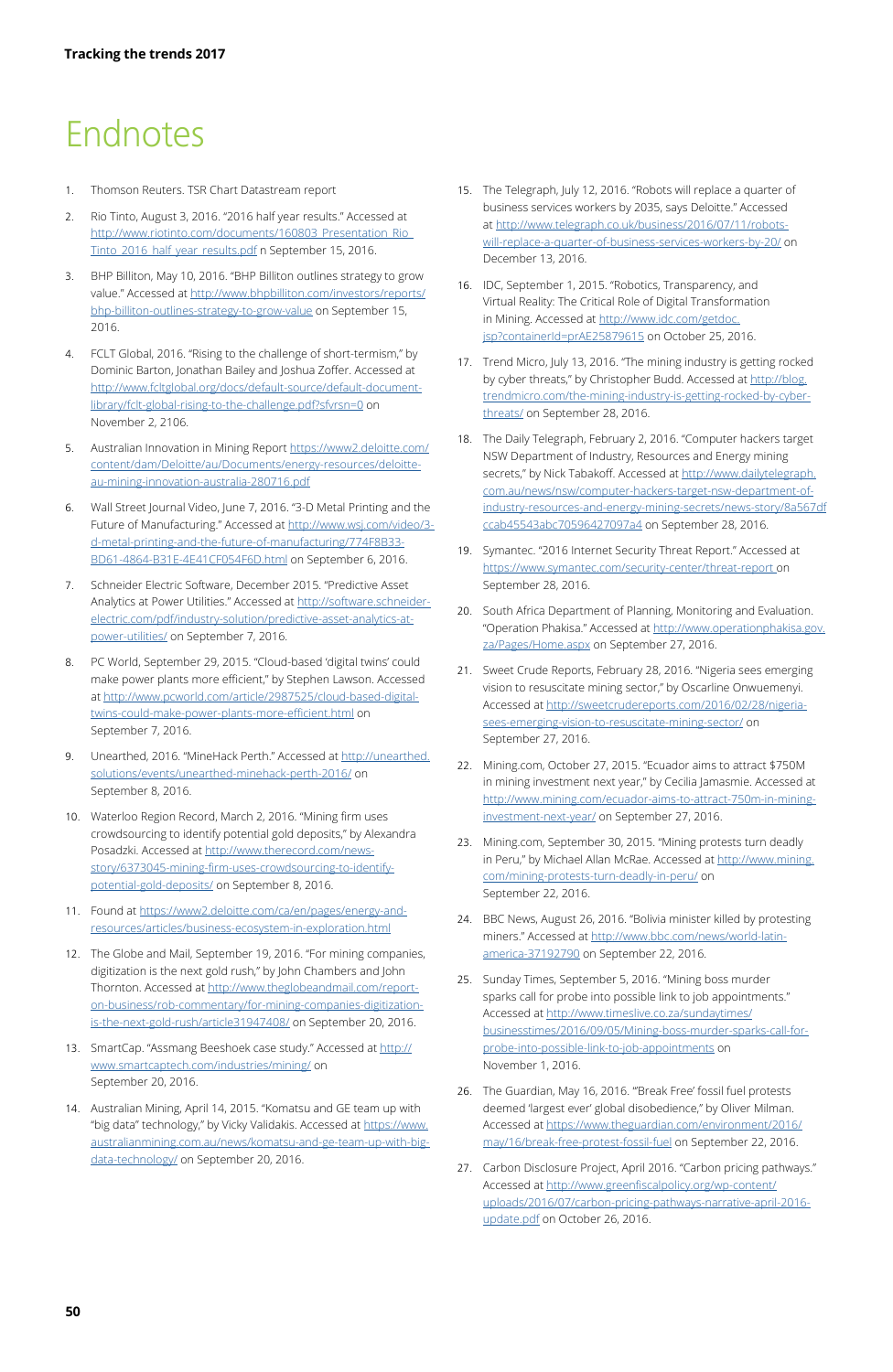- 28. Canadian Institute of Mining, Metallurgy and Petroleum, Aug/ Sep 2015. "Are trucks the right tool for the job?" by Chris Balcom. Accessed at [https://www.cim.org/en/Publications-and-Technical-](https://www.cim.org/en/Publications-and-Technical-Resources/Publications/CIM-Magazine/2015/August/upfront/Are-trucks-the-right-tool-for-the-job.aspx)[Resources/Publications/CIM-Magazine/2015/August/upfront/Are](https://www.cim.org/en/Publications-and-Technical-Resources/Publications/CIM-Magazine/2015/August/upfront/Are-trucks-the-right-tool-for-the-job.aspx)[trucks-the-right-tool-for-the-job.aspx](https://www.cim.org/en/Publications-and-Technical-Resources/Publications/CIM-Magazine/2015/August/upfront/Are-trucks-the-right-tool-for-the-job.aspx) on September 22, 2016.
- 29. International Council on Mining & Metals, May 2012. "Water management in mining." Accessed at [http://www.icmm.com/](http://www.icmm.com/publications/pdfs/3660.pdf) [publications/pdfs/3660.pdf](http://www.icmm.com/publications/pdfs/3660.pdf) on September 22, 2016.
- 30. <www.bellevuemine.com>
- 31. YouTube, January 19, 2012. "Wheal Jane restoration." Accessed at <https://www.youtube.com/watch?v=BUwI5nMPt4g>on September 22, 2016.
- 32. Teck, June 23, 2015. "SunMine Solar Farm Project at Sullivan Site." Accessed at [http://www.teck.com/news/stories/2015/sunmine](http://www.teck.com/news/stories/2015/sunmine-solar-farm-project-at-the-sullivan-site)[solar-farm-project-at-the-sullivan-site](http://www.teck.com/news/stories/2015/sunmine-solar-farm-project-at-the-sullivan-site) on September 22, 2016.
- 33. Goldcorp, March 9, 2016. "Goldcorp Announces Senior Management Changes." Accessed at [http://www.goldcorp.com/](http://www.goldcorp.com/English/Investor-Resources/News/News-Details/2016/Goldcorp-Announces-Senior-Management-Changes/default.aspx) [English/Investor-Resources/News/News-Details/2016/Goldcorp-](http://www.goldcorp.com/English/Investor-Resources/News/News-Details/2016/Goldcorp-Announces-Senior-Management-Changes/default.aspx)[Announces-Senior-Management-Changes/default.aspx](http://www.goldcorp.com/English/Investor-Resources/News/News-Details/2016/Goldcorp-Announces-Senior-Management-Changes/default.aspx) on September 13, 2016.
- 34. Goldcorp, March 9, 2016. "Goldcorp Announces Senior Management Changes." Accessed at [http://www.goldcorp.com/](http://www.goldcorp.com/English/Investor-Resources/News/News-Details/2016/Goldcorp-Announces-Senior-Management-Changes/default.aspx) [English/Investor-Resources/News/News-Details/2016/Goldcorp-](http://www.goldcorp.com/English/Investor-Resources/News/News-Details/2016/Goldcorp-Announces-Senior-Management-Changes/default.aspx)[Announces-Senior-Management-Changes/default.aspx](http://www.goldcorp.com/English/Investor-Resources/News/News-Details/2016/Goldcorp-Announces-Senior-Management-Changes/default.aspx) on September 13, 2016.
- 35. Bain & Company, December 10, 2014. "Winning Operating Models That Convert Strategy to Results," by Marcia Blenko, Eric Garton and Ludovica Mottura. Accessed at [http://www.bain.com/](http://www.bain.com/publications/articles/winning-operating-models-that-convert-strategy-to-results.aspx) [publications/articles/winning-operating-models-that-convert](http://www.bain.com/publications/articles/winning-operating-models-that-convert-strategy-to-results.aspx)[strategy-to-results.aspx](http://www.bain.com/publications/articles/winning-operating-models-that-convert-strategy-to-results.aspx) on November 3, 2016.
- 36. World Economic Forum, August 3, 2016. "Why workplace anxiety costs us more than you think," by Emma Luxton. Accessed at [https://www.weforum.org/agenda/2016/08/workplace-anxiety](https://www.weforum.org/agenda/2016/08/workplace-anxiety-costs-more-than-you-think/)[costs-more-than-you-think/](https://www.weforum.org/agenda/2016/08/workplace-anxiety-costs-more-than-you-think/) on October 31, 2016.
- 37. Western Australia Legislative Assembly, June 2015. "The impact of FIFO work practices on mental health." Accessed at [http://www.parliament.wa.gov.au/Parliament/commit.](http://www.parliament.wa.gov.au/Parliament/commit.nsf/2E970A7A4934026448257E67002BF9D1/$file/20150617%20-%20Final%20Report%20w%20signature%20for%20website.pdf) [nsf/2E970A7A4934026448257E67002BF9D1/\\$file/20150617%20](http://www.parliament.wa.gov.au/Parliament/commit.nsf/2E970A7A4934026448257E67002BF9D1/$file/20150617%20-%20Final%20Report%20w%20signature%20for%20website.pdf) [-%20Final%20Report%20w%20signature%20for%20website.pdf](http://www.parliament.wa.gov.au/Parliament/commit.nsf/2E970A7A4934026448257E67002BF9D1/$file/20150617%20-%20Final%20Report%20w%20signature%20for%20website.pdf) on September 26, 2016.
- 38. Australian Mining, July 29, 2016. "R U OK? campaign tackles FIFO worker mental health support" by Sharon Masige. Accessed at [https://www.australianmining.com.au/news/r-u-ok-campaign](https://www.australianmining.com.au/news/r-u-ok-campaign-tackles-fifo-worker-mental-health-support/)[tackles-fifo-worker-mental-health-support/](https://www.australianmining.com.au/news/r-u-ok-campaign-tackles-fifo-worker-mental-health-support/) on September 26, 2016.
- 39. Korn Ferry Institute, February 24, 2016. "Inequality In The Workplace: The Conversation That Won't End." Accessed at [http://](http://www.kornferry.com/institute/inequality-in-the-workplace-the-conversation-that-wont-end?all-topics) [www.kornferry.com/institute/inequality-in-the-workplace-the](http://www.kornferry.com/institute/inequality-in-the-workplace-the-conversation-that-wont-end?all-topics)[conversation-that-wont-end?all-topics](http://www.kornferry.com/institute/inequality-in-the-workplace-the-conversation-that-wont-end?all-topics) on October 31, 2016.
- 40. Mining.com, May 22, 2015. "Can the mining industry diversify itself?" by Carol Turcotte, Dentons LLP. Accessed at [http://www.](http://www.mining.com/web/can-the-mining-industry-diversify-itself/) [mining.com/web/can-the-mining-industry-diversify-itself/](http://www.mining.com/web/can-the-mining-industry-diversify-itself/) on October 31, 2016.
- 41. Minerals Council of Australia, 2015. "Blueprint for mental health and wellbeing." Accessed at [http://www.minerals.org.au/](http://www.minerals.org.au/file_upload/files/publications/MCA_Mental_Health_Blueprint_FINAL) [file\\_upload/files/publications/MCA\\_Mental\\_Health\\_Blueprint\\_FINAL](http://www.minerals.org.au/file_upload/files/publications/MCA_Mental_Health_Blueprint_FINAL). PDF on September 26, 2016.
- 42. Beyond blue, May 13, 2015. "beyond blue visits the Pilbara to support mine workers and communities." Accessed at [https://](https://www.beyondblue.org.au/media/media-releases/media-releases/beyondblue-visits-the-pilbara-to-support-mine-workers-and-communities) [www.beyondblue.org.au/media/media-releases/media-releases/](https://www.beyondblue.org.au/media/media-releases/media-releases/beyondblue-visits-the-pilbara-to-support-mine-workers-and-communities) [beyondblue-visits-the-pilbara-to-support-mine-workers-and](https://www.beyondblue.org.au/media/media-releases/media-releases/beyondblue-visits-the-pilbara-to-support-mine-workers-and-communities)[communities](https://www.beyondblue.org.au/media/media-releases/media-releases/beyondblue-visits-the-pilbara-to-support-mine-workers-and-communities) on September 26, 2016.
- 43. The Globe and Mail, March 9, 2015. "Mining's uptapped resource," by Jacqueline Nelson. Accessed at http://www.theglobeandmail [com/report-on-business/industry-news/energy-and-resources/](http://www.theglobeandmail.com/report-on-business/industry-news/energy-and-resources/minings-untapped-resource-goldcorp-wants-more-women-in-its-work-force/article23352076/) [minings-untapped-resource-goldcorp-wants-more-women-in-its](http://www.theglobeandmail.com/report-on-business/industry-news/energy-and-resources/minings-untapped-resource-goldcorp-wants-more-women-in-its-work-force/article23352076/)[work-force/article23352076/](http://www.theglobeandmail.com/report-on-business/industry-news/energy-and-resources/minings-untapped-resource-goldcorp-wants-more-women-in-its-work-force/article23352076/) on September 26, 2016.
- 44. Western Australia Legislative Assembly, June 2015. "The impact of FIFO work practices on mental health." Accessed at [http://www.parliament.wa.gov.au/Parliament/commit.](http://www.parliament.wa.gov.au/Parliament/commit.nsf/2E970A7A4934026448257E67002BF9D1/$file/20150617%20-%20Final%20Report%20w%20signature%20for%20website.pdf) [nsf/2E970A7A4934026448257E67002BF9D1/\\$file/20150617%20](http://www.parliament.wa.gov.au/Parliament/commit.nsf/2E970A7A4934026448257E67002BF9D1/$file/20150617%20-%20Final%20Report%20w%20signature%20for%20website.pdf) [-%20Final%20Report%20w%20signature%20for%20website.pdf](http://www.parliament.wa.gov.au/Parliament/commit.nsf/2E970A7A4934026448257E67002BF9D1/$file/20150617%20-%20Final%20Report%20w%20signature%20for%20website.pdf) on September 26, 2016.
- 45. Norton Rose Fulbright, February 2011. "The Dodd-Frank Act: Key considerations for natural resource and mining companies." Accessed at [http://www.nortonrosefulbright.com/knowledge/](http://www.nortonrosefulbright.com/knowledge/publications/34971/the-dodd-frank-act-key-considerations-for-natural-resource-and-mining-companies) [publications/34971/the-dodd-frank-act-key-considerations-for](http://www.nortonrosefulbright.com/knowledge/publications/34971/the-dodd-frank-act-key-considerations-for-natural-resource-and-mining-companies)[natural-resource-and-mining-companies](http://www.nortonrosefulbright.com/knowledge/publications/34971/the-dodd-frank-act-key-considerations-for-natural-resource-and-mining-companies) on September 29, 2016.
- 46. McCarthy Tetrault, March 28, 2016. "Publish What You Pay Alert," by John Boscariol, Robert Glasgow and Roya Baryole. Accessed at [http://www.mccarthy.ca/article\\_detail.aspx?id=7239](http://www.mccarthy.ca/article_detail.aspx?id=7239) on September 29, 2016.
- 47. The Extractive Industries Transparency Initiative, 2016. <www.eiti.org>
- 48. European Commission, June 12, 2013. "New disclosure requirements for the extractive industry and loggers of primary forests in the Accounting (and Transparency) Directives." Accessed at [http://europa.eu/rapid/press-release\\_MEMO-13-541\\_en.htm](http://europa.eu/rapid/press-release_MEMO-13-541_en.htm) on September 29, 2016.
- 49. OECD. "Base erosion and profit sharing." Accessed at [http://www.](http://www.oecd.org/tax/beps/) [oecd.org/tax/beps/](http://www.oecd.org/tax/beps/) on September 29, 2016.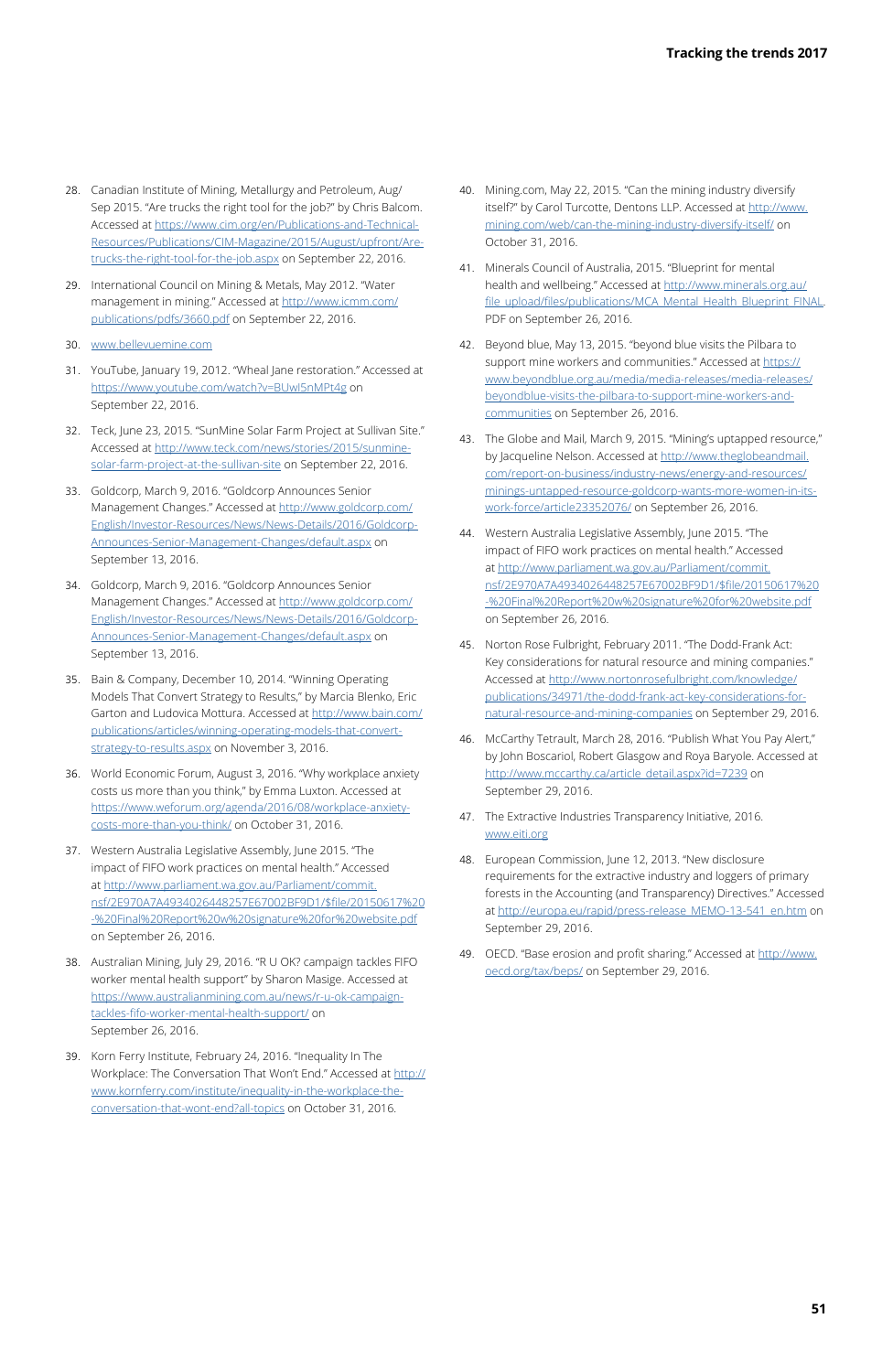### **Notes**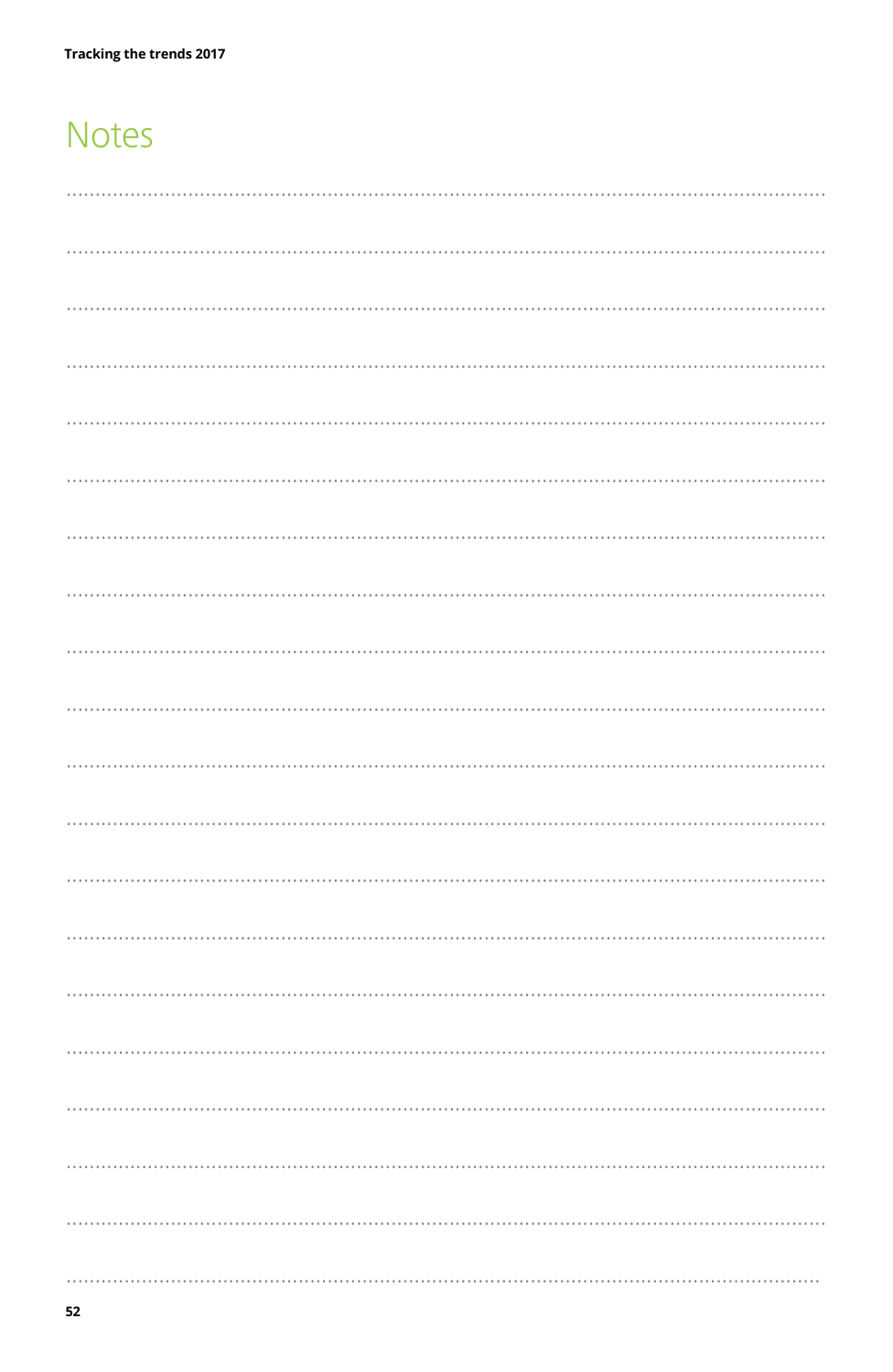